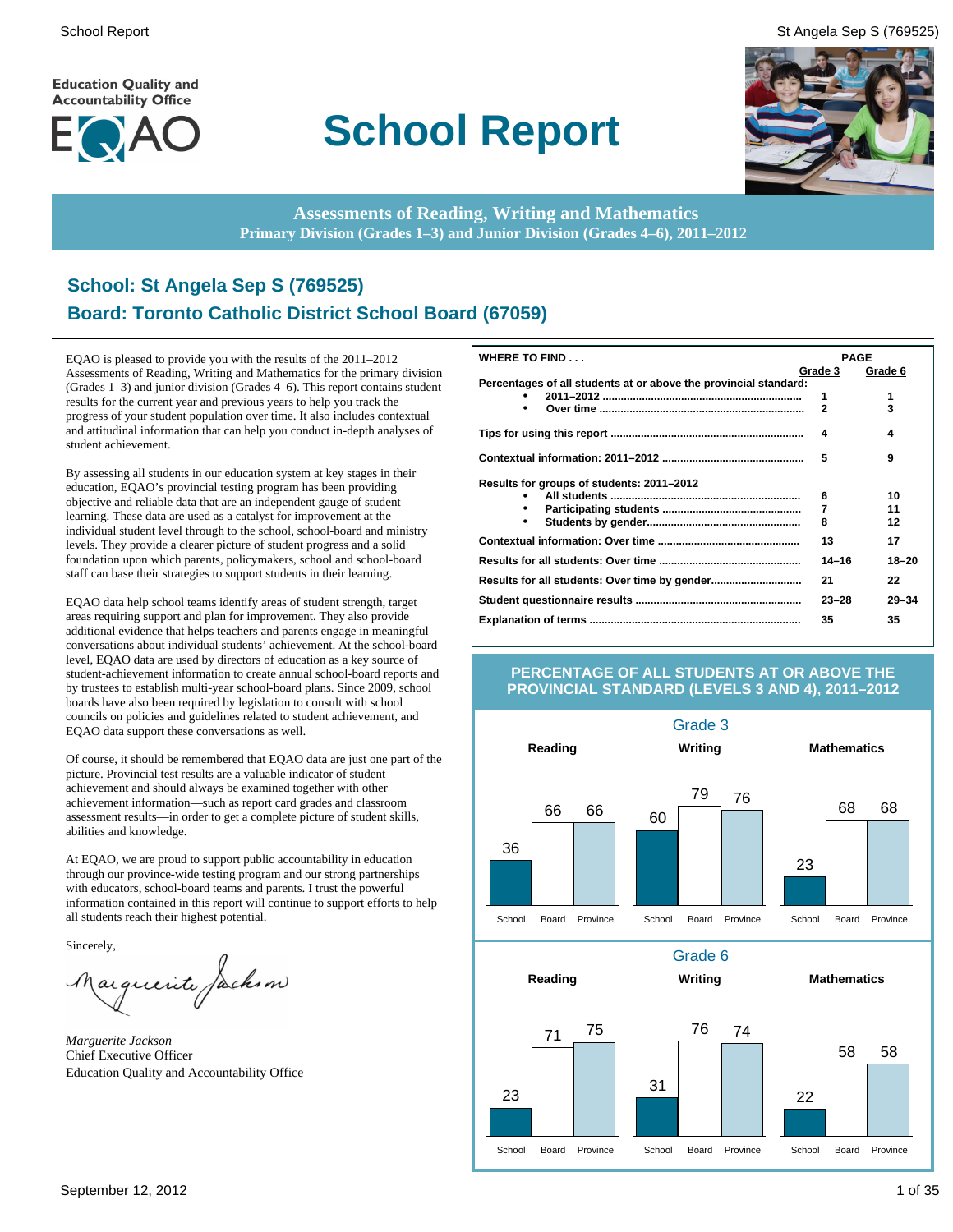#### **RESULTS FOR ALL STUDENTS AT OR ABOVE THE PROVINCIAL STANDARD (LEVELS 3 AND 4) OVER TIME**

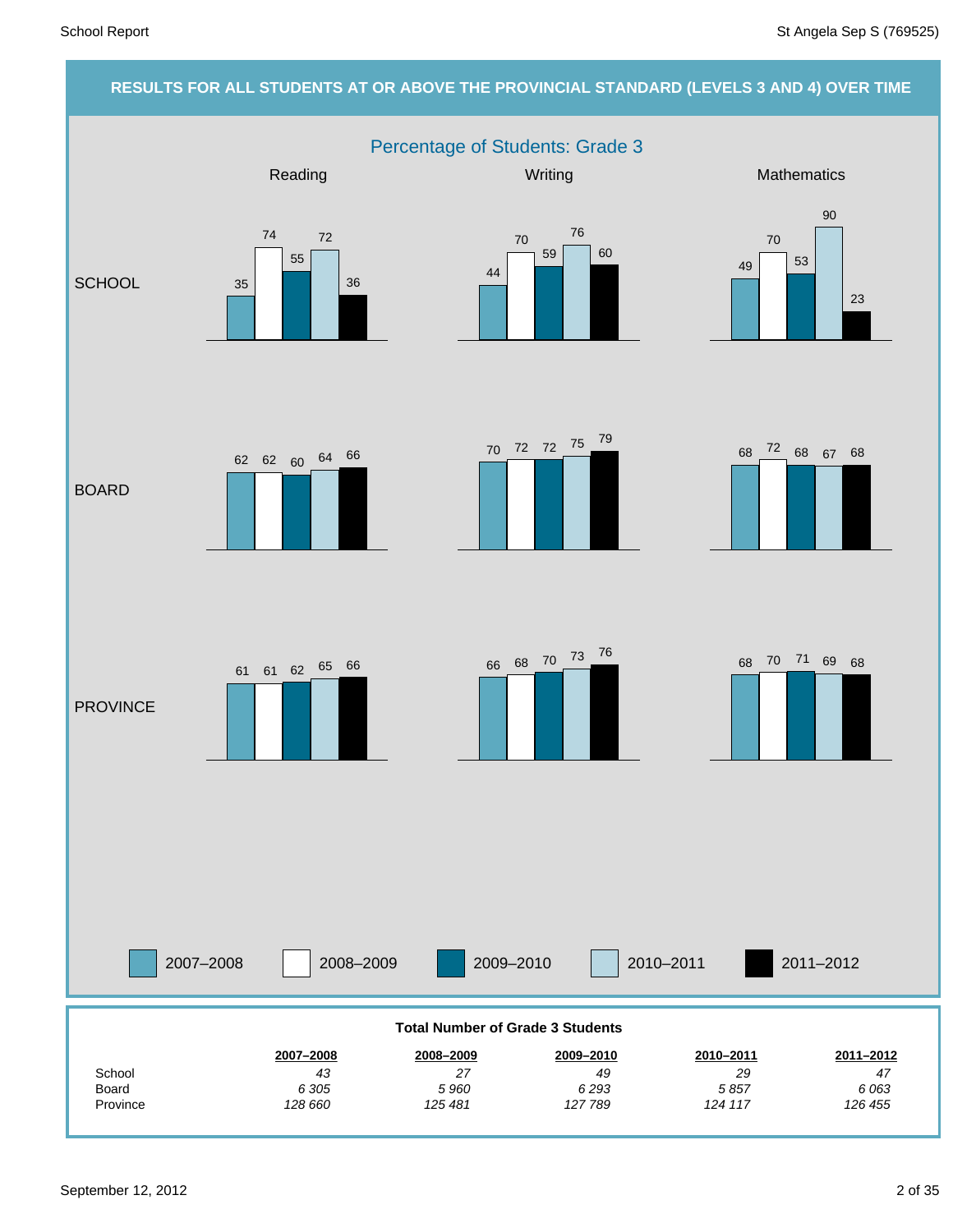#### **RESULTS FOR ALL STUDENTS AT OR ABOVE THE PROVINCIAL STANDARD (LEVELS 3 AND 4) OVER TIME** Percentage of Students: Grade 6 2007–2008 2008–2009 2009–2010 2010–2011 Reading Mathematics **Mathematics** Mathematics **Mathematics SCHOOL** BOARD **PROVINCE** 2011–2012 *129 477 6 384 35* **2011–2012** *132 308 6 654 49* **2010–2011** *134 294 6 507 47* **2009–2010** *136 076 6 756 44* **2008–2009** *140 420 6 702 50* **2007–2008** Province Board **School Total Number of Grade 6 Students** 42 50 53 49 23 38 68 72 61 31 22 52  $23 \frac{27}{22}$  22 <sup>59</sup> <sup>62</sup> <sup>58</sup> <sup>57</sup> <sup>58</sup> <sup>69</sup> <sup>71</sup> <sup>71</sup> <sup>75</sup> <sup>76</sup> <sup>64</sup> <sup>66</sup> <sup>67</sup> <sup>70</sup> <sup>71</sup> <sup>67</sup> <sup>67</sup> <sup>70</sup> <sup>73</sup> <sup>74</sup> <sup>66</sup> <sup>69</sup> <sup>72</sup> <sup>74</sup> <sup>75</sup> <sup>61</sup> <sup>63</sup> <sup>61</sup> <sup>58</sup> <sup>58</sup>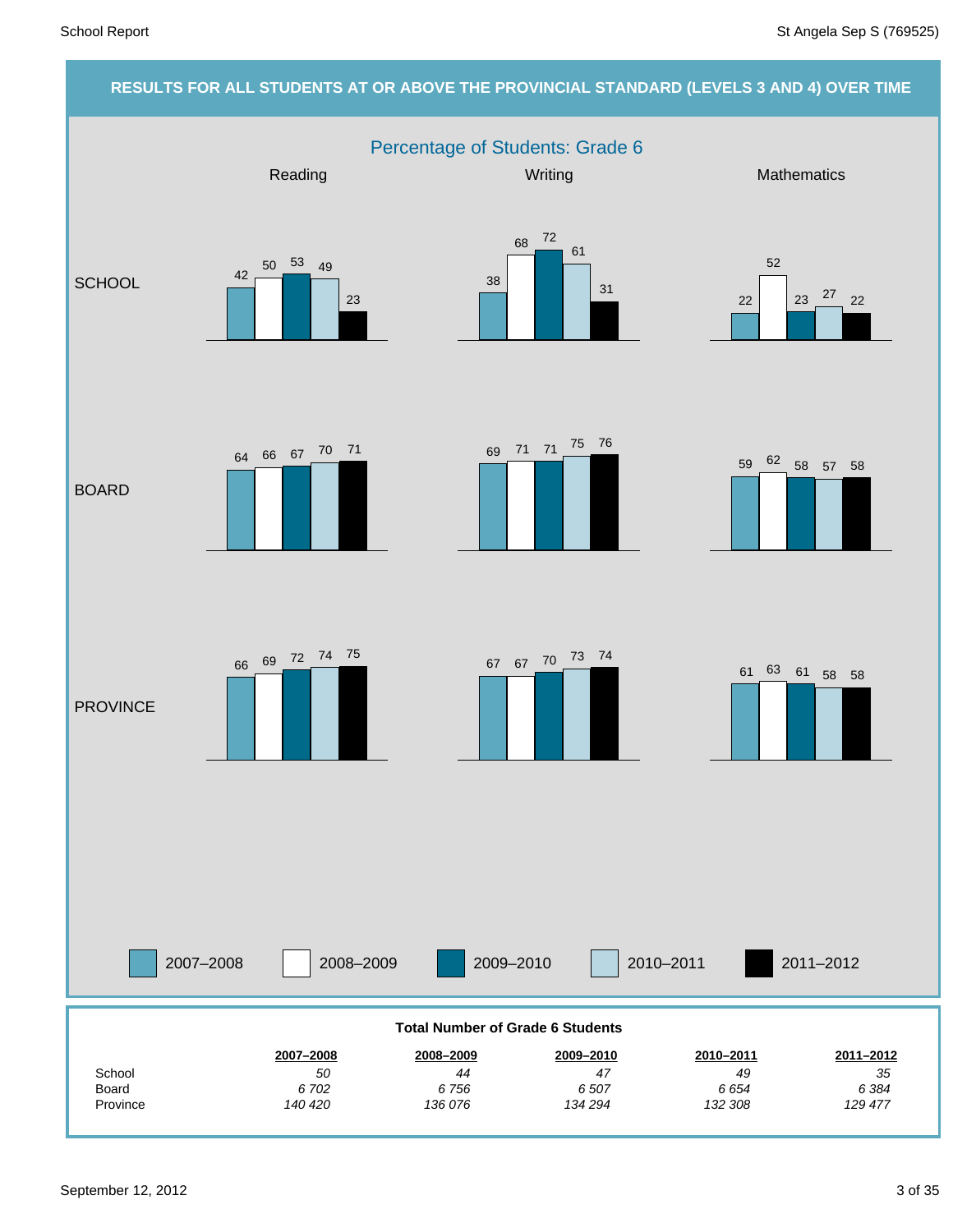Each school or board is unique. To appreciate the distinctive character of a school or board, look at the contextual information to understand the features and characteristics of the community it serves.

#### $C<sub>3</sub>$

Every assessment captures the performance of students at one point in time each year. Consider the results along with other information about students' achievement in reading, writing and mathematics.

#### $\alpha$

Exercise caution when interpreting results for small schools or boards. Results may vary considerably from year to year, and differences may look exaggerated. For example, in a school of 20 students, a difference of 10% represents only two students.

#### $C<sub>3</sub>$

Trends may be difficult to identify or to interpret. This is especially true in small schools or boards, or in schools where there is a high turnover in the student population.

#### $C<sub>3</sub>$

EQAO values students' privacy. Results are not reported publicly for schools where fewer than 15 students participated, because it might be possible to identify individual students.

## **TIPS ABOUT THIS SCHOOL OR BOARD REPORT**

This report shows how well students have met curriculum expectations to the end of the Primary Division and the end of the Junior Division. Students complete a set of test booklets that allow them to show what they have learned in reading, writing and mathematics. The assessments are based on *The Ontario Curriculum.*

#### **This report includes**

- $\bullet$  results for this year
- a comparison of results of the current and previous administrations to aid in monitoring improvement
- information about the characteristics of the students who participated
- summary graphs showing the percentage of students achieving the provincial standard in reading, writing and mathematics
- detailed tables and graphs showing results for all levels of achievement, results for gender and participation information
- student questionnaire results
- an explanation of all terms used in this report.

### **HOW TO USE THIS REPORT**

- ¨ Examine the contextual information to understand the similarities and differences between the school, the board and the province; the board and the province. Consider the challenges that any differences might present.
- Examine the results for reading, writing and mathematics.
	- Are these results consistent with what you would expect?
	- · How do the school results compare to the board and the province; the board results compare to the province?
	- · How do these results compare over time?
	- What influence might students' attitudes have on student performance (refer to the questionnaire results)?
- Speak to school or board staff about the goals for school improvement related to reading, writing and mathematics.

The Education Quality and Accountability Office is an independent agency that gathers information about student achievement through province-wide assessments. Each year, all Grade 3 and Grade 6 students across Ontario take part in these assessments of reading, writing and mathematics. Individual results are reported to students and to parents and guardians. School, board and provincial results are released publicly.

Learn more about us at www.eqao.com.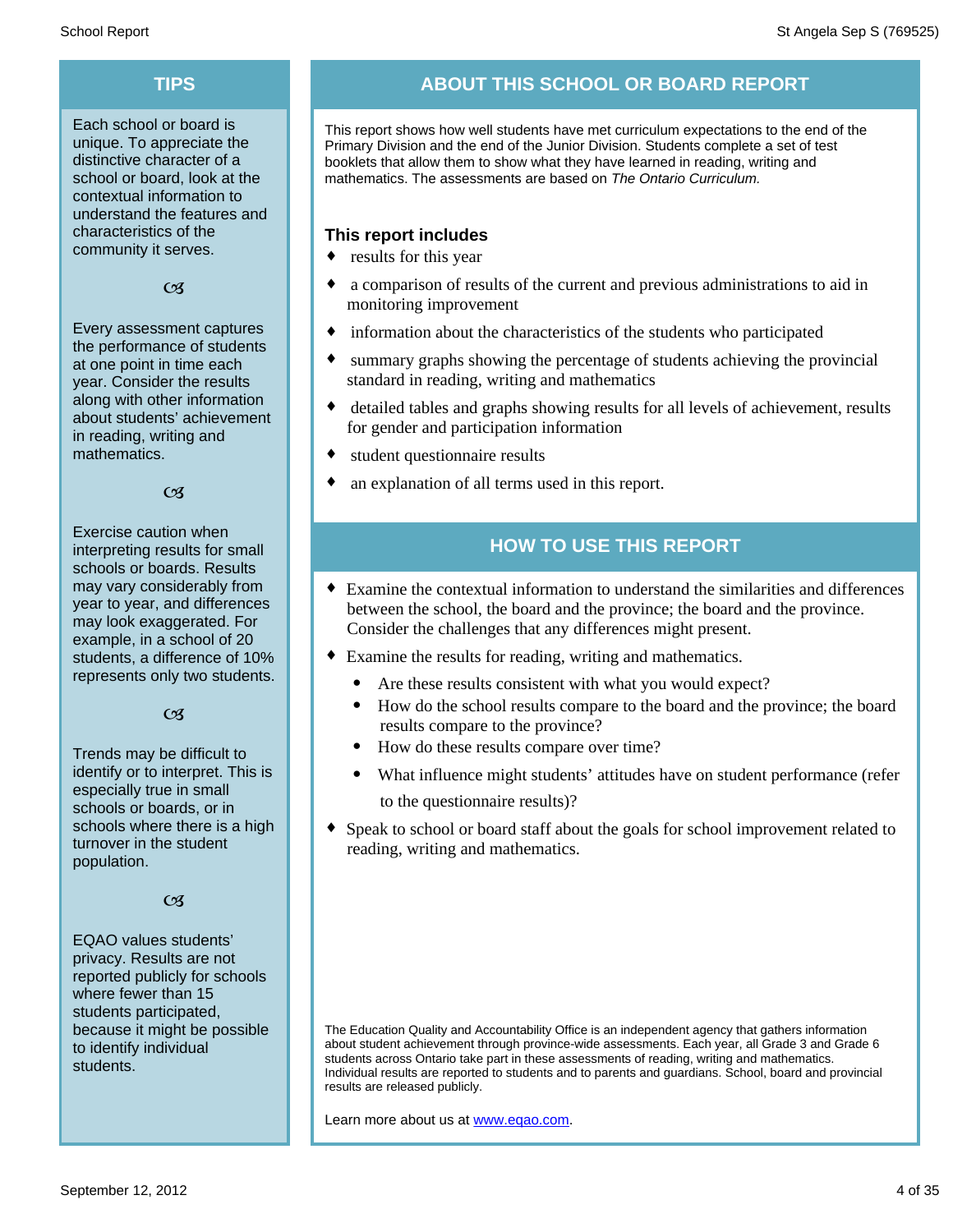### **Contextual Information: Grade 3\***

This information provides a context for interpreting the school's results.

| <b>Demographic Information</b>                             |                | <b>School</b>  |         | <b>Board</b> |                                              | <b>Province</b> |
|------------------------------------------------------------|----------------|----------------|---------|--------------|----------------------------------------------|-----------------|
| <b>Enrolment</b>                                           |                |                |         |              |                                              |                 |
| Number of Grade 3 students                                 |                | 47             |         | 6 0 63       |                                              | 126 455         |
| Number of classes with Grade 3 students                    |                |                |         | 466          |                                              | 9514            |
| Number of schools with Grade 3 classes                     |                | Not applicable |         | 168          |                                              | 3 3 5 8         |
|                                                            |                |                |         |              | Number Percent Number Percent Number Percent |                 |
| Gender                                                     |                |                |         |              |                                              |                 |
| Female                                                     | 25             | 53%            | 3018    | 50%          | 61 604                                       | 49%             |
| Male                                                       | 22             | 47%            | 3 0 4 5 | 50%          | 64 851                                       | 51%             |
| Gender not specified                                       | 0              | $0\%$          | 0       | 0%           | 0                                            | 0%              |
| <b>Student Status</b>                                      |                |                |         |              |                                              |                 |
| English language learners**                                | 6              | 13%            | 605     | 10%          | 13 104                                       | 10%             |
| Students with special education needs (excluding gifted)** | 12             | 26%            | 973     | 16%          | 20 690                                       | 16%             |
| <b>Place of Birth</b>                                      |                |                |         |              |                                              |                 |
| Born in Canada                                             | 39             | 83%            | 5015    | 83%          | 113 424                                      | 90%             |
| Born outside Canada                                        | 8              | 17%            | 1042    | 17%          | 12874                                        | 10%             |
| In Canada less than one year                               | 1              | 2%             | 37      | 1%           | 720                                          | 1%              |
| In Canada one year or more but less than three years       | 2              | 4%             | 330     | 5%           | 2887                                         | 2%              |
| In Canada three years or more                              | 5              | 11%            | 672     | 11%          | 8 3 8 0                                      | 7%              |
| Language                                                   |                |                |         |              |                                              |                 |
| First language learned at home was other than English      | 18             | 38%            | 1887    | 31%          | 27 604                                       | 22%             |
| <b>Year Student Entered Current School</b>                 |                |                |         |              |                                              |                 |
| Year of the assessment                                     | 8              | 17%            | 683     | 11%          | 16 074                                       | 13%             |
| Year prior to the assessment                               | 3              | 6%             | 562     | 9%           | 14 092                                       | 11%             |
| 2 years prior to the assessment                            | 8              | 17%            | 810     | 13%          | 18 548                                       | 15%             |
| 3 or more years prior to the assessment                    | 28             | $60\%$         | 4 003   | 66%          | 77 646                                       | 61%             |
| Data not available                                         | $\theta$       | $0\%$          | 5       | $<$ 1%       | 95                                           | $<\!\!1\%$      |
| <b>Year Student Entered Current Board</b>                  |                |                |         |              |                                              |                 |
| Year of the assessment                                     | 6              | 13%            | 385     | 6%           | 7953                                         | 6%              |
| Year prior to the assessment                               | 2              | 4%             | 344     | 6%           | 7315                                         | 6%              |
| 2 years prior to the assessment                            | $\overline{4}$ | 9%             | 602     | 10%          | 10 998                                       | 9%              |
| 3 or more years prior to the assessment                    | 35             | 74%            | 4718    | 78%          | 97447                                        | 77%             |
| Data not available                                         | $\theta$       | $0\%$          | 14      | $<$ 1%       | 2 7 4 2                                      | $2\%$           |

\* Contextual data pertaining to gender, student status, place of birth, language learned at home and year entered school and board are provided by schools and/or boards through the Student Data Collection process. Some data may be missing because they were not provided by the school or the board.

\*\* See the Explanation of Terms.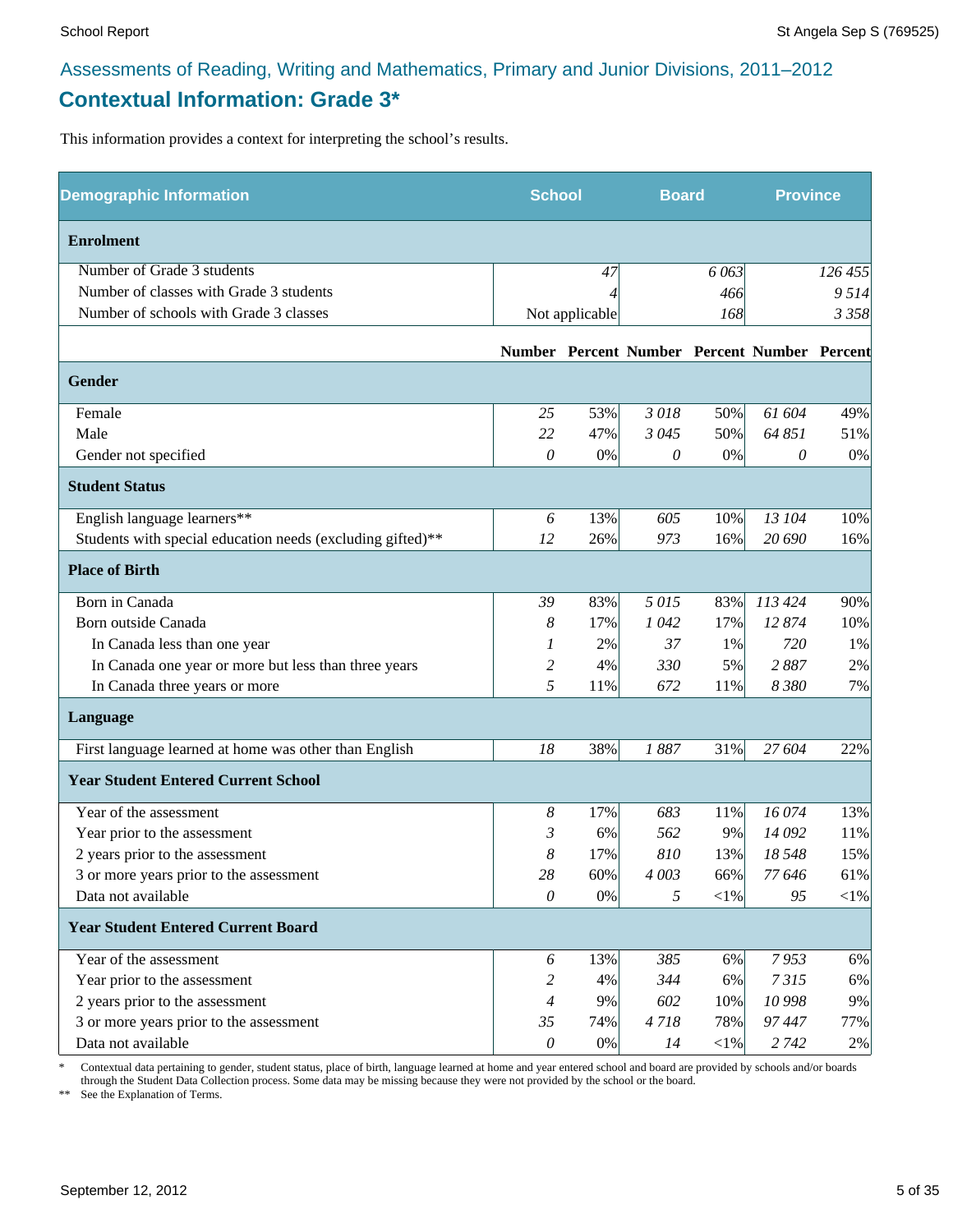#### Results in Reading, Writing and Mathematics, 2011–2012 **Grade 3: All Students††**

| <b>Grade 3: Reading*</b>                                                       |          |                     |                      |                            |  |  |  |  |  |
|--------------------------------------------------------------------------------|----------|---------------------|----------------------|----------------------------|--|--|--|--|--|
| Number of Students                                                             |          | <b>School</b><br>47 | <b>Board</b><br>5863 | <b>Province</b><br>121 727 |  |  |  |  |  |
|                                                                                | #        | $\%$                | $\frac{0}{0}$        | $\%$                       |  |  |  |  |  |
| Level 4                                                                        |          | 2%                  | 11%                  | 10%                        |  |  |  |  |  |
| Level 3                                                                        | 16       | 34%                 | 54%                  | 56%                        |  |  |  |  |  |
| Level 2                                                                        | 16       | 34%                 | 24%                  | 23%                        |  |  |  |  |  |
| Level 1                                                                        | 6        | 13%                 | 6%                   | 6%                         |  |  |  |  |  |
| $NE1**$                                                                        | 0        | 0%                  | 1%                   | 1%                         |  |  |  |  |  |
| Participating<br><b>Students</b>                                               | 39       | 83%                 | 97%                  | 97%                        |  |  |  |  |  |
| No Data                                                                        | $\theta$ | 0%                  | 1%                   | $< 1\%$                    |  |  |  |  |  |
| <b>Exempt</b>                                                                  | 8        | 17%                 | 3%                   | 3%                         |  |  |  |  |  |
| <b>At or Above</b><br><b>Provincial Standard</b><br>(Levels 3 and 4) $\bar{ }$ |          | 36%                 | 66%                  | 66%                        |  |  |  |  |  |





| <b>Grade 3: Mathematics*</b>                                                   |          |                     |                      |                            |  |  |  |  |  |
|--------------------------------------------------------------------------------|----------|---------------------|----------------------|----------------------------|--|--|--|--|--|
| Number of Students                                                             |          | <b>School</b><br>47 | <b>Board</b><br>6059 | <b>Province</b><br>126 439 |  |  |  |  |  |
|                                                                                | #        | $\frac{0}{0}$       | $\frac{0}{0}$        | $\%$                       |  |  |  |  |  |
| Level 4                                                                        |          | 2%                  | 14%                  | 12%                        |  |  |  |  |  |
| Level 3                                                                        | 10       | 21%                 | 54%                  | 56%                        |  |  |  |  |  |
| Level 2                                                                        | 26       | 55%                 | 25%                  | 25%                        |  |  |  |  |  |
| Level 1                                                                        | 9        | 19%                 | 4%                   | 3%                         |  |  |  |  |  |
| $NE1**$                                                                        | 0        | 0%                  | $<$ 1%               | 1%                         |  |  |  |  |  |
| Participating<br><b>Students</b>                                               | 46       | 98%                 | 97%                  | 97%                        |  |  |  |  |  |
| No Data                                                                        | $\Omega$ | 0%                  | 1%                   | 1%                         |  |  |  |  |  |
| <b>Exempt</b>                                                                  |          | 2%                  | 3%                   | 2%                         |  |  |  |  |  |
| <b>At or Above</b><br><b>Provincial Standard</b><br>(Levels 3 and 4) $\dagger$ |          | 23%                 | 68%                  | 68%                        |  |  |  |  |  |





\* Because percentages in tables and graphs are rounded, and because graphs do not show all reporting categories, percentages may not add to 100.

See the Explanation of Terms.

† These percentages are based on the actual number of students and cannot be calculated simply by adding the rounded percentages of students at Levels 3 and 4.

Some French Immersion students do not write all components of the assessment in Grade 3; the numbers shown reflect those students who were expected to write each component as determined by the French Immersion participation option selected by boards.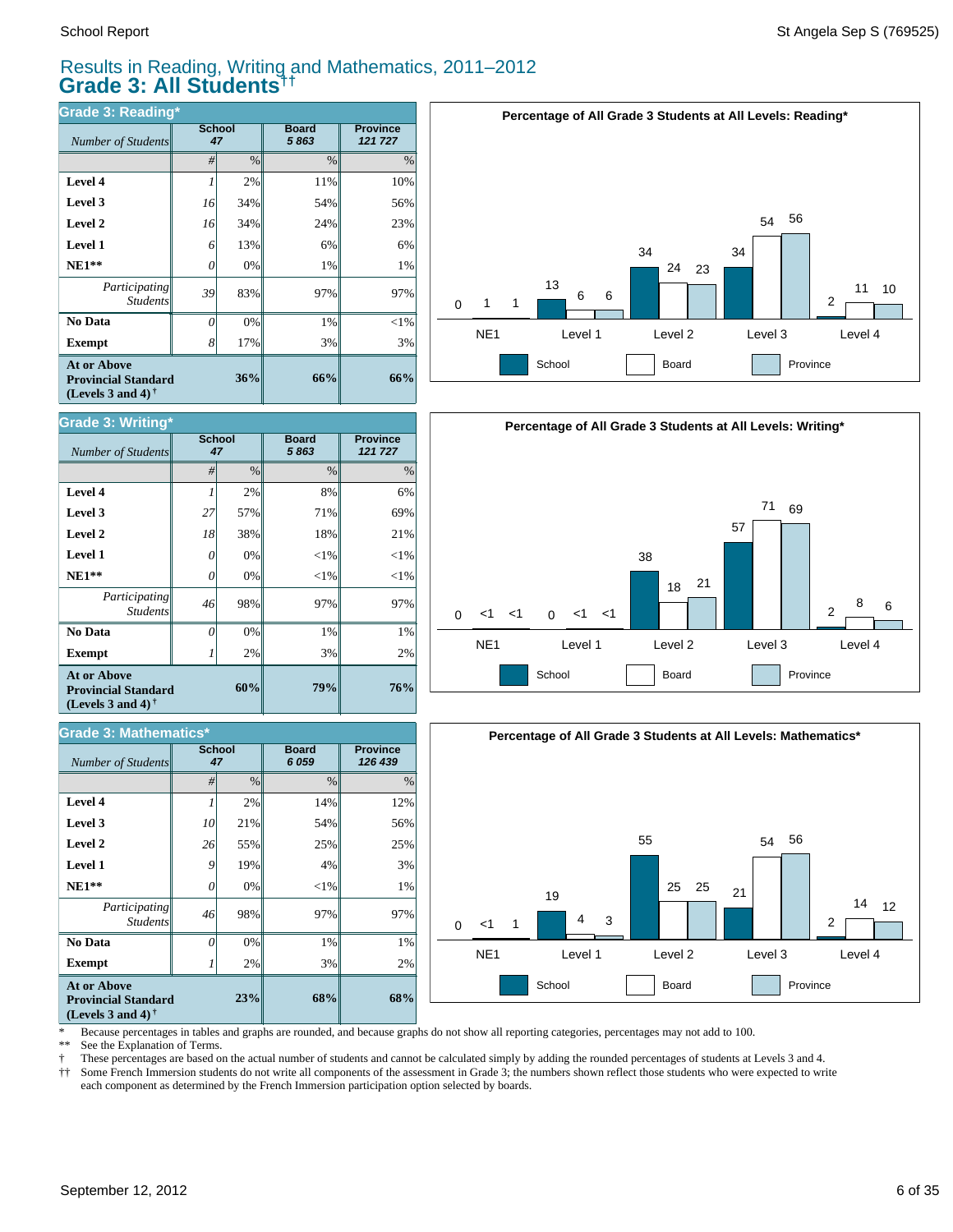$\frac{8}{2}$   $\frac{7}{2}$ 

### Results in Reading, Writing and Mathematics, 2011–2012

### **Grade 3: Participating Students (excludes "no data" and "exempt" categories)**

| Number of Students                                                             | <b>School</b><br>39 |      | <b>Board</b><br>5665 | <b>Province</b><br>117844 |
|--------------------------------------------------------------------------------|---------------------|------|----------------------|---------------------------|
|                                                                                | #                   | $\%$ | $\frac{0}{0}$        | $\%$                      |
| Level 4                                                                        |                     | 3%   | 12%                  | 10%                       |
| Level 3                                                                        | 16                  | 41%  | 56%                  | 58%                       |
| Level 2                                                                        | 16                  | 41%  | 25%                  | 24%                       |
| Level 1                                                                        | 6                   | 15%  | 6%                   | 6%                        |
| $NE1**$                                                                        | 0                   | 0%   | 1%                   | 1%                        |
| <b>At or Above</b><br><b>Provincial Standard</b><br>(Levels 3 and 4) $\dagger$ |                     | 44%  | 68%                  | 68%                       |



| Grade 3: Writing*                                                              |          |                     |                      |                            | Percentage of Participating Grade 3 Students at All Levels: Writing* |
|--------------------------------------------------------------------------------|----------|---------------------|----------------------|----------------------------|----------------------------------------------------------------------|
| Number of Students                                                             |          | <b>School</b><br>46 | <b>Board</b><br>5677 | <b>Province</b><br>118 189 |                                                                      |
|                                                                                | #        | $\%$                | $\%$                 | $\%$                       |                                                                      |
| Level 4                                                                        |          | 2%                  | 8%                   | 7%                         |                                                                      |
| Level 3                                                                        | 27       | 59%                 | 73%                  | 71%                        | 73<br>71                                                             |
| Level 2                                                                        | 18       | 39%                 | 18%                  | 22%                        | 59                                                                   |
| Level 1                                                                        | $\theta$ | $0\%$               | $< 1\%$              | <1%                        | 39                                                                   |
| $NE1**$                                                                        | $\theta$ | 0%                  | $< 1\%$              | $< 1\%$                    | 22<br>18                                                             |
| <b>At or Above</b><br><b>Provincial Standard</b><br>(Levels 3 and 4) $\dagger$ |          | 61%                 | 81%                  | 78%                        | 8<br>っ<br>$<1$ $<1$<br>$0 \le 1 \le 1$<br>$\Omega$                   |
|                                                                                |          |                     |                      |                            | NE <sub>1</sub><br>Level 4<br>Level 1<br>Level 2<br>Level 3          |
|                                                                                |          |                     |                      |                            | School<br>Board<br>Province                                          |

| <b>Grade 3: Mathematics*</b>                                                                         |                     |               |                      |                            |  |  |  |  |  |
|------------------------------------------------------------------------------------------------------|---------------------|---------------|----------------------|----------------------------|--|--|--|--|--|
| Number of Students                                                                                   | <b>School</b><br>46 |               | <b>Board</b><br>5875 | <b>Province</b><br>122 783 |  |  |  |  |  |
|                                                                                                      | #                   | $\frac{0}{0}$ | $\frac{0}{0}$        | %                          |  |  |  |  |  |
| Level 4                                                                                              |                     | 2%            | 14%                  | 12%                        |  |  |  |  |  |
| Level 3                                                                                              | 10                  | 22%           | 56%                  | 58%                        |  |  |  |  |  |
| Level 2                                                                                              | 26                  | 57%           | 26%                  | 26%                        |  |  |  |  |  |
| Level 1                                                                                              | 9                   | 20%           | 4%                   | 3%                         |  |  |  |  |  |
| $NE1**$                                                                                              | 0                   | 0%            | $<$ 1%               | 1%                         |  |  |  |  |  |
| <b>At or Above</b><br><b>Provincial Standard</b><br>(Levels 3 and 4) <sup><math>\dagger</math></sup> |                     | 24%           | 70%                  | 70%                        |  |  |  |  |  |



\* Because percentages in tables and graphs are rounded, percentages may not add to 100.<br>\*\* See the Explanation of Terms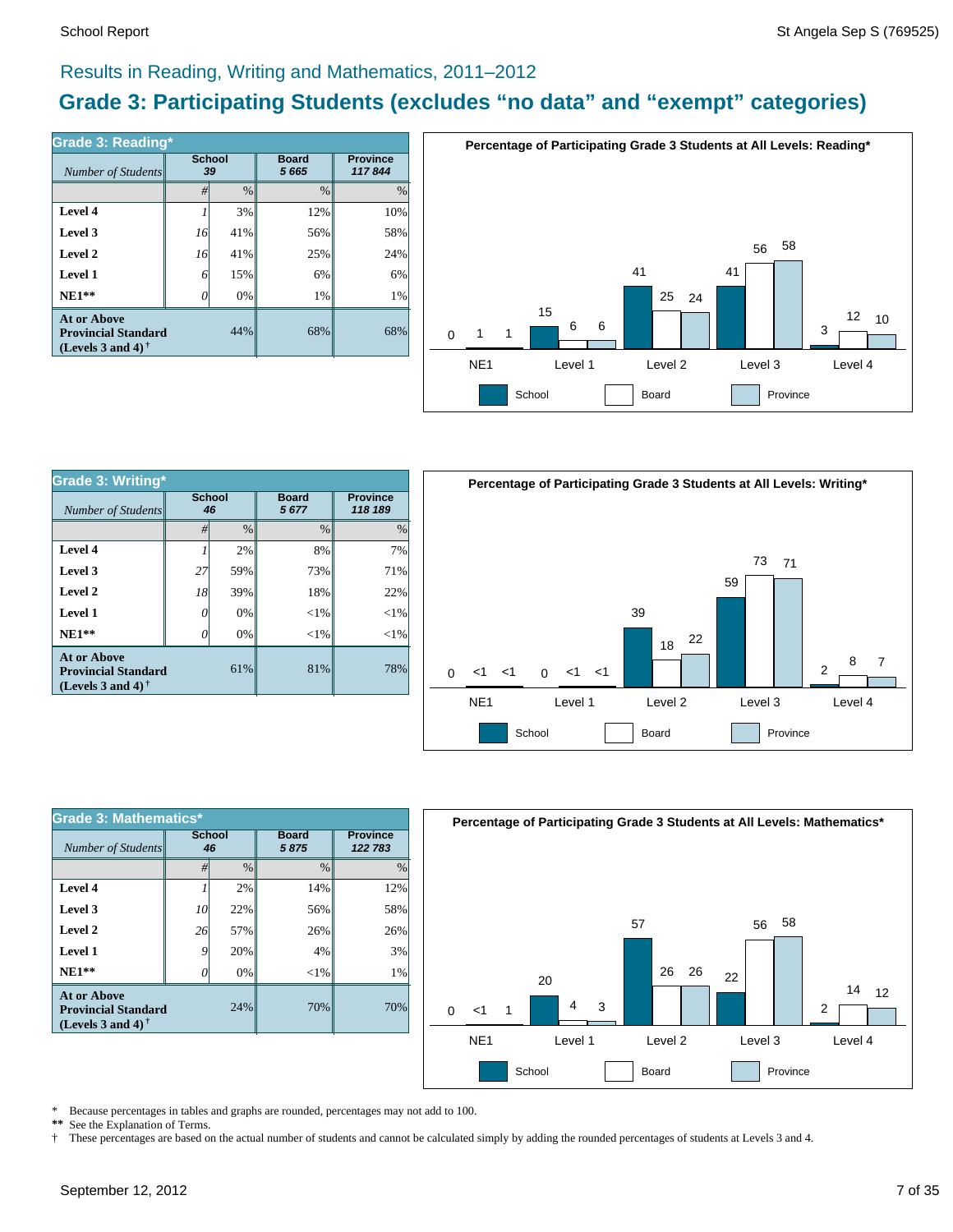### Results in Reading, Writing and Mathematics, 2011–2012

### **Grade 3: Gender††**

| Grade 3: School*                                                                                     |              |            |                |            |                     |            |  |  |  |
|------------------------------------------------------------------------------------------------------|--------------|------------|----------------|------------|---------------------|------------|--|--|--|
|                                                                                                      | Reading      |            | <b>Writing</b> |            | <b>Mathematics</b>  |            |  |  |  |
| Number of Students                                                                                   | Female<br>25 | Male<br>22 | Female<br>25   | Male<br>22 | <b>Female</b><br>25 | Male<br>22 |  |  |  |
| Level 4                                                                                              | 4%           | 0%         | 0%             | 5%         | 0%                  | 5%         |  |  |  |
| Level 3                                                                                              | 32%          | 36%        | 68%            | 45%        | 24%                 | 18%        |  |  |  |
| Level 2                                                                                              | 28%          | 41%        | 28%            | 50%        | 52%                 | 59%        |  |  |  |
| Level 1                                                                                              | 16%          | 9%         | 0%             | 0%         | 20%                 | 18%        |  |  |  |
| $NE1**$                                                                                              | 0%           | 0%         | 0%             | 0%         | 0%                  | 0%         |  |  |  |
| <i>Participating</i><br><i>Students</i>                                                              | 80%          | 86%        | 96%            | 100%       | 96%                 | 100%       |  |  |  |
| No Data                                                                                              | 0%           | $0\%$      | 0%             | 0%         | 0%                  | 0%         |  |  |  |
| Exempt                                                                                               | 20%          | 14%        | 4%             | 0%         | 4%                  | 0%         |  |  |  |
| <b>At or Above</b><br><b>Provincial Standard</b><br>(Levels 3 and 4) <sup><math>\dagger</math></sup> | 36%          | 36%        | 68%            | 50%        | 24%                 | 23%        |  |  |  |

| Grade 3: Board*                                                                |                       |              |                       |              |                       |              |  |  |
|--------------------------------------------------------------------------------|-----------------------|--------------|-----------------------|--------------|-----------------------|--------------|--|--|
|                                                                                | Reading               |              | <b>Writing</b>        |              | <b>Mathematics</b>    |              |  |  |
| Number of Students                                                             | <b>Female</b><br>2923 | Male<br>2940 | <b>Female</b><br>2923 | Male<br>2940 | <b>Female</b><br>3015 | Male<br>3044 |  |  |
| Level 4                                                                        | 14%                   | 9%           | 10%                   | 6%           | 13%                   | 14%          |  |  |
| Level 3                                                                        | 56%                   | 53%          | 74%                   | 68%          | 55%                   | 53%          |  |  |
| Level 2                                                                        | 22%                   | 26%          | 13%                   | 23%          | 26%                   | 25%          |  |  |
| Level 1                                                                        | 5%                    | 7%           | 0%                    | ${<}1\%$     | 3%                    | 4%           |  |  |
| $NE1**$                                                                        | 1%                    | 1%           | ${<}1\%$              | ${<}1\%$     | ${<}1\%$              | ${<}1\%$     |  |  |
| Participating<br><i>Students</i>                                               | 98%                   | 96%          | 98%                   | 96%          | 98%                   | 96%          |  |  |
| No Data                                                                        | ${<}1\%$              | 1%           | $<$ 1%                | 1%           | $<$ 1%                | 1%           |  |  |
| <b>Exempt</b>                                                                  | 2%                    | 4%           | 2%                    | 3%           | 2%                    | 3%           |  |  |
| <b>At or Above</b><br><b>Provincial Standard</b><br>(Levels 3 and 4) $\dagger$ | 70%                   | 62%          | 84%                   | 73%          | 68%                   | 67%          |  |  |

| <b>Grade 3: Province*</b>                                                      |                        |               |                         |               |                         |               |  |  |
|--------------------------------------------------------------------------------|------------------------|---------------|-------------------------|---------------|-------------------------|---------------|--|--|
|                                                                                | Reading                |               | <b>Writing</b>          |               | <b>Mathematics</b>      |               |  |  |
| Number of Students                                                             | <b>Female</b><br>58978 | Male<br>62749 | <b>Female</b><br>58 978 | Male<br>62749 | <b>Female</b><br>61 592 | Male<br>64847 |  |  |
| Level 4                                                                        | 13%                    | 7%            | 9%                      | 4%            | 12%                     | 12%           |  |  |
| Level 3                                                                        | 58%                    | 54%           | 73%                     | 66%           | 57%                     | 55%           |  |  |
| Level 2                                                                        | 21%                    | 26%           | 15%                     | 27%           | 25%                     | 25%           |  |  |
| Level 1                                                                        | 5%                     | 7%            | ${<}1\%$                | ${<}1\%$      | 3%                      | 3%            |  |  |
| $NE1**$                                                                        | 1%                     | 2%            | ${<}1\%$                | ${<}1\%$      | ${<}1\%$                | 1%            |  |  |
| <i>Participating</i><br><i>Students</i>                                        | 98%                    | 96%           | 98%                     | 96%           | 98%                     | 96%           |  |  |
| No Data                                                                        | $<$ 1%                 | 1%            | $<$ 1%                  | 1%            | 1%                      | 1%            |  |  |
| <b>Exempt</b>                                                                  | 2%                     | 4%            | 2%                      | 3%            | 2%                      | 3%            |  |  |
| <b>At or Above</b><br><b>Provincial Standard</b><br>(Levels 3 and 4) $\dagger$ | 71%                    | 62%           | 83%                     | 69%           | 69%                     | 68%           |  |  |

\* Because percentages in tables are rounded, percentages may not add to 100.<br>\*\* See the Explanation of Terms.

See the Explanation of Terms.

† These percentages are based on the actual number of students and cannot be calculated simply by adding the rounded percentages of students at Levels 3 and 4.<br>†† Results include only students for whom gender data were ava

†† Results include only students for whom gender data were available.





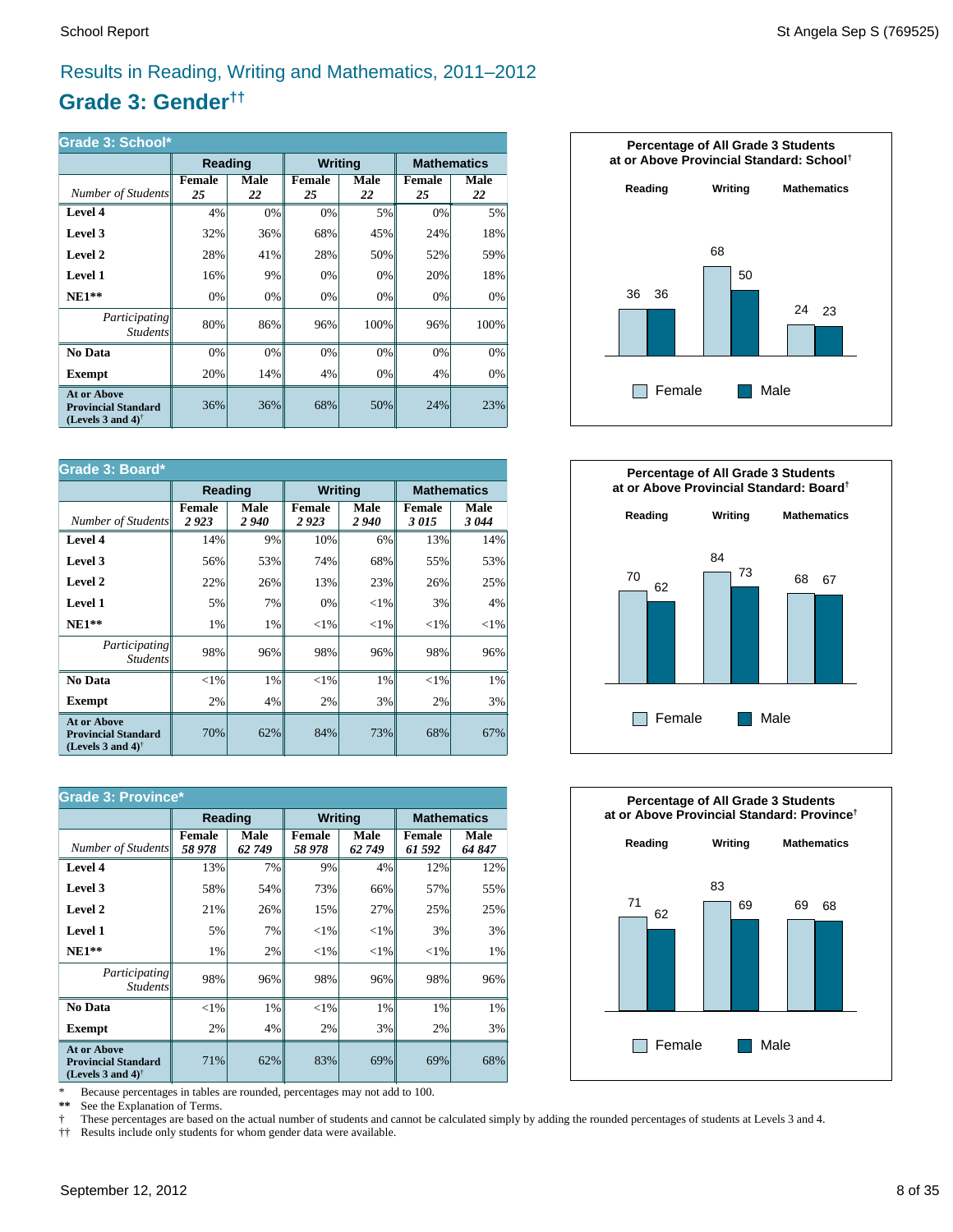## Assessments of Reading, Writing and Mathematics, Primary and Junior Divisions, 2011–2012 **Contextual Information: Grade 6\***

This information provides a context for interpreting the school's results.

| <b>Demographic Information</b>                             | <b>School</b>  |                | <b>Board</b> |           | <b>Province</b>                              |            |
|------------------------------------------------------------|----------------|----------------|--------------|-----------|----------------------------------------------|------------|
| <b>Enrolment</b>                                           |                |                |              |           |                                              |            |
| Number of Grade 6 students                                 |                | 35             |              | 6 3 8 4   |                                              | 129 477    |
| Number of classes with Grade 6 students                    |                |                |              | 421       |                                              | 8274       |
| Number of schools with Grade 6 classes                     |                | Not applicable |              | 168       |                                              | 3 186      |
|                                                            |                |                |              |           | Number Percent Number Percent Number Percent |            |
| <b>Gender</b>                                              |                |                |              |           |                                              |            |
| Female                                                     | 16             | 46%            | 3 15 1       | 49%       | 62 858                                       | 49%        |
| Male                                                       | 19             | 54%            | 3 2 3 1      | 51%       | 66 609                                       | 51%        |
| Gender not specified                                       | 0              | 0%             | 2            | $<$ 1%    | 10                                           | $<$ 1%     |
| <b>Student Status</b>                                      |                |                |              |           |                                              |            |
| English language learners**                                | 10             | 29%            | 827          | 13%       | 9 12 1                                       | 7%         |
| Students with special education needs (excluding gifted)** | 11             | 31%            | 1 185        | 19%       | 25 379                                       | 20%        |
| <b>Place of Birth</b>                                      |                |                |              |           |                                              |            |
| Born in Canada                                             | 19             | 54%            | 4 7 7 4      | 75%       | 111 682                                      | 86%        |
| Born outside Canada                                        | 16             | 46%            | 1607         | 25%       | 17631                                        | 14%        |
| In Canada less than one year                               | 1              | 3%             | 54           | 1%        | 668                                          | 1%         |
| In Canada one year or more but less than three years       | 5              | 14%            | 423          | 7%        | 3052                                         | 2%         |
| In Canada three years or more                              | 10             | 29%            | 1 1 2 8      | 18%       | 13 027                                       | 10%        |
| Language                                                   |                |                |              |           |                                              |            |
| First language learned at home was other than English      | 23             | 66%            | 2 460        | 39%       | 29 4 94                                      | 23%        |
| <b>Year Student Entered Current School</b>                 |                |                |              |           |                                              |            |
| Year of the assessment                                     | $\overline{7}$ | 20%            | 736          | 12%       | 28 9 24                                      | 22%        |
| Year prior to the assessment                               | 6              | 17%            | 616          | 10%       | 12 886                                       | 10%        |
| 2 years prior to the assessment                            | 4              | 11%            | 487          | 8%        | 11893                                        | 9%         |
| 3 or more years prior to the assessment                    | 18             | 51%            | 4539         | 71%       | 75 661                                       | 58%        |
| Data not available                                         | $\mathcal O$   | $0\%$          | 6            | $<$ l $%$ | 113                                          | $<\!\!1\%$ |
| <b>Year Student Entered Current Board</b>                  |                |                |              |           |                                              |            |
| Year of the assessment                                     | $\overline{4}$ | 11%            | 393          | 6%        | 7440                                         | 6%         |
| Year prior to the assessment                               | $\overline{4}$ | 11%            | 349          | 5%        | 6843                                         | 5%         |
| 2 years prior to the assessment                            | 2              | 6%             | 292          | 5%        | 6546                                         | 5%         |
| 3 or more years prior to the assessment                    | 25             | 71%            | 5 3 3 5      | 84%       | 103 970                                      | 80%        |
| Data not available                                         | $\mathcal O$   | 0%             | 15           | $<$ 1%    | 4678                                         | 4%         |

\* Contextual data pertaining to gender, student status, place of birth, language learned at home and year entered school and board are provided by schools and/or boards through the Student Data Collection process. Some data may be missing because they were not provided by the school or the board.

\*\* See the Explanation of Terms.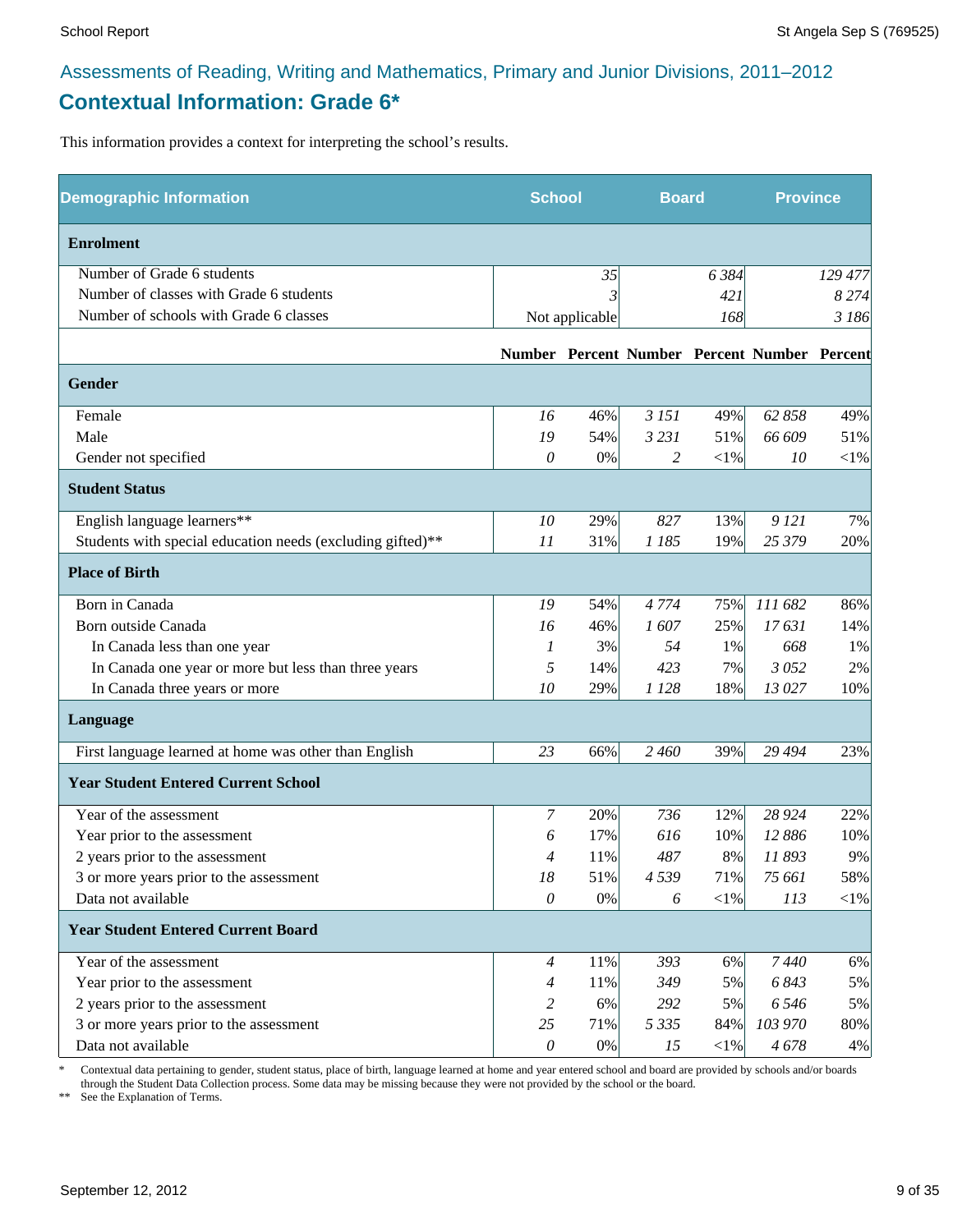#### Results in Reading, Writing and Mathematics, 2011–2012 **Grade 6: All Students**

| Grade 6: Reading*                                                              |                |               |                         |                            |  |  |  |  |
|--------------------------------------------------------------------------------|----------------|---------------|-------------------------|----------------------------|--|--|--|--|
| Number of Students                                                             | <b>School</b>  | 35            | <b>Board</b><br>6 3 8 4 | <b>Province</b><br>129 420 |  |  |  |  |
|                                                                                | #              | $\frac{0}{0}$ | $\frac{0}{0}$           | $\%$                       |  |  |  |  |
| Level 4                                                                        | 0              | 0%            | 12%                     | 13%                        |  |  |  |  |
| Level 3                                                                        | 8 <sup>1</sup> | 23%           | 58%                     | 62%                        |  |  |  |  |
| Level 2                                                                        | 18             | 51%           | 22%                     | 19%                        |  |  |  |  |
| Level 1                                                                        | 3              | 9%            | 4%                      | 3%                         |  |  |  |  |
| $NE1**$                                                                        | $\overline{c}$ | 6%            | $<$ 1%                  | $<$ 1%                     |  |  |  |  |
| <i>Participating</i><br><b>Students</b>                                        | 31             | 89%           | 97%                     | 97%                        |  |  |  |  |
| No Data                                                                        | 0              | 0%            | $<$ 1%                  | 1%                         |  |  |  |  |
| <b>Exempt</b>                                                                  |                | 11%           | 3%                      | 2%                         |  |  |  |  |
| <b>At or Above</b><br><b>Provincial Standard</b><br>(Levels 3 and 4) $\dagger$ |                |               | 71%                     | 75%                        |  |  |  |  |



| Grade 6: Writing*                                                                                           |                     |      |                         |                            |  |  |  |  |
|-------------------------------------------------------------------------------------------------------------|---------------------|------|-------------------------|----------------------------|--|--|--|--|
| Number of Students                                                                                          | <b>School</b><br>35 |      | <b>Board</b><br>6 3 8 4 | <b>Province</b><br>129 420 |  |  |  |  |
|                                                                                                             | #                   | $\%$ | $\frac{0}{0}$           | %                          |  |  |  |  |
| Level 4                                                                                                     | 0                   | 0%   | 13%                     | 12%                        |  |  |  |  |
| Level 3                                                                                                     | 11                  | 31%  | 63%                     | 63%                        |  |  |  |  |
| Level 2                                                                                                     | 19                  | 54%  | 21%                     | 23%                        |  |  |  |  |
| <b>Level 1</b>                                                                                              |                     | 3%   | $<$ 1%                  | ${<}1\%$                   |  |  |  |  |
| $NE1**$                                                                                                     | $\Omega$            | 0%   | $<$ 1%                  | ${<}1\%$                   |  |  |  |  |
| Participating<br><b>Students</b>                                                                            | 31                  | 89%  | 97%                     | 97%                        |  |  |  |  |
| No Data                                                                                                     | $\theta$            | 0%   | $<$ 1%                  | $1\%$                      |  |  |  |  |
| <b>Exempt</b>                                                                                               | 4                   | 11%  | 2%                      | 2%                         |  |  |  |  |
| <b>At or Above</b><br>31%<br><b>Provincial Standard</b><br>(Levels 3 and 4) <sup><math>\dagger</math></sup> |                     |      | 76%                     | 74%                        |  |  |  |  |

| <b>Grade 6: Mathematics*</b>                                                                                |                     |      |                         |                            |  |  |  |
|-------------------------------------------------------------------------------------------------------------|---------------------|------|-------------------------|----------------------------|--|--|--|
| <b>Number of Students</b>                                                                                   | <b>School</b><br>32 |      | <b>Board</b><br>6 3 7 1 | <b>Province</b><br>129 368 |  |  |  |
|                                                                                                             | #                   | $\%$ | $\frac{0}{0}$           | $\%$                       |  |  |  |
| Level 4                                                                                                     | $\theta$            | 0%   | 14%                     | 13%                        |  |  |  |
| Level 3                                                                                                     |                     | 22%  | 44%                     | 45%                        |  |  |  |
| Level 2                                                                                                     | 10                  | 31%  | 29%                     | 29%                        |  |  |  |
| <b>Level 1</b>                                                                                              | 11                  | 34%  | 10%                     | 10%                        |  |  |  |
| $NE1**$                                                                                                     | 0                   | 0%   | $<$ 1%                  | $<$ 1%                     |  |  |  |
| <i>Participating</i><br><b>Students</b>                                                                     | 28                  | 88%  | 97%                     | 97%                        |  |  |  |
| No Data                                                                                                     | N                   | 0%   | 1%                      | 1%                         |  |  |  |
| <b>Exempt</b>                                                                                               | 4                   | 12%  | 3%                      | 2%                         |  |  |  |
| <b>At or Above</b><br>22%<br><b>Provincial Standard</b><br>(Levels 3 and 4) <sup><math>\dagger</math></sup> |                     |      | 58%                     | 58%                        |  |  |  |





\* Because percentages in tables and graphs are rounded, and because graphs do not show all reporting categories, percentages may not add to 100.

**\*\*** See the Explanation of Terms.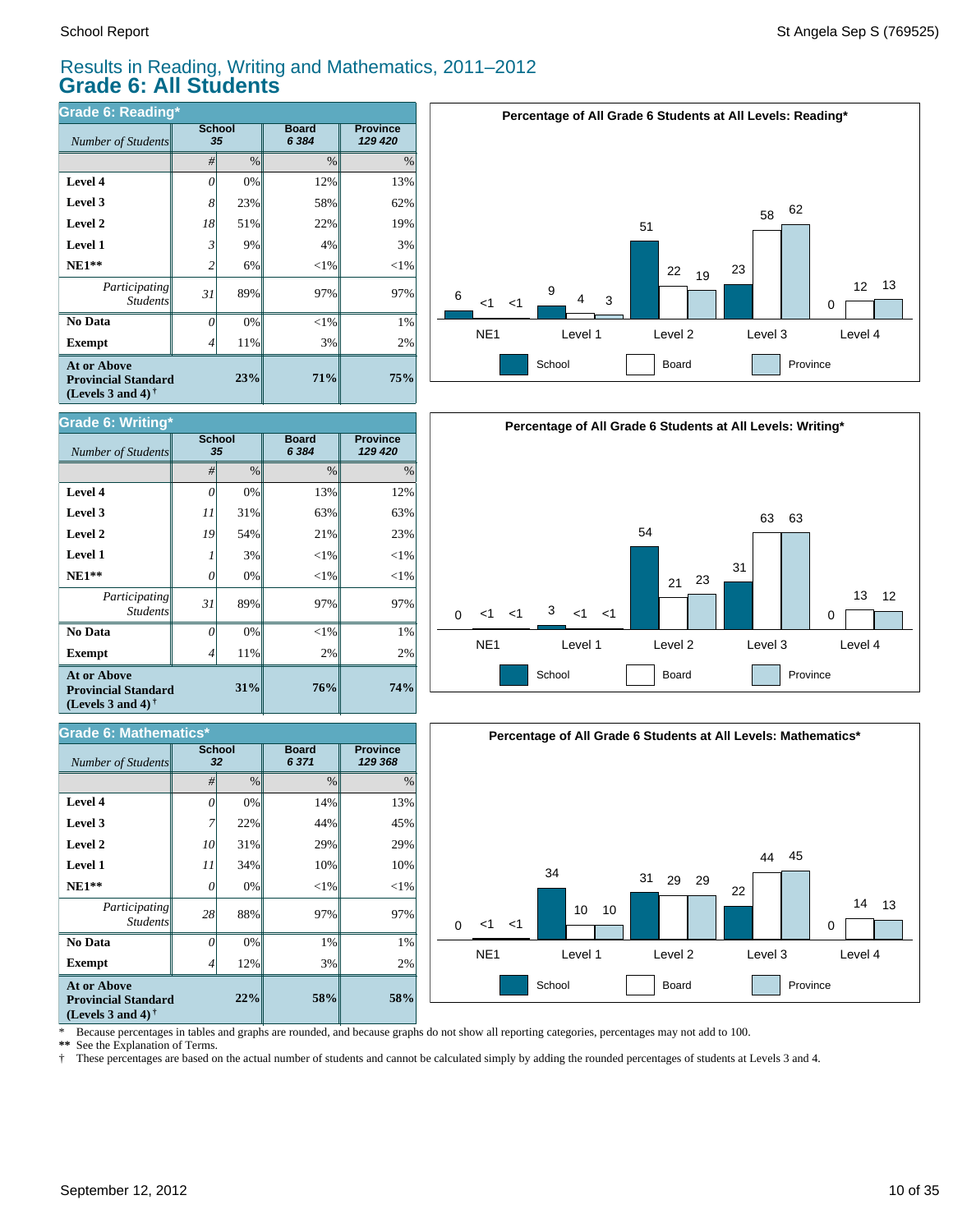### Results in Reading, Writing and Mathematics, 2011–2012

### **Grade 6: Participating Students (excludes "no data" and "exempt" categories)**

| Number of Students                                                             | Grade 6: Reading*<br><b>School</b><br>31 |      | <b>Board</b><br>6 195 | <b>Province</b><br>126 004 |  |
|--------------------------------------------------------------------------------|------------------------------------------|------|-----------------------|----------------------------|--|
|                                                                                | #                                        | $\%$ | $\%$                  | $\%$                       |  |
| Level 4                                                                        |                                          | 0%   | 13%                   | 14%                        |  |
| Level 3                                                                        | $8^{\circ}$                              | 26%  | 60%                   | 63%                        |  |
| Level 2                                                                        | 18                                       | 58%  | 23%                   | 19%                        |  |
| Level 1                                                                        | $\mathfrak{Z}$                           | 10%  | 4%                    | 3%                         |  |
| $NE1**$                                                                        | 2                                        | 6%   | $<$ 1%                | ${<}1\%$                   |  |
| <b>At or Above</b><br><b>Provincial Standard</b><br>(Levels 3 and 4) $\dagger$ |                                          | 26%  | 73%                   | 77%                        |  |



| Grade 6: Writing*                                                              |                     |       |                       |                            |  |  |  |  |
|--------------------------------------------------------------------------------|---------------------|-------|-----------------------|----------------------------|--|--|--|--|
| Number of Students                                                             | <b>School</b><br>31 |       | <b>Board</b><br>6 196 | <b>Province</b><br>126 094 |  |  |  |  |
|                                                                                | $\frac{0}{0}$<br>#  |       | $\frac{0}{0}$         | $\%$                       |  |  |  |  |
| Level 4                                                                        | 0                   | $0\%$ | 13%                   | 12%                        |  |  |  |  |
| Level 3                                                                        | 11                  | 35%   | 65%                   | 64%                        |  |  |  |  |
| Level 2                                                                        | 19                  | 61%   | 21%                   | 23%                        |  |  |  |  |
| Level 1                                                                        |                     | 3%    | ${<}1\%$              | $<$ 1%                     |  |  |  |  |
| $NE1**$                                                                        | 0                   | $0\%$ | ${<}1\%$              | $<$ 1%                     |  |  |  |  |
| At or Above<br>35%<br><b>Provincial Standard</b><br>(Levels 3 and 4) $\dagger$ |                     |       | 78%                   | 76%                        |  |  |  |  |



| Grade 6: Mathematics*                                                                                |                     |               |                       |                            |  |  |  |  |
|------------------------------------------------------------------------------------------------------|---------------------|---------------|-----------------------|----------------------------|--|--|--|--|
| Number of Students                                                                                   | <b>School</b><br>28 |               | <b>Board</b><br>6 178 | <b>Province</b><br>125 681 |  |  |  |  |
|                                                                                                      | #                   | $\frac{0}{0}$ | $\frac{0}{0}$         | $\frac{0}{0}$              |  |  |  |  |
| Level 4                                                                                              |                     | 0%            | 14%                   | 14%                        |  |  |  |  |
| Level 3                                                                                              |                     | 25%           | 45%                   | 46%                        |  |  |  |  |
| Level 2                                                                                              | 10                  | 36%           | 30%                   | 30%                        |  |  |  |  |
| Level 1                                                                                              | 11                  | 39%           | 11%                   | 10%                        |  |  |  |  |
| $NE1**$                                                                                              |                     | 0%            | ${<}1\%$              | $<$ 1%                     |  |  |  |  |
| <b>At or Above</b><br><b>Provincial Standard</b><br>(Levels 3 and 4) <sup><math>\dagger</math></sup> |                     | 25%           | 59%                   | 60%                        |  |  |  |  |



\* Because percentages in tables and graphs are rounded, percentages may not add to 100.<br>\*\* See the Explanation of Terms See the Explanation of Terms.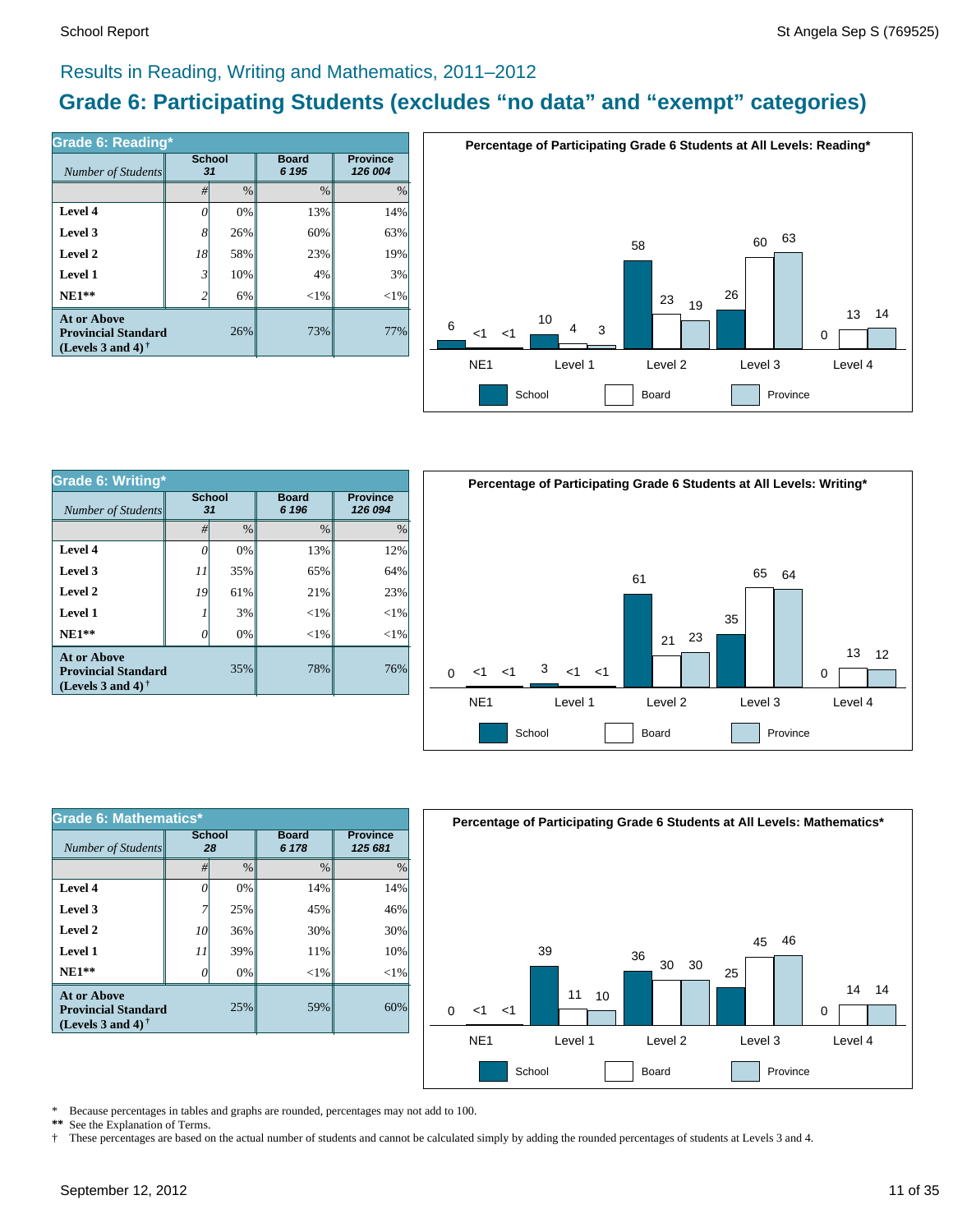### Results in Reading, Writing and Mathematics, 2011–2012

### **Grade 6: Gender††**

| Grade 6: School*                                                                                     |                      |             |                      |             |                      |                    |  |  |
|------------------------------------------------------------------------------------------------------|----------------------|-------------|----------------------|-------------|----------------------|--------------------|--|--|
|                                                                                                      | Reading              |             | <b>Writing</b>       |             |                      | <b>Mathematics</b> |  |  |
| Number of Students                                                                                   | <b>Female</b><br>N/R | Male<br>N/R | <b>Female</b><br>N/R | Male<br>N/R | <b>Female</b><br>N/R | Male<br>N/R        |  |  |
| Level 4                                                                                              | N/R                  | N/R         | N/R                  | N/R         | N/R                  | N/R                |  |  |
| Level 3                                                                                              | N/R                  | N/R         | N/R                  | N/R         | N/R                  | N/R                |  |  |
| Level 2                                                                                              | N/R                  | N/R         | N/R                  | N/R         | N/R                  | N/R                |  |  |
| Level 1                                                                                              | N/R                  | N/R         | N/R                  | N/R         | N/R                  | N/R                |  |  |
| $NE1**$                                                                                              | N/R                  | N/R         | N/R                  | N/R         | N/R                  | N/R                |  |  |
| <i>Participating</i><br><i>Students</i>                                                              | N/R                  | N/R         | N/R                  | N/R         | N/R                  | N/R                |  |  |
| No Data                                                                                              | N/R                  | N/R         | N/R                  | N/R         | N/R                  | N/R                |  |  |
| Exempt                                                                                               | N/R                  | N/R         | N/R                  | N/R         | N/R                  | N/R                |  |  |
| <b>At or Above</b><br><b>Provincial Standard</b><br>(Levels 3 and 4) <sup><math>\dagger</math></sup> | N/R                  | N/R         | N/R                  | N/R         | N/R                  | N/R                |  |  |

| Grade 6: Board*                                                                                      |                          |                 |                         |                 |                   |                    |  |
|------------------------------------------------------------------------------------------------------|--------------------------|-----------------|-------------------------|-----------------|-------------------|--------------------|--|
|                                                                                                      |                          | Reading         |                         | <b>Writing</b>  |                   | <b>Mathematics</b> |  |
| Number of Students                                                                                   | <b>Female</b><br>3 1 5 1 | Male<br>3 2 3 1 | <b>Female</b><br>3 15 1 | Male<br>3 2 3 1 | Female<br>3 1 4 6 | Male<br>3 2 2 3    |  |
| Level 4                                                                                              | 15%                      | 10%             | 17%                     | 8%              | 14%               | 14%                |  |
| Level 3                                                                                              | 60%                      | 57%             | 66%                     | 61%             | 46%               | 41%                |  |
| Level 2                                                                                              | 20%                      | 25%             | 14%                     | 27%             | 29%               | 29%                |  |
| Level 1                                                                                              | 3%                       | 5%              | ${<}1\%$                | ${<}1\%$        | 9%                | 11%                |  |
| $NE1**$                                                                                              | ${<}1\%$                 | ${<}1\%$        | ${<}1\%$                | ${<}1\%$        | ${<}1\%$          | ${<}1\%$           |  |
| Participating<br><b>Students</b>                                                                     | 98%                      | 96%             | 98%                     | 96%             | 98%               | 96%                |  |
| No Data                                                                                              | ${<}1\%$                 | $< 1\%$         | ${<}1\%$                | $1\%$           | ${<}1\%$          | 1%                 |  |
| <b>Exempt</b>                                                                                        | 2%                       | 3%              | 2%                      | 3%              | 2%                | 3%                 |  |
| <b>At or Above</b><br><b>Provincial Standard</b><br>(Levels 3 and 4) <sup><math>\dagger</math></sup> | 75%                      | 67%             | 84%                     | 68%             | 60%               | 56%                |  |

| <b>Grade 6: Province*</b>                                                                            |                        |                |                        |                       |                        |                    |  |
|------------------------------------------------------------------------------------------------------|------------------------|----------------|------------------------|-----------------------|------------------------|--------------------|--|
|                                                                                                      | Reading                |                | <b>Writing</b>         |                       |                        | <b>Mathematics</b> |  |
| Number of Students                                                                                   | <b>Female</b><br>62827 | Male<br>66 583 | <b>Female</b><br>62827 | <b>Male</b><br>66 583 | <b>Female</b><br>62798 | Male<br>66 560     |  |
| Level 4                                                                                              | 17%                    | 10%            | 16%                    | 7%                    | 14%                    | 13%                |  |
| Level 3                                                                                              | 63%                    | 61%            | 66%                    | 59%                   | 46%                    | 43%                |  |
| Level 2                                                                                              | 16%                    | 21%            | 15%                    | 30%                   | 30%                    | 29%                |  |
| Level 1                                                                                              | 2%                     | 4%             | ${<}1\%$               | ${<}1\%$              | 9%                     | 11%                |  |
| $NE1**$                                                                                              | ${<}1\%$               | ${<}1\%$       | ${<}1\%$               | ${<}1\%$              | ${<}1\%$               | ${<}1\%$           |  |
| <i>Participating</i><br><i>Students</i>                                                              | 98%                    | 97%            | 98%                    | 97%                   | 98%                    | 96%                |  |
| No Data                                                                                              | ${<}1\%$               | $1\%$          | $<$ 1%                 | 1%                    | 1%                     | 1%                 |  |
| <b>Exempt</b>                                                                                        | 2%                     | 3%             | 1%                     | 3%                    | 2%                     | 3%                 |  |
| <b>At or Above</b><br><b>Provincial Standard</b><br>(Levels 3 and 4) <sup><math>\dagger</math></sup> | 80%                    | 71%            | 83%                    | 67%                   | 59%                    | 57%                |  |

\* Because percentages in tables are rounded, percentages may not add to 100.<br>\*\* See the Explanation of Terms.

See the Explanation of Terms.

† These percentages are based on the actual number of students and cannot be calculated simply by adding the rounded percentages of students at Levels 3 and 4.<br>†† Results include only students for whom gender data were ava

†† Results include only students for whom gender data were available.





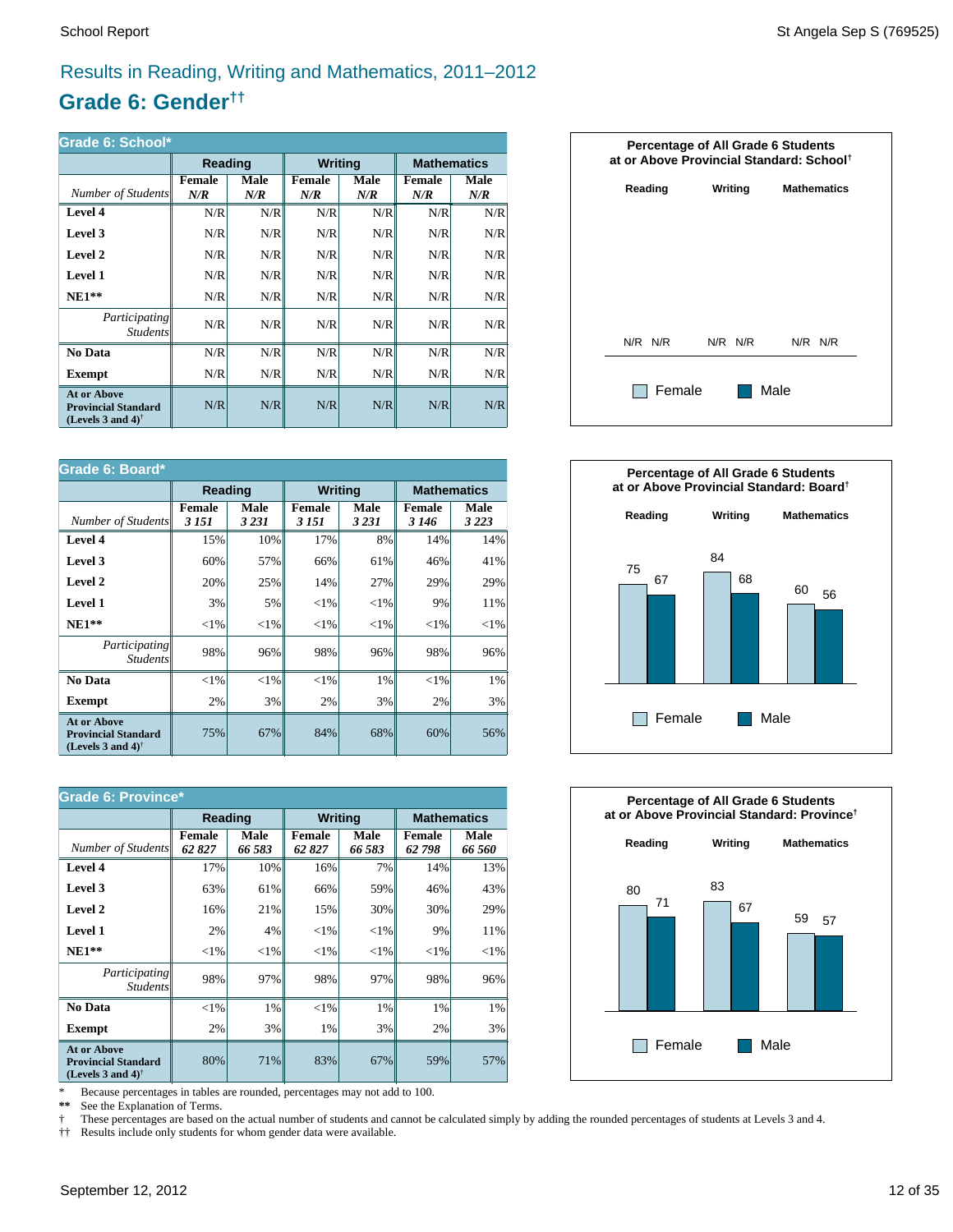### **Contextual Information over Time: Grade 3\*** Assessments of Reading, Writing and Mathematics, Primary and Junior Divisions, 2011–2012

This information provides a context for interpreting the school's results of the current and previous administrations.

| <b>Grade 3</b>                                                | 2007-2008 | 2008-2009 | 2009-2010 | 2010-2011 | 2011-2012 |
|---------------------------------------------------------------|-----------|-----------|-----------|-----------|-----------|
| <b>Enrolment</b>                                              |           |           |           |           |           |
| Number of students                                            | 43        | 27        | 49        | 29        | 47        |
| <b>Participation in the Assessment</b>                        |           |           |           |           |           |
| Reading <sup>†</sup>                                          | 100%      | 93%       | 100%      | 97%       | 83%       |
| Writing <sup>†</sup>                                          | 100%      | 93%       | 100%      | 97%       | 98%       |
| Mathematics <sup>†</sup>                                      | 100%      | 93%       | 100%      | 97%       | 98%       |
| <b>Gender</b>                                                 |           |           |           |           |           |
| Female                                                        | 42%       | 44%       | 47%       | 59%       | 53%       |
| Male                                                          | 58%       | 56%       | 53%       | 41%       | 47%       |
| <b>Student Status</b>                                         |           |           |           |           |           |
| English language learners**                                   | 0%        | 15%       | 18%       | 10%       | 13%       |
| Students with special education needs (excluding<br>gifted)** | 19%       | 11%       | 14%       | 28%       | 26%       |
| <b>Place of Birth</b>                                         |           |           |           |           |           |
| Born in Canada                                                | 86%       | 63%       | 78%       | 79%       | 83%       |
| Born outside Canada                                           | 14%       | 37%       | 22%       | 21%       | 17%       |
| In Canada less than one year                                  | 0%        | 4%        | 2%        | 0%        | 2%        |
| In Canada one year or more but less than three years          | 0%        | 19%       | 12%       | 7%        | 4%        |
| In Canada three years or more                                 | 14%       | 15%       | 8%        | 14%       | 11%       |
| Language                                                      |           |           |           |           |           |
| First language learned at home was other than English         | 60%       | 56%       | 41%       | 21%       | 38%       |
| <b>Year Student Entered Current School</b>                    |           |           |           |           |           |
| Year of the assessment                                        | 12%       | 15%       | 14%       | 10%       | 17%       |
| Year prior to the assessment                                  | 9%        | 15%       | 8%        | 7%        | 6%        |
| 2 years prior to the assessment                               | 2%        | 19%       | 14%       | 21%       | 17%       |
| 3 or more years prior to the assessment                       | 77%       | 52%       | 63%       | 62%       | 60%       |
| Data not available                                            | 0%        | 0%        | 0%        | 0%        | $0\%$     |

\* Contextual data pertaining to gender, student status, place of birth, language learned at home and year entered school are provided by schools and/or boards through the Student Data Collection process. Some data may be missing because they were not provided by the school or the board.

† Some French Immersion students do not write all components of the assessment in Grade 3; the numbers shown reflect those students who were expected to write each component as determined by the French Immersion participation option selected by boards.

\*\* See the Explanation of Terms.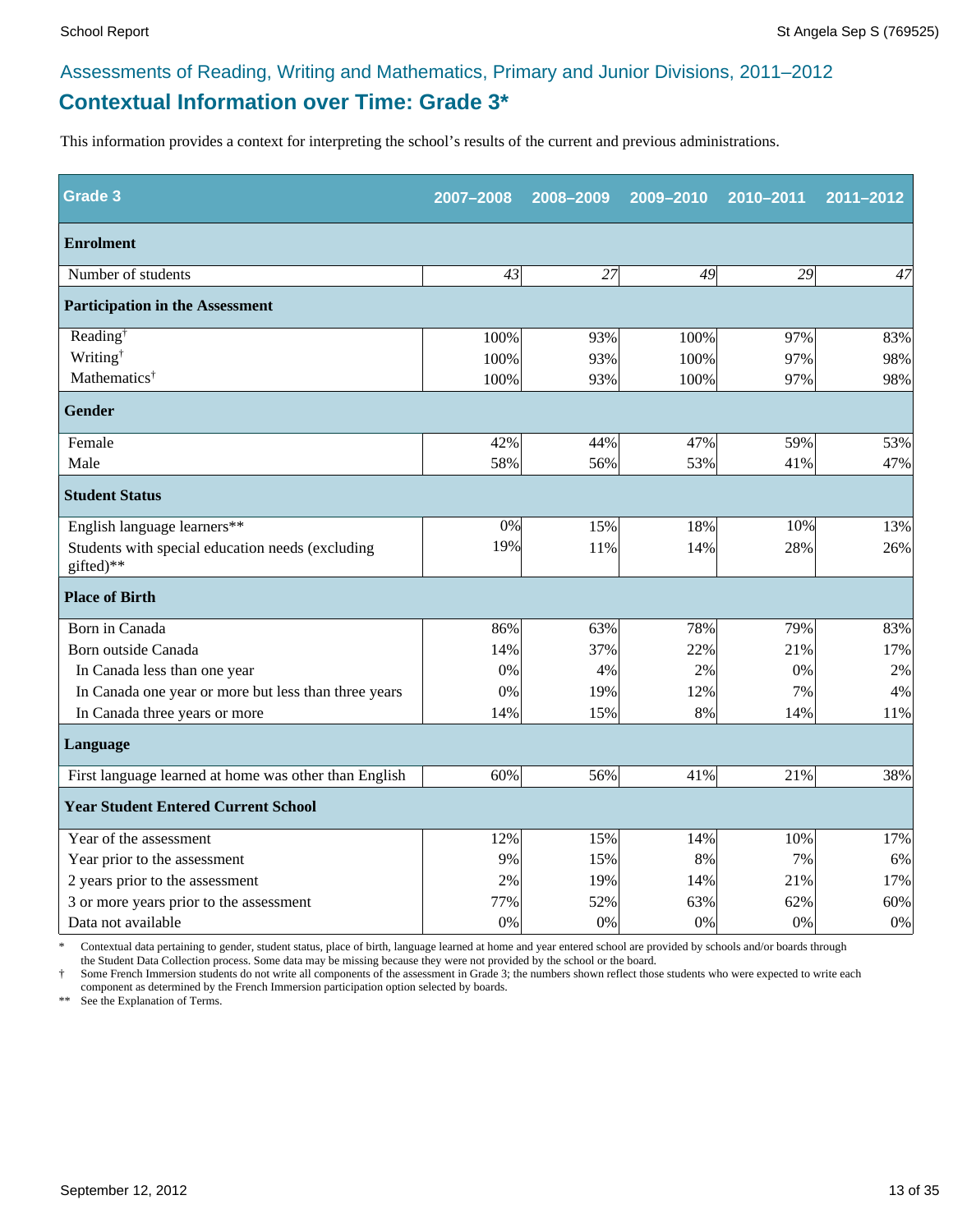### **Grade 3: Reading** Results over Time, 2008–2009 to 2011–2012®

| <b>Grade 3 Reading: School*</b>                                         |             |             |             |           |  |  |  |
|-------------------------------------------------------------------------|-------------|-------------|-------------|-----------|--|--|--|
| Year                                                                    | $'08 - '09$ | $'09 - '10$ | $'10 - '11$ | $11 - 12$ |  |  |  |
| Number of<br><b>Students</b>                                            | 27          | 49          | 29          | 47        |  |  |  |
| Level 4                                                                 | 15%         | 4%          | 3%          | 2%        |  |  |  |
| Level 3                                                                 | 59%         | 51%         | 69%         | 34%       |  |  |  |
| Level 2                                                                 | 11%         | 22%         | 21%         | 34%       |  |  |  |
| Level 1                                                                 | 7%          | 18%         | 0%          | 13%       |  |  |  |
| $NE1**$                                                                 | 0%          | 4%          | 3%          | 0%        |  |  |  |
| Participating<br><b>Students</b>                                        | 93%         | 100%        | 97%         | 83%       |  |  |  |
| No Data                                                                 | 7%          | 0%          | 3%          | 0%        |  |  |  |
| <b>Exempt</b>                                                           | 0%          | 0%          | 0%          | 17%       |  |  |  |
| <b>At or Above</b><br><b>Provincial</b><br><b>Standard</b> <sup>†</sup> | 74%         | 55%         | 72%         | 36%       |  |  |  |

#### **Percentage of All Grade 3 Students at All Levels in Reading: School\*** NE1 Level 1 Level 2 Level 3 Level 4  $\Omega$ 2008–2009 2009–2010 2010–2011 2011–2012  $4 \t3 \t0$ 7 18 0 13 11 22 21 34 59 51 69 34 15 4 3 2







**Exempt**  $\begin{vmatrix} 4\% & 3\% \end{vmatrix}$  3% 3% 3% **No Data**  $\begin{array}{|c|c|c|c|} \hline \textbf{No Data} & 1\% & 1\% & 1\% \hline \end{array}$ *Participating* 95% 96% 97% 97%

**NE1\*\***  $\begin{vmatrix} 2\% & 2\% \end{vmatrix}$  1% 1% **Level 1** 7% 7% 6% 6% **Level 2**  $\begin{vmatrix} 2.5\% & 25\% \end{vmatrix}$  24% 23% **Level 3**  $\begin{vmatrix} 53\% & 54\% \end{vmatrix}$  57% 56% **Level 4** 7% 8% 8% 10%

 $61\%$  62% 65% 66%

62% 60% 64% 66%

**Exempt**  $\begin{vmatrix} 4\% & 3\% \end{vmatrix}$  3% 3% 3% **No Data**  $\begin{array}{|c|c|c|c|} \hline \textbf{No Data} & 1\% & 1\% & 1\% \hline \end{array}$ *Participating* 95% 96% 96% 97%

*121 787 123 813 119 914 121 727 Number of*

**Year '08–'09 '09–'10 '10–'11 '11–'12**

**NE1\*\***  $\begin{vmatrix} 2\% & 2\% \end{vmatrix}$  1% 1% **Level 1** 7% 8% 6% 6% **Level 2**  $\begin{vmatrix} 25\% & 27\% \end{vmatrix}$  25% 24% **Level 3 1** 54% **51%** 56% 54% **Level 4** 8% 9% 8% 11% *5 780 6 100 5 693 5 863 Number of*

**Year '08–'09 '09–'10 '10–'11 '11–'12**

\* Because percentages in tables and graphs are rounded, and because graphs do not show all reporting categories, percentages may not add to 100.

**\*\*** See the Explanation of Terms.

*Student* 

**At or Above Provincial Standard**†

*Students*

**Grade 3 Reading: Province\***

Students

**At or Above Provincial Standard**†

Student.

**Grade 3 Reading: Board\***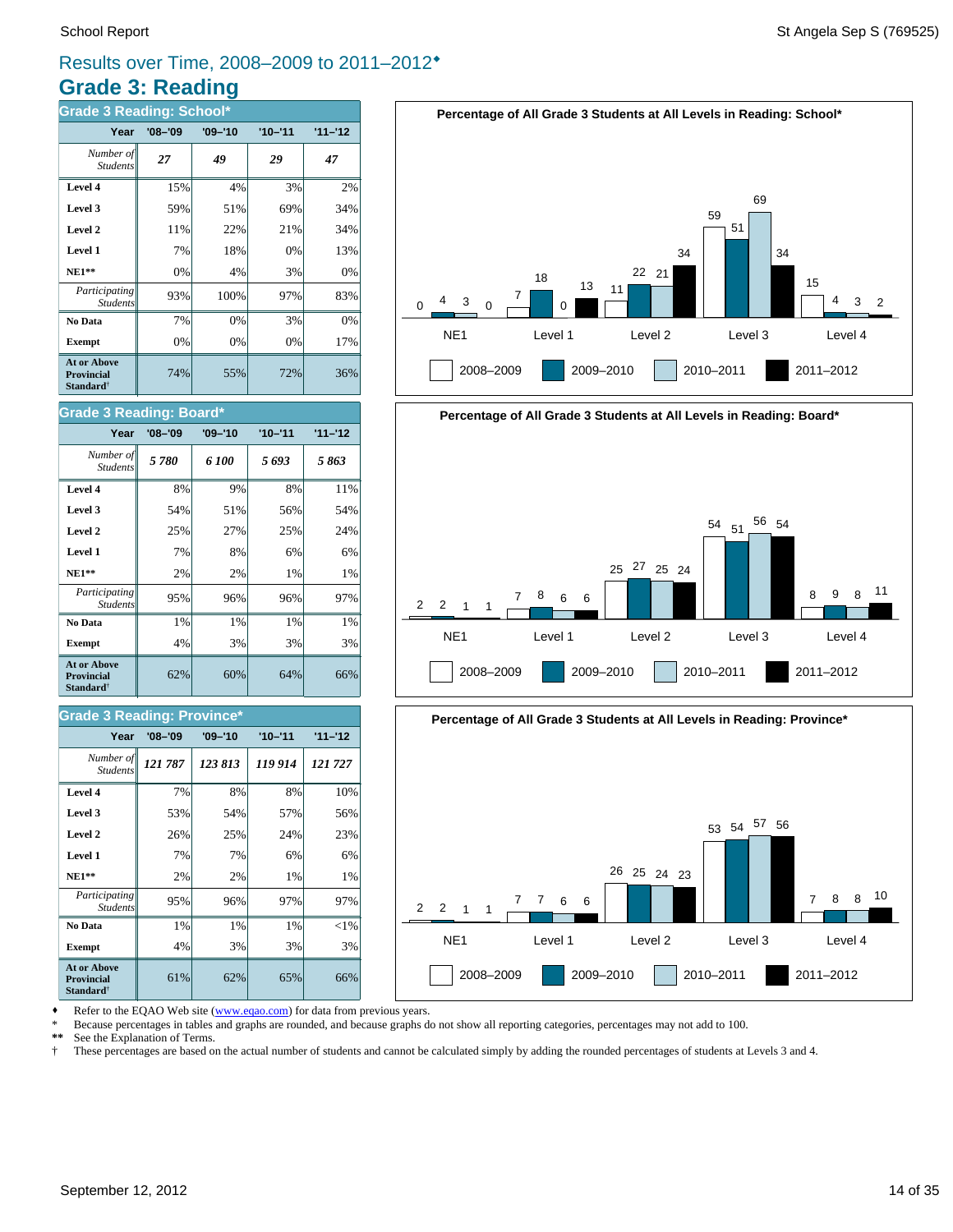### **Grade 3: Writing** Results over Time, 2008–2009 to 2011–2012®

| <b>Grade 3 Writing: School*</b>                                         |             |             |             |           |  |  |  |  |
|-------------------------------------------------------------------------|-------------|-------------|-------------|-----------|--|--|--|--|
| Year                                                                    | $'08 - '09$ | $'09 - '10$ | $'10 - '11$ | $11 - 12$ |  |  |  |  |
| Number of<br><b>Students</b>                                            | 27          | 49          | 29          | 47        |  |  |  |  |
| Level 4                                                                 | 4%          | 0%          | 0%          | 2%        |  |  |  |  |
| Level 3                                                                 | 67%         | 59%         | 76%         | 57%       |  |  |  |  |
| Level 2                                                                 | 22%         | 41%         | 21%         | 38%       |  |  |  |  |
| Level 1                                                                 | 0%          | 0%          | 0%          | 0%        |  |  |  |  |
| <b>NE1**</b>                                                            | 0%          | 0%          | $0\%$       | 0%        |  |  |  |  |
| Participating<br><b>Students</b>                                        | 93%         | 100%        | 97%         | 98%       |  |  |  |  |
| No Data                                                                 | 7%          | 0%          | 3%          | 0%        |  |  |  |  |
| <b>Exempt</b>                                                           | 0%          | 0%          | 0%          | 2%        |  |  |  |  |
| <b>At or Above</b><br><b>Provincial</b><br><b>Standard</b> <sup>†</sup> | 70%         | 59%         | 76%         | 60%       |  |  |  |  |

#### School Report St Angela Sep S (769525)







Refer to the EQAO Web site (www.eqao.com) for data from previous years.

\* Because percentages in tables and graphs are rounded, and because graphs do not show all reporting categories, percentages may not add to 100.

**\*\*** See the Explanation of Terms.

† These percentages are based on the actual number of students and cannot be calculated simply by adding the rounded percentages of students at Levels 3 and 4.

#### **Level 3 66% 67% 70% 71% Level 4** 6% 5% 5% 8% Student.

**Grade 3 Writing: Board\***

| ${<}1\%$<br>${<}1\%$<br>${<}1\%$<br>Level 1<br>${<}1\%$<br>${<}1\%$<br>${<}1\%$<br>$NE1**$<br>Participating<br>96%<br>96%<br>97%<br><b>Students</b><br>1%<br>1%<br>1%<br>No Data<br>3%<br>3%<br>3%<br><b>Exempt</b> | Level 2     | 24% | 24% | 21% | 18%      |
|---------------------------------------------------------------------------------------------------------------------------------------------------------------------------------------------------------------------|-------------|-----|-----|-----|----------|
|                                                                                                                                                                                                                     |             |     |     |     | ${<}1\%$ |
|                                                                                                                                                                                                                     |             |     |     |     | ${<}1\%$ |
|                                                                                                                                                                                                                     |             |     |     |     | 97%      |
|                                                                                                                                                                                                                     |             |     |     |     | 1%       |
|                                                                                                                                                                                                                     |             |     |     |     | 3%       |
| 72%<br>72%<br>75%<br><b>Provincial</b><br><b>Standard</b> <sup>†</sup>                                                                                                                                              | At or Above |     |     |     | 79%      |

*5 780 6 100 5 693 5 863 Number of*

**Year '08–'09 '09–'10 '10–'11 '11–'12**

#### **Grade 3 Writing: Province\***

| Year                                                                    | $'08 - '09$ | $'09 - '10$ | $'10 - '11$ | $11 - 12$ |
|-------------------------------------------------------------------------|-------------|-------------|-------------|-----------|
| Number of<br><b>Students</b>                                            | 121788      | 123 800     | 119873      | 121727    |
| Level 4                                                                 | 4%          | 4%          | 5%          | 6%        |
| Level 3                                                                 | 63%         | 66%         | 68%         | 69%       |
| Level 2                                                                 | 28%         | 26%         | 24%         | 21%       |
| Level 1                                                                 | ${<}1\%$    | ${<}1\%$    | ${<}1\%$    | ${<}1\%$  |
| <b>NE1**</b>                                                            | ${<}1\%$    | ${<}1\%$    | ${<}1\%$    | ${<}1\%$  |
| Participating<br><b>Students</b>                                        | 96%         | 97%         | 97%         | 97%       |
| No Data                                                                 | 1%          | 1%          | 1%          | 1%        |
| <b>Exempt</b>                                                           | 3%          | 3%          | 2%          | 2%        |
| <b>At or Above</b><br><b>Provincial</b><br><b>Standard</b> <sup>†</sup> | 68%         | 70%         | 73%         | 76%       |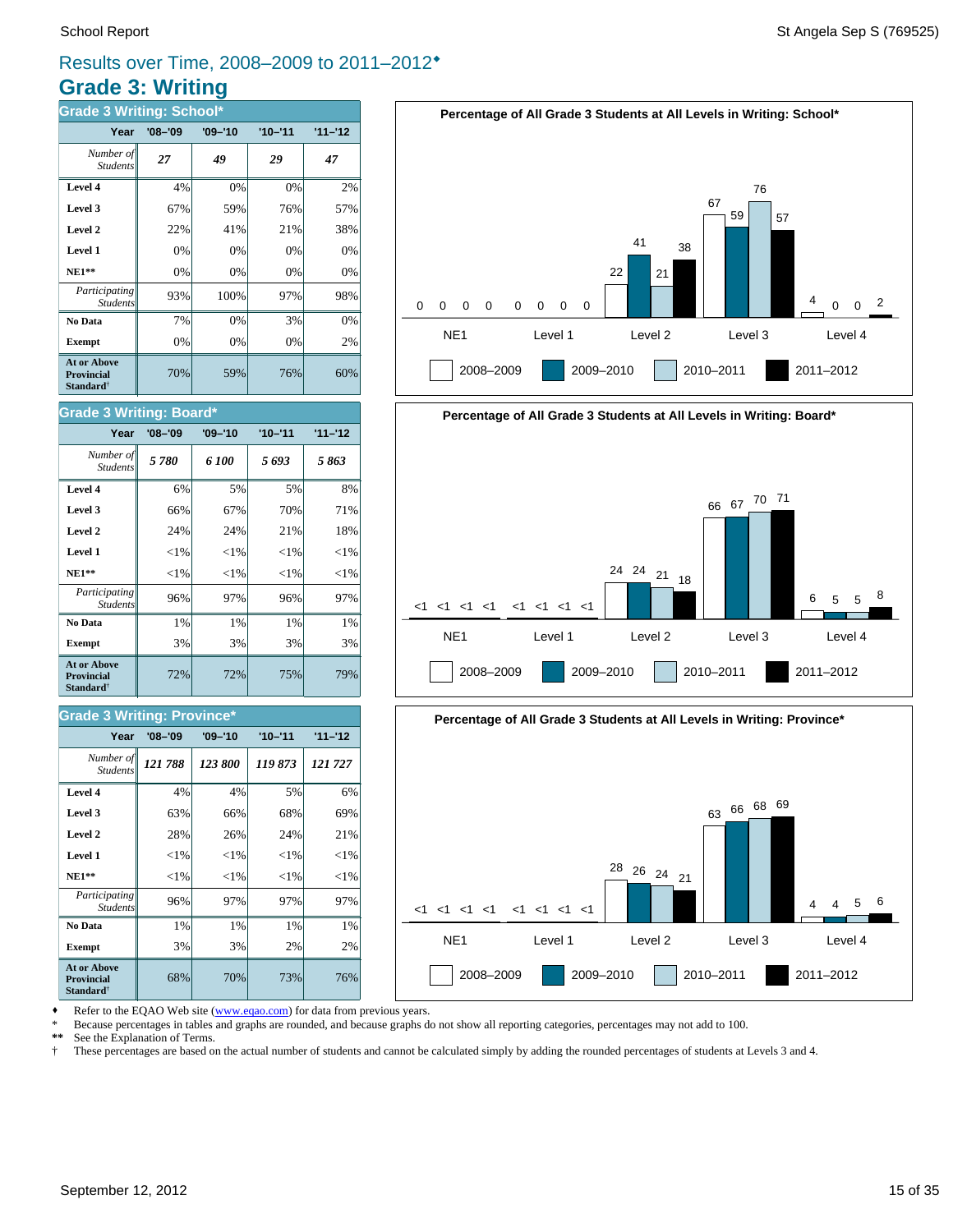### **Grade 3: Mathematics** Results over Time, 2008–2009 to 2011–2012®

| <b>Grade 3 Mathematics: School*</b>                              |             |             |             |           |  |
|------------------------------------------------------------------|-------------|-------------|-------------|-----------|--|
| Year                                                             | $'08 - '09$ | $'09 - '10$ | $'10 - '11$ | $11 - 12$ |  |
| Number of<br><b>Students</b>                                     | 27          | 49          | 29          | 47        |  |
| Level 4                                                          | 37%         | 10%         | 7%          | 2%        |  |
| Level 3                                                          | 33%         | 43%         | 83%         | 21%       |  |
| Level 2                                                          | 22%         | 35%         | 7%          | 55%       |  |
| Level 1                                                          | 0%          | 12%         | 0%          | 19%       |  |
| $NE1**$                                                          | 0%          | 0%          | 0%          | $0\%$     |  |
| Participating<br><b>Students</b>                                 | 93%         | 100%        | 97%         | 98%       |  |
| No Data                                                          | 7%          | 0%          | 3%          | 0%        |  |
| <b>Exempt</b>                                                    | 0%          | 0%          | 0%          | 2%        |  |
| <b>At or Above</b><br>Provincial<br><b>Standard</b> <sup>†</sup> | 70%         | 53%         | 90%         | 23%       |  |

| <b>Grade 3 Mathematics: Board*</b>                               |             |             |             |           |  |
|------------------------------------------------------------------|-------------|-------------|-------------|-----------|--|
| Year                                                             | $'08 - '09$ | $'09 - '10$ | $'10 - '11$ | $11 - 12$ |  |
| Number of<br><b>Students</b>                                     | 5960        | 6292        | 5857        | 6 059     |  |
| Level 4                                                          | 15%         | 13%         | 13%         | 14%       |  |
| Level 3                                                          | 56%         | 56%         | 54%         | 54%       |  |
| Level 2                                                          | 22%         | 25%         | 26%         | 25%       |  |
| Level 1                                                          | 2%          | 3%          | 3%          | 4%        |  |
| $NE1**$                                                          | $<$ 1%      | ${<}1\%$    | $<$ 1%      | ${<}1\%$  |  |
| Participating<br><b>Students</b>                                 | 96%         | 97%         | 96%         | 97%       |  |
| No Data                                                          | 1%          | 1%          | 1%          | 1%        |  |
| <b>Exempt</b>                                                    | 3%          | 3%          | 3%          | 3%        |  |
| At or Above<br><b>Provincial</b><br><b>Standard</b> <sup>†</sup> | 72%         | 68%         | 67%         | 68%       |  |

#### **Grade 3 Mathematics: Province\***

| Year                                                                    | $'08 - '09$ | $'09 - '10$ | $'10 - '11$ | $11 - 12$ |
|-------------------------------------------------------------------------|-------------|-------------|-------------|-----------|
| Number of<br><b>Students</b>                                            | 125 464     | 127 726     | 124 104     | 126 439   |
| Level 4                                                                 | 12%         | 12%         | 12%         | 12%       |
| Level 3                                                                 | 58%         | 58%         | 57%         | 56%       |
| Level 2                                                                 | 23%         | 23%         | 25%         | 25%       |
| Level 1                                                                 | 2%          | 3%          | 3%          | 3%        |
| $NE1**$                                                                 | ${<}1\%$    | ${<}1\%$    | ${<}1\%$    | 1%        |
| <i>Participating</i><br><b>Students</b>                                 | 96%         | 97%         | 97%         | 97%       |
| No Data                                                                 | 1%          | 1%          | 1%          | 1%        |
| <b>Exempt</b>                                                           | 3%          | 3%          | 2%          | 2%        |
| <b>At or Above</b><br><b>Provincial</b><br><b>Standard</b> <sup>†</sup> | 70%         | 71%         | 69%         | 68%       |







Refer to the EQAO Web site (www.eqao.com) for data from previous years.

\* Because percentages in tables and graphs are rounded, and because graphs do not show all reporting categories, percentages may not add to 100.<br>\*\* See the Explanation of Terms

\*\* See the Explanation of Terms.<br><sup>†</sup> These percentages are based on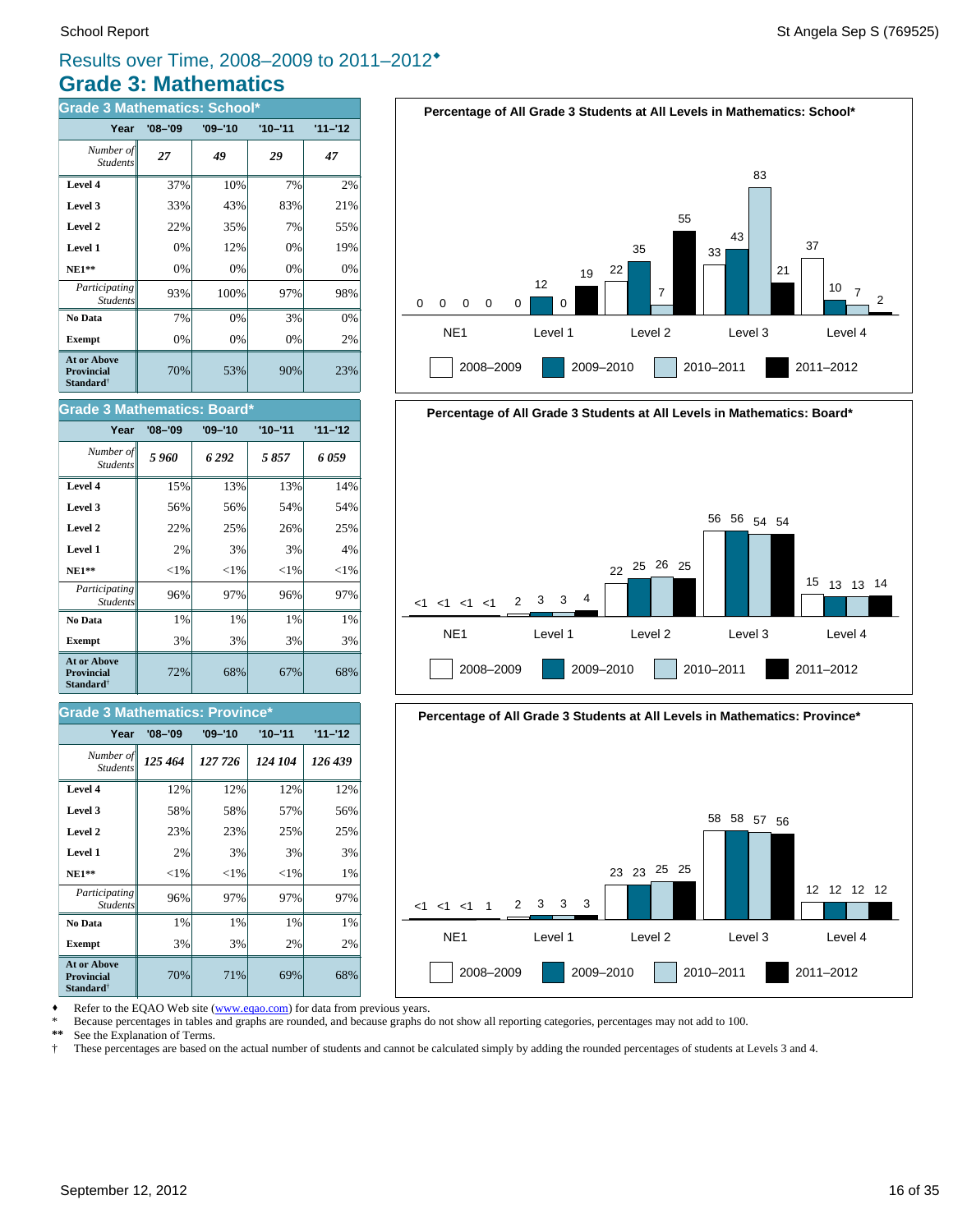### **Contextual Information over Time: Grade 6\*** Assessments of Reading, Writing and Mathematics, Primary and Junior Divisions, 2011–2012

This information provides a context for interpreting the school's results of the current and previous administrations.

| Grade 6                                                       | 2007-2008 | 2008-2009 | 2009-2010 | 2010-2011 | 2011-2012 |
|---------------------------------------------------------------|-----------|-----------|-----------|-----------|-----------|
| <b>Enrolment</b>                                              |           |           |           |           |           |
| Number of students                                            | 50        | 44        | 47        | 49        | 35        |
| <b>Participation in the Assessment</b>                        |           |           |           |           |           |
| Reading                                                       | 98%       | 100%      | 98%       | 92%       | 89%       |
| Writing                                                       | 98%       | 100%      | 98%       | 96%       | 89%       |
| Mathematics                                                   | 98%       | 100%      | 100%      | 96%       | 88%       |
| <b>Gender</b>                                                 |           |           |           |           |           |
| Female                                                        | 50%       | 57%       | 49%       | 45%       | 46%       |
| Male                                                          | 50%       | 43%       | 51%       | 55%       | 54%       |
| <b>Student Status</b>                                         |           |           |           |           |           |
| English language learners**                                   | 8%        | 7%        | 9%        | 18%       | 29%       |
| Students with special education needs (excluding<br>gifted)** | 18%       | 11%       | 9%        | 27%       | 31%       |
| <b>Place of Birth</b>                                         |           |           |           |           |           |
| Born in Canada                                                | 78%       | 66%       | 72%       | 71%       | 54%       |
| Born outside Canada                                           | 22%       | 34%       | 28%       | 29%       | 46%       |
| In Canada less than one year                                  | $0\%$     | 2%        | 0%        | 0%        | 3%        |
| In Canada one year or more but less than three years          | 4%        | 5%        | 6%        | 10%       | 14%       |
| In Canada three years or more                                 | 18%       | 27%       | 21%       | 18%       | 29%       |
| <b>Language</b>                                               |           |           |           |           |           |
| First language learned at home was other than English         | 32%       | 39%       | 45%       | 65%       | 66%       |
| <b>Year Student Entered Current School</b>                    |           |           |           |           |           |
| Year of the assessment                                        | 16%       | 11%       | 17%       | 6%        | 20%       |
| Year prior to the assessment                                  | 14%       | 14%       | 4%        | 16%       | 17%       |
| 2 years prior to the assessment                               | 6%        | 7%        | 0%        | 14%       | 11%       |
| 3 or more years prior to the assessment                       | 64%       | 68%       | 79%       | 63%       | 51%       |
| Data not available                                            | 0%        | 0%        | 0%        | 0%        | $0\%$     |

\* Contextual data pertaining to gender, student status, place of birth, language learned at home and year entered school are provided by schools and/or boards through the Student Data Collection process. Some data may be missing because they were not provided by the school or the board.

\*\* See the Explanation of Terms.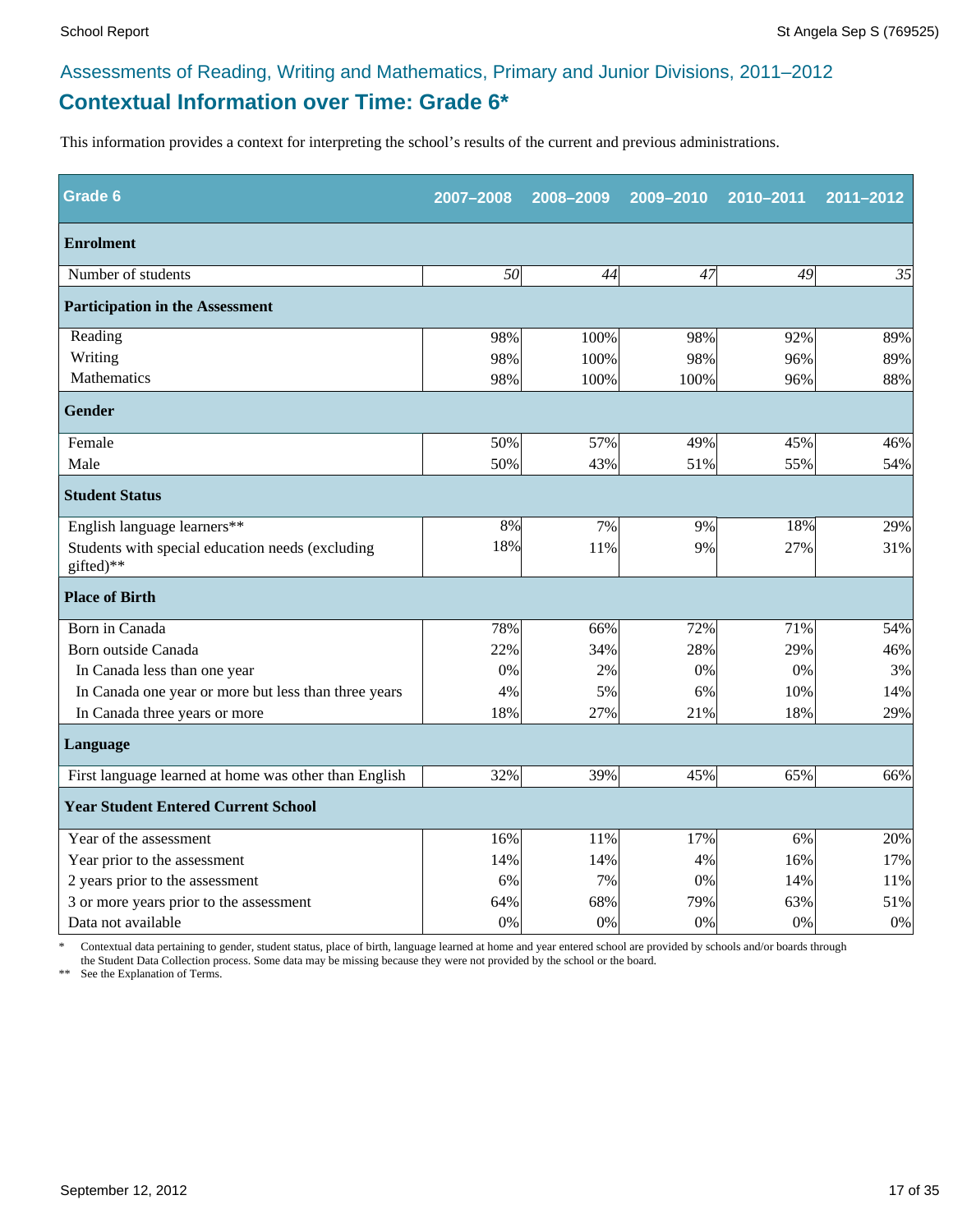### **Grade 6: Reading** Results over Time, 2008–2009 to 2011–2012®

| <b>Grade 6 Reading: School*</b>                                         |             |             |             |           |
|-------------------------------------------------------------------------|-------------|-------------|-------------|-----------|
| Year                                                                    | $'08 - '09$ | $'09 - '10$ | $'10 - '11$ | $11 - 12$ |
| Number of<br><b>Students</b>                                            | 44          | 47          | 49          | 35        |
| Level 4                                                                 | 0%          | 2%          | 2%          | 0%        |
| Level 3                                                                 | 50%         | 51%         | 47%         | 23%       |
| Level 2                                                                 | 39%         | 32%         | 35%         | 51%       |
| Level 1                                                                 | 11%         | 13%         | 8%          | 9%        |
| $NE1**$                                                                 | 0%          | 0%          | 0%          | 6%        |
| Participating<br><b>Students</b>                                        | 100%        | 98%         | 92%         | 89%       |
| No Data                                                                 | 0%          | 2%          | 2%          | 0%        |
| <b>Exempt</b>                                                           | 0%          | 0%          | 6%          | 11%       |
| <b>At or Above</b><br><b>Provincial</b><br><b>Standard</b> <sup>†</sup> | 50%         | 53%         | 49%         | 23%       |

#### **Grade 6 Reading: Board\***

| Year                                                             | $'08 - '09$ | $'09 - '10$ | $'10 - '11$ | $11 - 12$ |
|------------------------------------------------------------------|-------------|-------------|-------------|-----------|
| Number of<br><b>Students</b>                                     | 6753        | 6507        | 6 652       | 6 384     |
| Level 4                                                          | 11%         | 10%         | 10%         | 12%       |
| Level 3                                                          | 55%         | 57%         | 60%         | 58%       |
| Level 2                                                          | 23%         | 23%         | 22%         | 22%       |
| Level 1                                                          | 7%          | 7%          | 5%          | 4%        |
| <b>NE1**</b>                                                     | 1%          | 1%          | ${<}1\%$    | ${<}1\%$  |
| Participating<br><b>Students</b>                                 | 97%         | 97%         | 98%         | 97%       |
| No Data                                                          | 1%          | $1\%$       | $1\%$       | ${<}1\%$  |
| <b>Exempt</b>                                                    | 3%          | 2%          | 2%          | 3%        |
| <b>At or Above</b><br><b>Provincial</b><br>Standard <sup>†</sup> | 66%         | 67%         | 70%         | 71%       |

#### **Grade 6 Reading: Province\***

| Year                                                                    | '08–'09  | $'09 - '10$ | $'10 - '11$ | $11 - 12$ |
|-------------------------------------------------------------------------|----------|-------------|-------------|-----------|
| Number of<br><b>Students</b>                                            | 136 069  | 134 201     | 132 283     | 129 420   |
| Level 4                                                                 | 11%      | 11%         | 11%         | 13%       |
| Level 3                                                                 | 59%      | 61%         | 63%         | 62%       |
| Level 2                                                                 | 22%      | 20%         | 19%         | 19%       |
| Level 1                                                                 | 5%       | 5%          | 4%          | 3%        |
| $NE1**$                                                                 | ${<}1\%$ | ${<}1\%$    | ${<}1\%$    | ${<}1\%$  |
| Participating<br><b>Students</b>                                        | 96%      | 97%         | 97%         | 97%       |
| No Data                                                                 | 1%       | 1%          | 1%          | 1%        |
| <b>Exempt</b>                                                           | 3%       | 2%          | 2%          | 2%        |
| <b>At or Above</b><br><b>Provincial</b><br><b>Standard</b> <sup>†</sup> | 69%      | 72%         | 74%         | 75%       |







Refer to the EQAO Web site (www.eqao.com) for data from previous years.

\* Because percentages in tables and graphs are rounded, and because graphs do not show all reporting categories, percentages may not add to 100.

**\*\*** See the Explanation of Terms.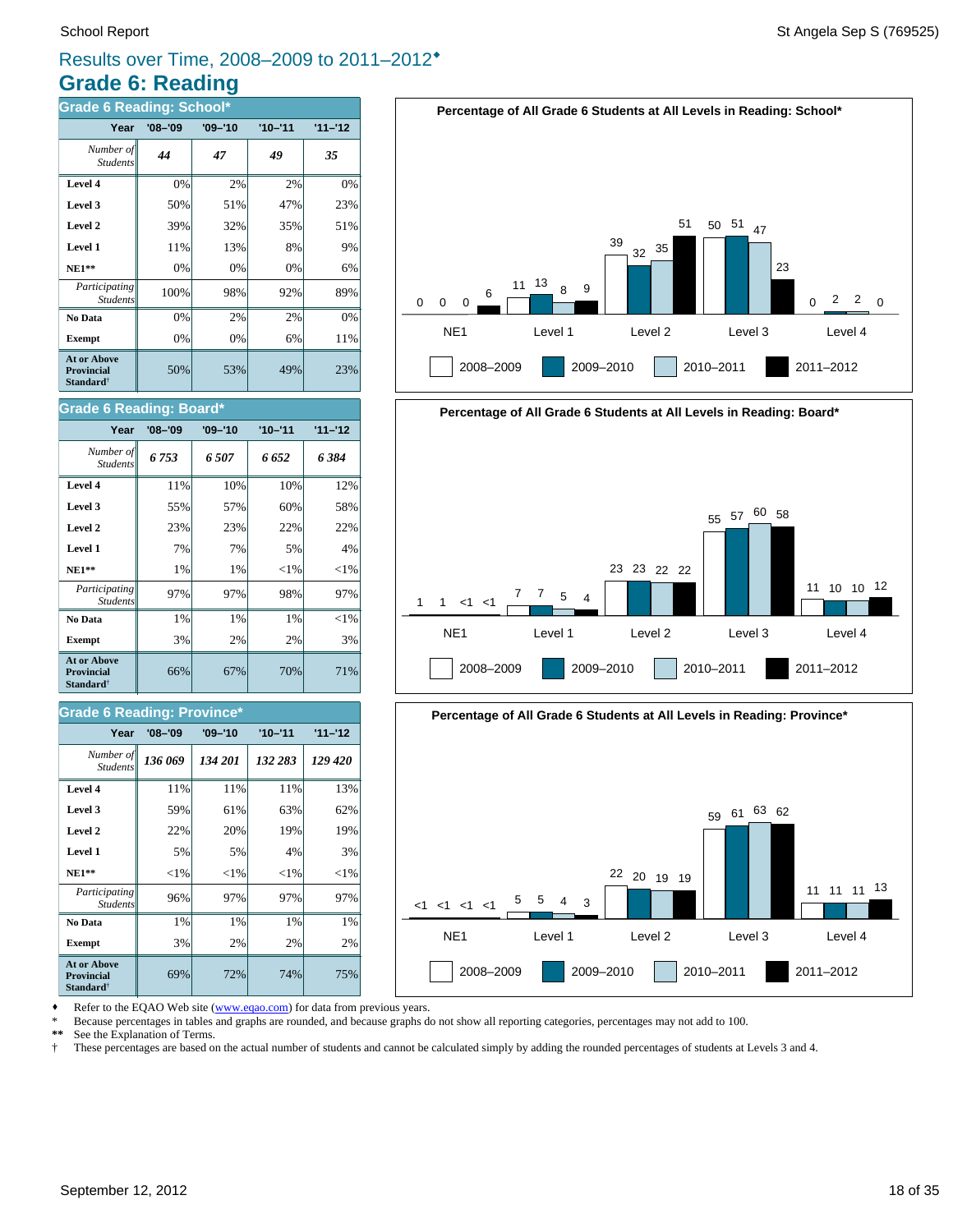### **Grade 6: Writing** Results over Time, 2008–2009 to 2011–2012®

| <b>Grade 6 Writing: School*</b>                                         |             |             |             |           |
|-------------------------------------------------------------------------|-------------|-------------|-------------|-----------|
| Year                                                                    | $'08 - '09$ | $'09 - '10$ | $'10 - '11$ | $11 - 12$ |
| Number of<br><b>Students</b>                                            | 44          | 47          | 49          | 35        |
| Level 4                                                                 | 5%          | 0%          | 4%          | 0%        |
| Level 3                                                                 | 64%         | 72%         | 57%         | 31%       |
| Level 2                                                                 | 32%         | 26%         | 35%         | 54%       |
| Level 1                                                                 | 0%          | 0%          | 0%          | 3%        |
| <b>NE1**</b>                                                            | 0%          | 0%          | 0%          | 0%        |
| Participating<br><b>Students</b>                                        | 100%        | 98%         | 96%         | 89%       |
| No Data                                                                 | 0%          | 2%          | 2%          | 0%        |
| <b>Exempt</b>                                                           | 0%          | 0%          | 2%          | 11%       |
| <b>At or Above</b><br><b>Provincial</b><br><b>Standard</b> <sup>†</sup> | 68%         | 72%         | 61%         | 31%       |



| Year                                                             | $'08 - '09$ | $'09 - '10$ | $'10 - '11$ | $11 - 12$ |
|------------------------------------------------------------------|-------------|-------------|-------------|-----------|
| Number of<br><b>Students</b>                                     | 6753        | 6.507       | 6 652       | 6384      |
| Level 4                                                          | 10%         | 10%         | 11%         | 13%       |
| Level 3                                                          | 60%         | 62%         | 64%         | 63%       |
| Level 2                                                          | 25%         | 25%         | 22%         | 21%       |
| Level 1                                                          | ${<}1\%$    | 1%          | ${<}1\%$    | ${<}1\%$  |
| $NE1**$                                                          | ${<}1\%$    | ${<}1\%$    | ${<}1\%$    | ${<}1\%$  |
| Participating<br><b>Students</b>                                 | 97%         | 97%         | 98%         | 97%       |
| No Data                                                          | 1%          | 1%          | 1%          | ${<}1\%$  |
| <b>Exempt</b>                                                    | 3%          | 2%          | 2%          | 2%        |
| At or Above<br><b>Provincial</b><br><b>Standard</b> <sup>†</sup> | 71%         | 71%         | 75%         | 76%       |

#### **Grade 6 Writing: Province\***

| Year                                                                    | $'08 - '09$ | $'09 - '10$ | $'10 - '11$ | $11 - 12$ |
|-------------------------------------------------------------------------|-------------|-------------|-------------|-----------|
| Number of<br><b>Students</b>                                            | 136 075     | 134 288     | 132 266     | 129 420   |
| Level 4                                                                 | 9%          | 9%          | 10%         | 12%       |
| Level 3                                                                 | 58%         | 61%         | 63%         | 63%       |
| Level 2                                                                 | 29%         | 26%         | 24%         | 23%       |
| Level 1                                                                 | ${<}1\%$    | $<$ 1%      | ${<}1\%$    | ${<}1\%$  |
| $NE1**$                                                                 | ${<}1\%$    | ${<}1\%$    | ${<}1\%$    | ${<}1\%$  |
| <i>Participating</i><br><b>Students</b>                                 | 96%         | 97%         | 97%         | 97%       |
| No Data                                                                 | 1%          | 1%          | 1%          | 1%        |
| <b>Exempt</b>                                                           | 3%          | 2%          | 2%          | 2%        |
| <b>At or Above</b><br><b>Provincial</b><br><b>Standard</b> <sup>†</sup> | 67%         | 70%         | 73%         | 74%       |







Refer to the EQAO Web site (www.eqao.com) for data from previous years.

\* Because percentages in tables and graphs are rounded, and because graphs do not show all reporting categories, percentages may not add to 100.<br>\*\* See the Explanation of Terms

\*\* See the Explanation of Terms.<br><sup>†</sup> These percentages are based on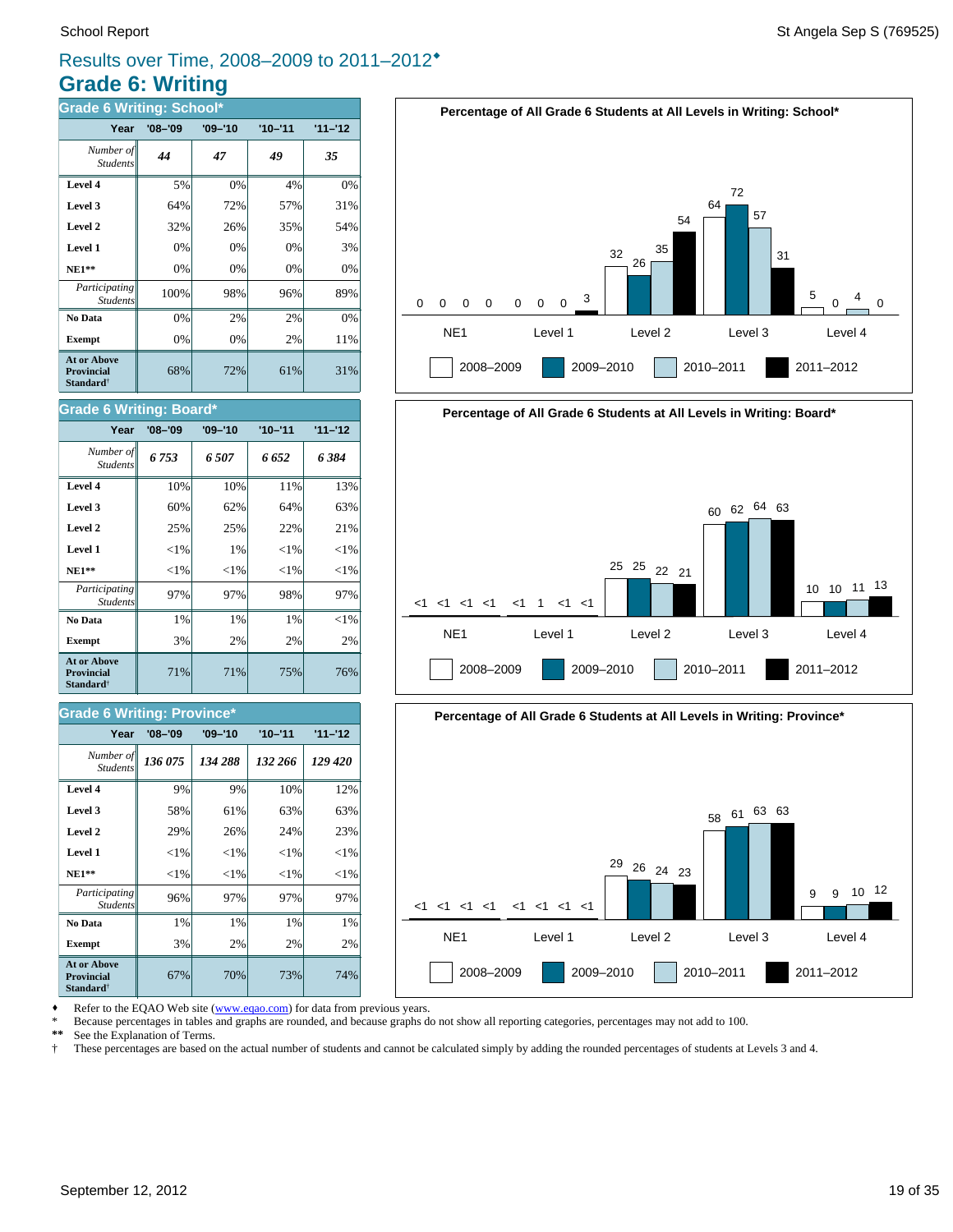### **Grade 6: Mathematics** Results over Time, 2008–2009 to 2011–2012®

| <b>Grade 6 Mathematics: School*</b>                                     |             |             |             |           |
|-------------------------------------------------------------------------|-------------|-------------|-------------|-----------|
| Year                                                                    | $'08 - '09$ | $'09 - '10$ | $'10 - '11$ | $11 - 12$ |
| Number of<br><b>Students</b>                                            | 44          | 47          | 49          | 32        |
| Level 4                                                                 | 7%          | 2%          | 4%          | 0%        |
| Level 3                                                                 | 45%         | 21%         | 22%         | 22%       |
| Level 2                                                                 | 41%         | 53%         | 47%         | 31%       |
| Level 1                                                                 | 7%          | 21%         | 22%         | 34%       |
| $NE1**$                                                                 | 0%          | 2%          | 0%          | 0%        |
| Participating<br><b>Students</b>                                        | 100%        | 100%        | 96%         | 88%       |
| No Data                                                                 | 0%          | 0%          | 2%          | 0%        |
| <b>Exempt</b>                                                           | 0%          | 0%          | 2%          | 12%       |
| <b>At or Above</b><br><b>Provincial</b><br><b>Standard</b> <sup>†</sup> | 52%         | 23%         | 27%         | 22%       |





| Year                                                                    | $'08 - '09$ | $'09 - '10$ | $'10 - '11$ | $11 - 12$ |
|-------------------------------------------------------------------------|-------------|-------------|-------------|-----------|
| Number of<br><b>Students</b>                                            | 6 756       | 6.502       | 6 648       | 6371      |
| Level 4                                                                 | 14%         | 13%         | 14%         | 14%       |
| Level 3                                                                 | 48%         | 45%         | 44%         | 44%       |
| Level 2                                                                 | 27%         | 31%         | 29%         | 29%       |
| Level 1                                                                 | 7%          | 8%          | 11%         | 10%       |
| $NE1**$                                                                 | ${<}1\%$    | ${<}1\%$    | ${<}1\%$    | ${<}1\%$  |
| Participating<br><b>Students</b>                                        | 97%         | 97%         | 98%         | 97%       |
| No Data                                                                 | 1%          | 1%          | $1\%$       | $1\%$     |
| <b>Exempt</b>                                                           | 3%          | 2%          | 2%          | 3%        |
| <b>At or Above</b><br><b>Provincial</b><br><b>Standard</b> <sup>†</sup> | 62%         | 58%         | 57%         | 58%       |

#### **Grade 6 Mathematics: Province**

| Year                                                             | $'08 - '09$ | $'09 - '10$ | $'10 - '11$ | $11 - 12$ |
|------------------------------------------------------------------|-------------|-------------|-------------|-----------|
| Number of<br><b>Students</b>                                     | 136 075     | 134 241     | 132 223     | 129 368   |
| Level 4                                                          | 13%         | 14%         | 12%         | 13%       |
| Level 3                                                          | 49%         | 47%         | 46%         | 45%       |
| Level 2                                                          | 27%         | 30%         | 29%         | 29%       |
| Level 1                                                          | 6%          | 6%          | 9%          | 10%       |
| $NE1**$                                                          | ${<}1\%$    | ${<}1\%$    | ${<}1\%$    | ${<}1\%$  |
| Participating<br><b>Students</b>                                 | 96%         | 97%         | 97%         | 97%       |
| No Data                                                          | 1%          | 1%          | 1%          | 1%        |
| <b>Exempt</b>                                                    | 3%          | 3%          | 2%          | 2%        |
| At or Above<br><b>Provincial</b><br><b>Standard</b> <sup>†</sup> | 63%         | 61%         | 58%         | 58%       |



2008–2009 2009–2010 2010–2011 2011–2012



Refer to the EQAO Web site (www.eqao.com) for data from previous years.

\* Because percentages in tables and graphs are rounded, and because graphs do not show all reporting categories, percentages may not add to 100.

**\*\*** See the Explanation of Terms.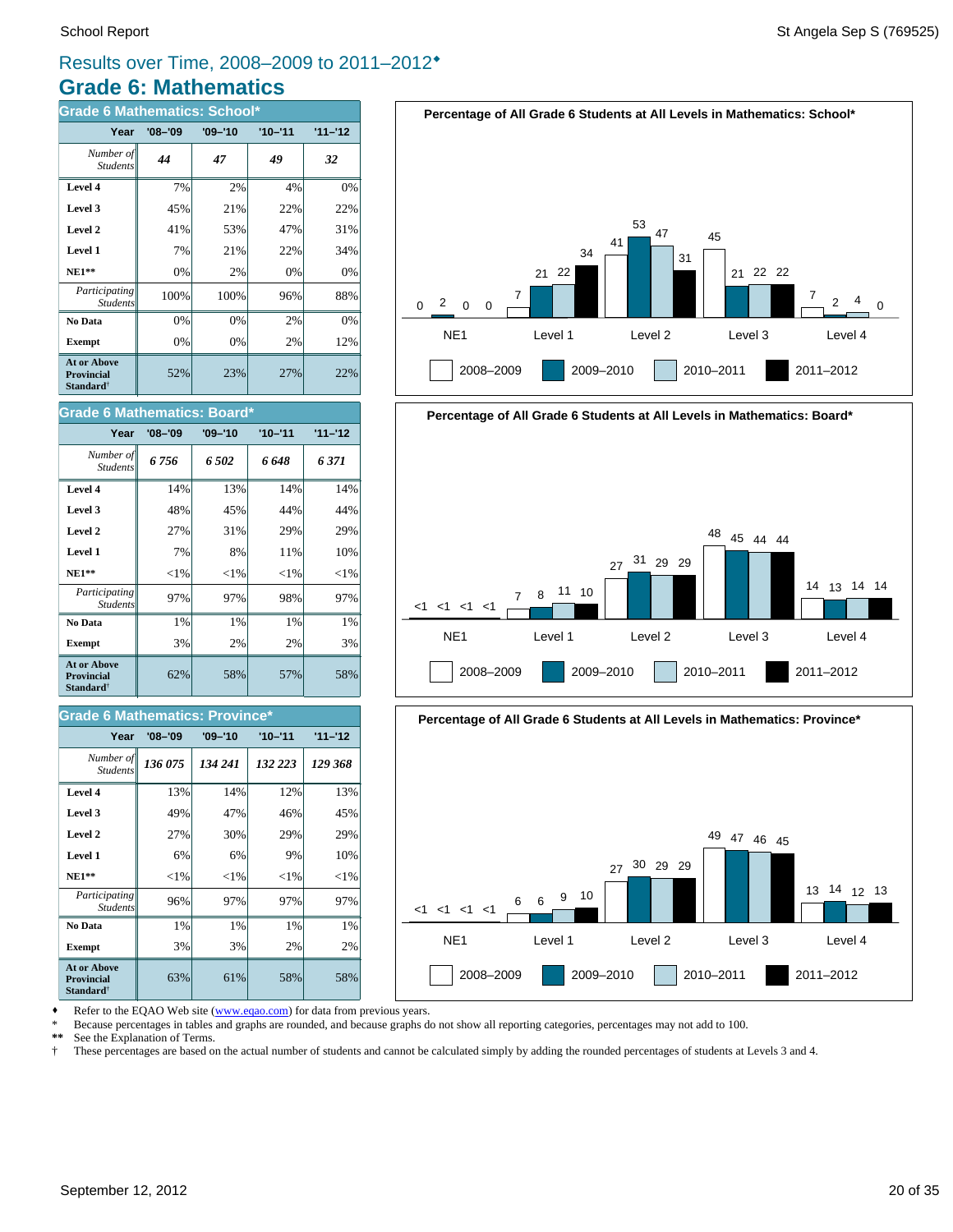

|        |               |             |               |             | סטווסטאט ט פון ס פארוואט וי |             |               |             |           |             |
|--------|---------------|-------------|---------------|-------------|-----------------------------|-------------|---------------|-------------|-----------|-------------|
|        | 2007-2008     |             | 2008-2009     |             | 2009-2010                   |             | 2010-2011     |             | 2011-2012 |             |
|        | <b>Female</b> | <b>Male</b> | <b>Female</b> | <b>Male</b> | <b>Female</b>               | <b>Male</b> | <b>Female</b> | <b>Male</b> | Female    | <b>Male</b> |
| School | 18            | 25          | 12            | 15          | 23                          | 26          | 17            | 12          | 25        | 22          |
|        |               |             |               |             |                             |             |               |             |           |             |

† Includes only students for whom gender data were available.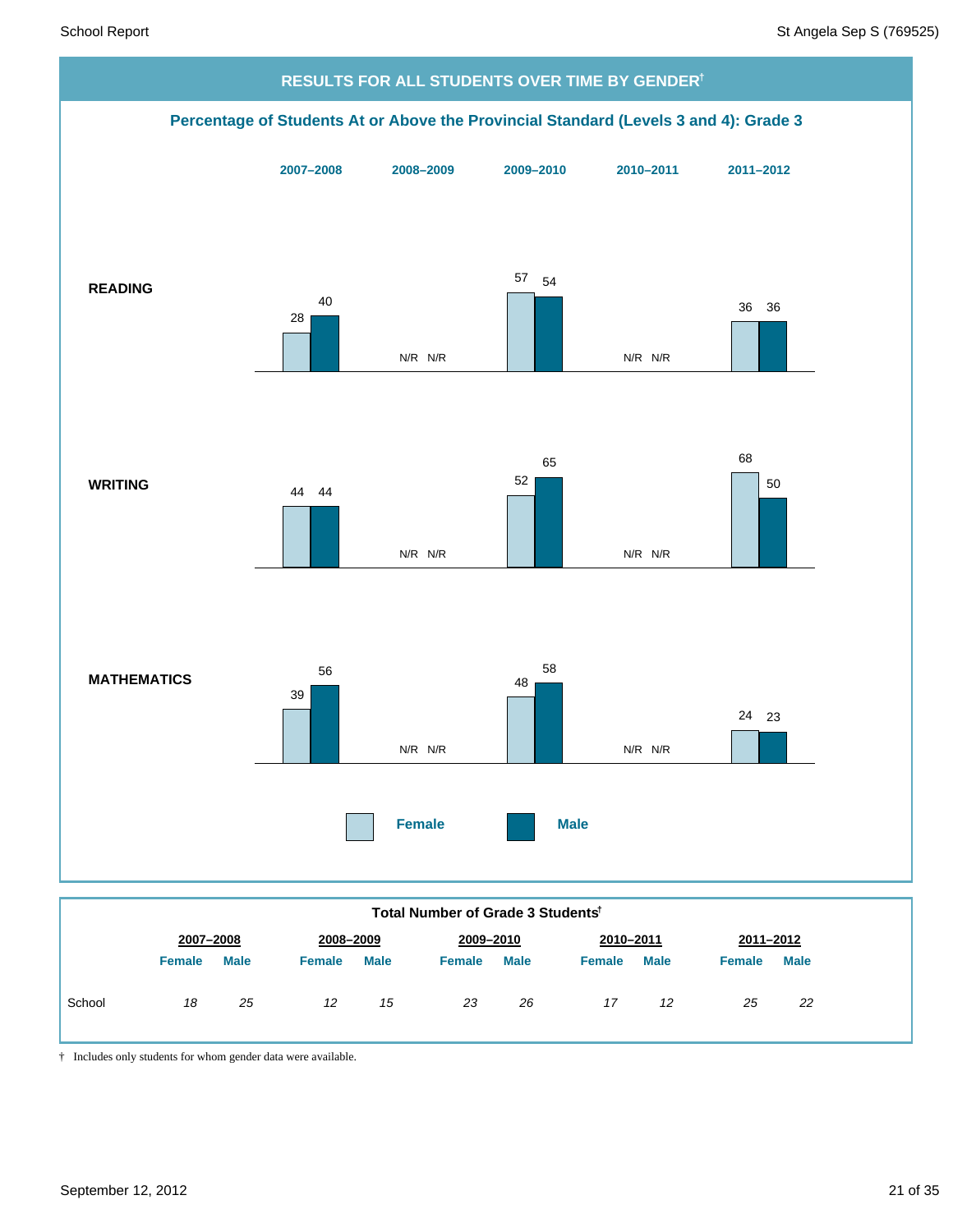

† Includes only students for whom gender data were available.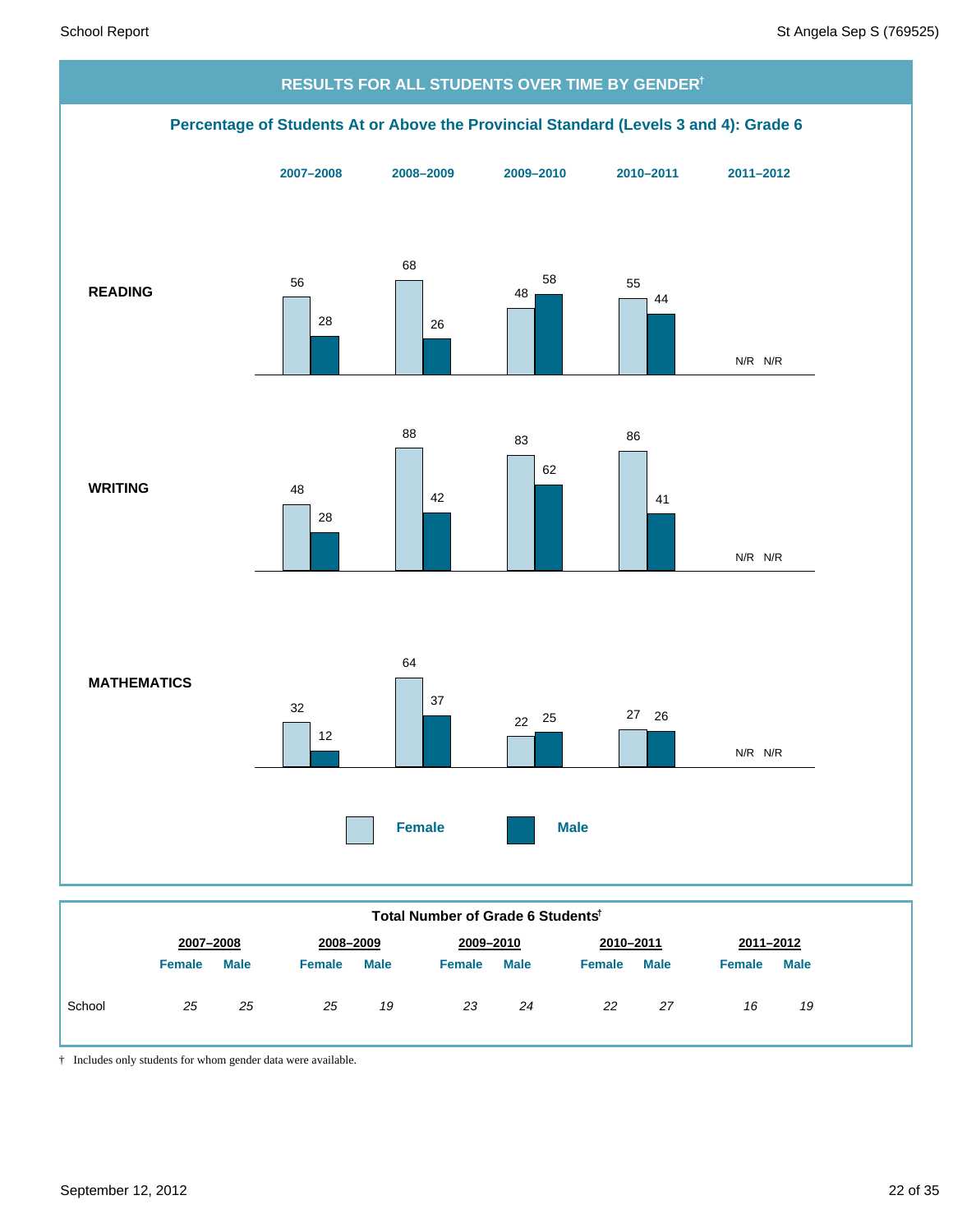| STUDENT QUESTIONNAIRE RESULTS FOR SCHOOL: GRADE 3 (# = 46)<br>Note: In 2011-2012 the focus of some questions was on mathematics; in 2012-2013 the focus will be on reading and writing. |                                                                 |                                                             |  |  |  |  |  |  |  |
|-----------------------------------------------------------------------------------------------------------------------------------------------------------------------------------------|-----------------------------------------------------------------|-------------------------------------------------------------|--|--|--|--|--|--|--|
|                                                                                                                                                                                         |                                                                 |                                                             |  |  |  |  |  |  |  |
| <b>Never</b><br><b>STUDENT ENGAGEMENT</b><br>How do you feel about mathematics?                                                                                                         | Most of the time<br><b>Sometimes</b><br>Percentage of Students* | Number of<br>students<br>who answered<br>"most of the time" |  |  |  |  |  |  |  |
| I like mathematics.                                                                                                                                                                     | 46<br>50<br>4                                                   | 23                                                          |  |  |  |  |  |  |  |
| I am good at mathematics.                                                                                                                                                               | 52<br>48                                                        | 22                                                          |  |  |  |  |  |  |  |
| I am able to answer difficult mathematics questions.                                                                                                                                    | 70<br>15<br>15                                                  | 7                                                           |  |  |  |  |  |  |  |
| I try to do my best when I do mathematics activities in class.                                                                                                                          | 20<br>80                                                        | 37                                                          |  |  |  |  |  |  |  |
| <b>COGNITIVE STRATEGIES</b><br>How often do you do the following when you are working on a mathematics problem?                                                                         |                                                                 |                                                             |  |  |  |  |  |  |  |
| I read over the whole problem first to make sure I know what I am<br>supposed to do.                                                                                                    | 35<br>61                                                        | 28                                                          |  |  |  |  |  |  |  |
| I ask for help if I do not understand the problem.                                                                                                                                      | 48<br>50                                                        | 23                                                          |  |  |  |  |  |  |  |
| I think about the steps I will use to solve the problem.                                                                                                                                | 39<br>50<br>9                                                   | 23                                                          |  |  |  |  |  |  |  |
| I check my work for mistakes.                                                                                                                                                           | 61<br>$\boldsymbol{4}$<br>35                                    | 16                                                          |  |  |  |  |  |  |  |
| I check my answer to see if it makes sense.                                                                                                                                             | 37<br>57                                                        | 26                                                          |  |  |  |  |  |  |  |
| <b>INSTRUCTIONAL TOOLS</b><br>How often do you use the following during mathematics activities at school?                                                                               |                                                                 |                                                             |  |  |  |  |  |  |  |
| Manipulatives                                                                                                                                                                           | 80<br>$\boldsymbol{9}$<br>9                                     | $\overline{4}$                                              |  |  |  |  |  |  |  |
| A calculator                                                                                                                                                                            | 24<br>54<br>17                                                  | $\boldsymbol{8}$                                            |  |  |  |  |  |  |  |
| A computer to learn mathematics                                                                                                                                                         | 35<br>57                                                        | $\boldsymbol{\beta}$                                        |  |  |  |  |  |  |  |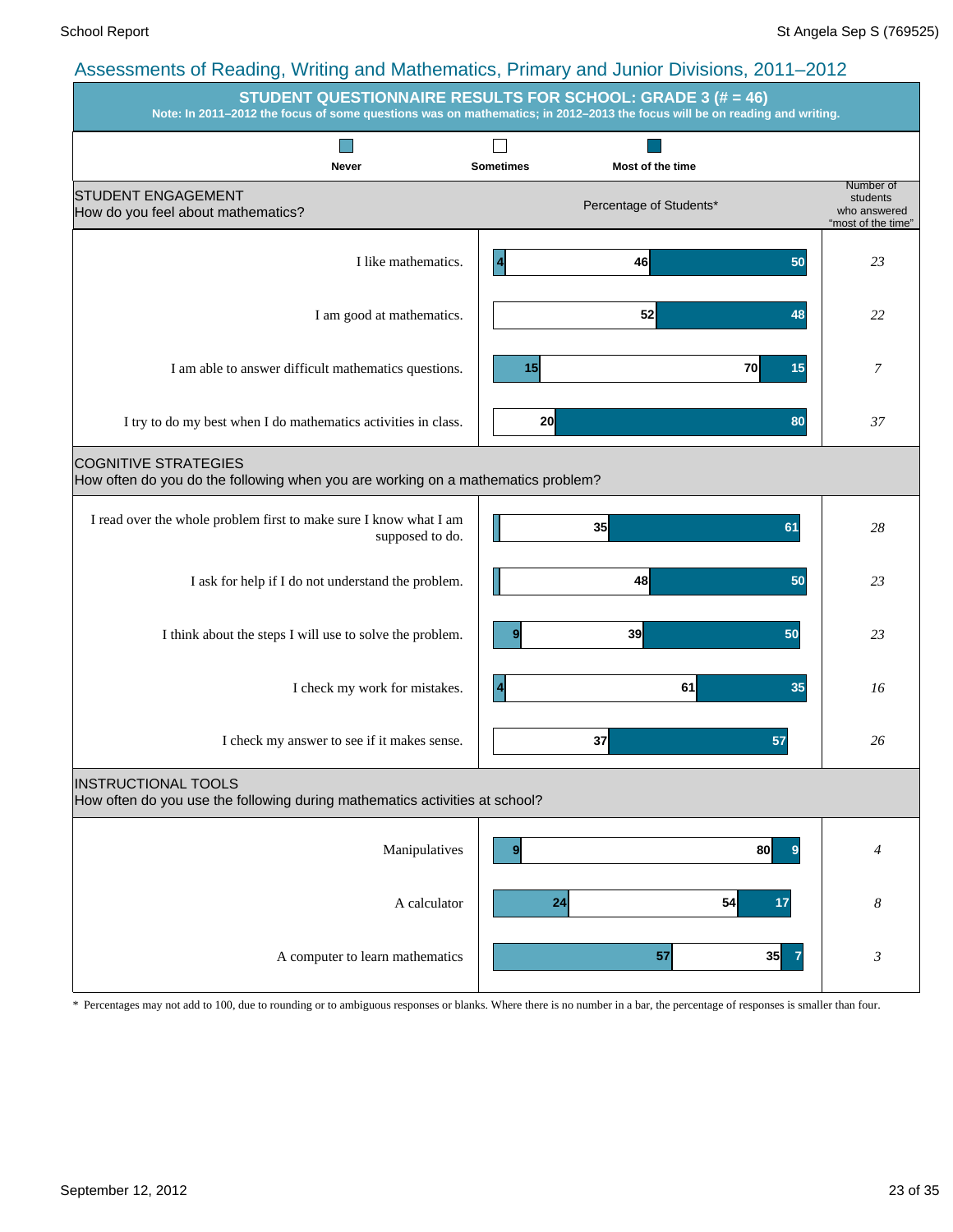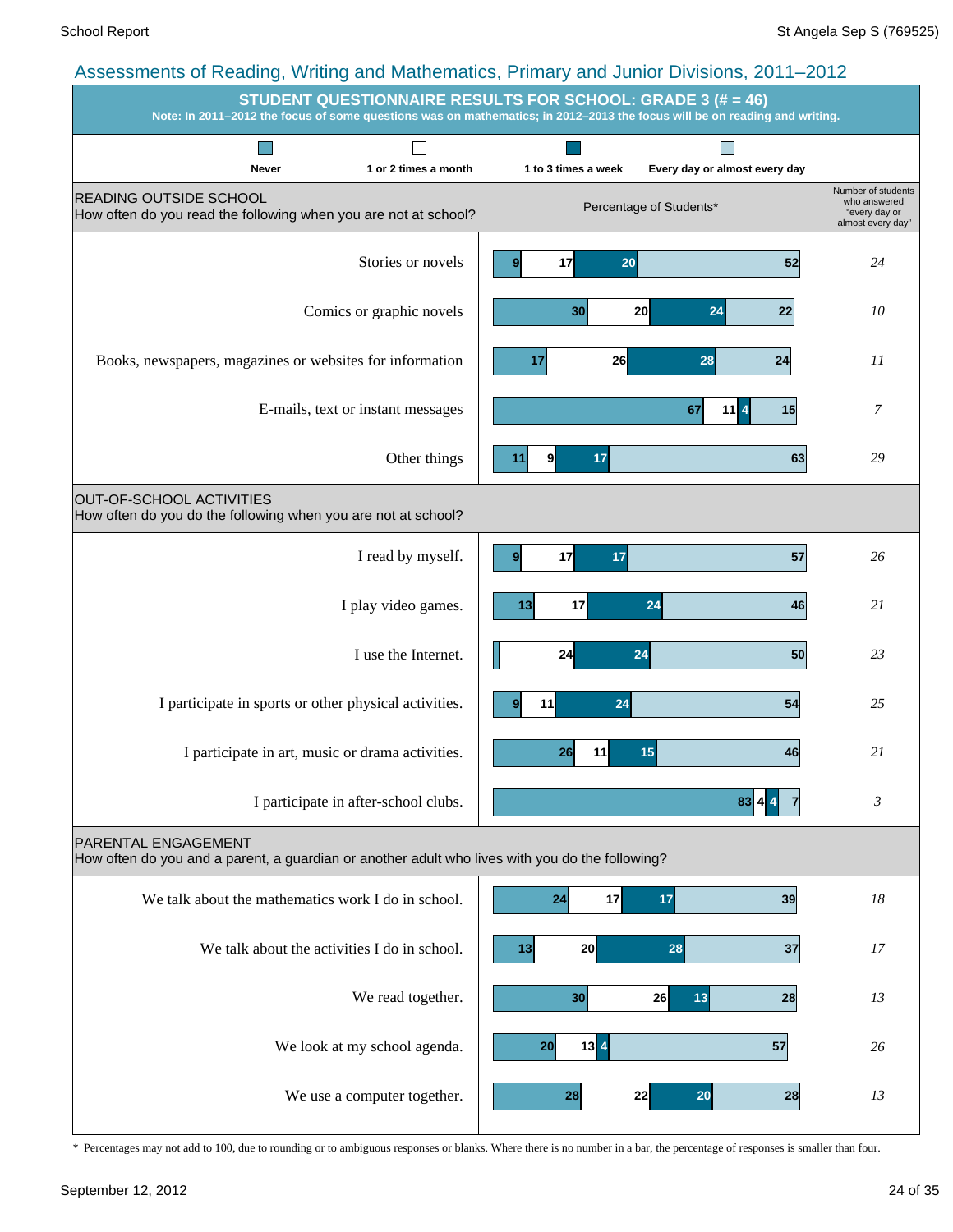| $\frac{1}{2}$ recovering to recently, writing and mathematics, it finds $\frac{1}{2}$ and varior Dividions, LVTT LOTL | <b>STUDENT QUESTIONNAIRE RESULTS FOR SCHOOL: GRADE 3 (# = 46)</b><br>Note: In 2011-2012 the focus of some questions was on mathematics; in 2012-2013 the focus will be on reading and writing. |                                                              |                                                                                             |                                                                             |  |  |  |  |  |  |  |
|-----------------------------------------------------------------------------------------------------------------------|------------------------------------------------------------------------------------------------------------------------------------------------------------------------------------------------|--------------------------------------------------------------|---------------------------------------------------------------------------------------------|-----------------------------------------------------------------------------|--|--|--|--|--|--|--|
| 0 programs                                                                                                            | 1 program                                                                                                                                                                                      | 2 or 3 programs                                              | 4 programs or more                                                                          |                                                                             |  |  |  |  |  |  |  |
| <b>SCREEN TIME</b><br>How many TV programs do you normally watch on a school day?                                     |                                                                                                                                                                                                |                                                              | Percentage of Students*                                                                     | Number of students<br>who answered<br>"4 programs or<br>more"               |  |  |  |  |  |  |  |
|                                                                                                                       | Before school                                                                                                                                                                                  | 22                                                           | 43<br>15<br>17                                                                              | 7                                                                           |  |  |  |  |  |  |  |
|                                                                                                                       | After school                                                                                                                                                                                   | 20                                                           | 70                                                                                          | 32                                                                          |  |  |  |  |  |  |  |
| <b>Only English/</b><br><b>Mostly English</b>                                                                         |                                                                                                                                                                                                | Another language (or other languages)<br>as often as English | Mostly another language (or other languages)/<br>Only another language (or other languages) |                                                                             |  |  |  |  |  |  |  |
| LANGUAGES SPOKEN                                                                                                      |                                                                                                                                                                                                |                                                              | Percentage of Students*                                                                     | Number of students<br>who answered<br>"only English" or<br>"mostly English" |  |  |  |  |  |  |  |
|                                                                                                                       | Languages student speaks at home                                                                                                                                                               |                                                              | 54<br>24<br>17                                                                              | 25                                                                          |  |  |  |  |  |  |  |
| Languages in which people speak to student at home                                                                    |                                                                                                                                                                                                |                                                              | 48<br>24<br>24                                                                              | 22                                                                          |  |  |  |  |  |  |  |
| <b>SCHOOLS ATTENDED</b><br>How many schools did you attend before this one?                                           |                                                                                                                                                                                                |                                                              | Percentage of Students                                                                      | Number of students                                                          |  |  |  |  |  |  |  |
|                                                                                                                       | Only this school                                                                                                                                                                               |                                                              | 54                                                                                          | 25                                                                          |  |  |  |  |  |  |  |
|                                                                                                                       | 1 other school                                                                                                                                                                                 | 13                                                           |                                                                                             | 6                                                                           |  |  |  |  |  |  |  |
|                                                                                                                       | 2 other schools                                                                                                                                                                                | 17                                                           |                                                                                             | 8                                                                           |  |  |  |  |  |  |  |
|                                                                                                                       | 3 other schools                                                                                                                                                                                |                                                              |                                                                                             | 3                                                                           |  |  |  |  |  |  |  |
|                                                                                                                       | 4 other schools or more                                                                                                                                                                        |                                                              |                                                                                             | 3                                                                           |  |  |  |  |  |  |  |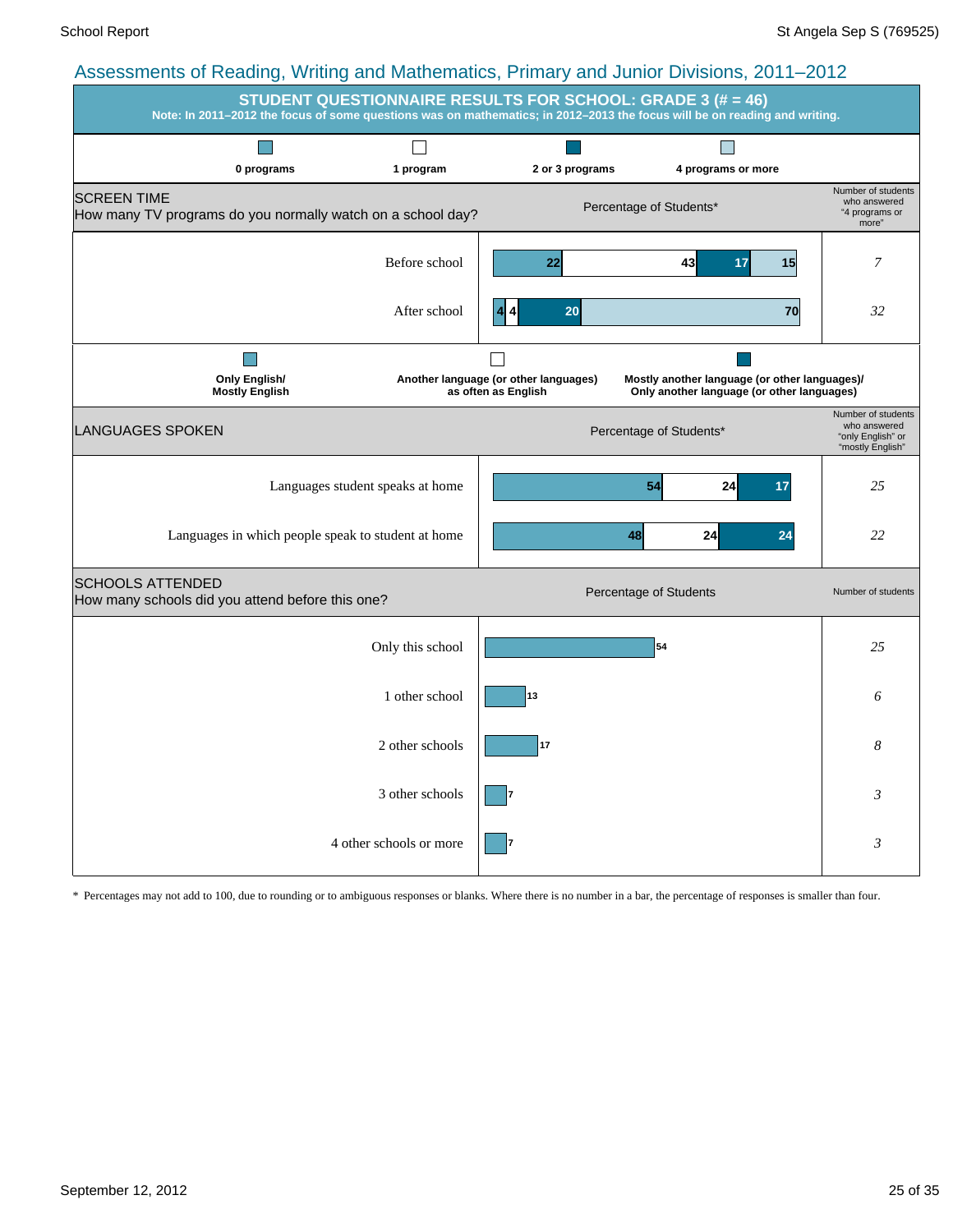| $\frac{1}{2}$ . The control of the call the control of the control of the control of $\frac{1}{2}$ of $\frac{1}{2}$ .<br><b>GRADE 3: STUDENT QUESTIONNAIRE RESULTS</b>                            |                             | <b>School</b>       |                                                   |                                                                                  | <b>Board</b>                          |                                                                    |                                          | <b>Province</b>              |                                                   |
|---------------------------------------------------------------------------------------------------------------------------------------------------------------------------------------------------|-----------------------------|---------------------|---------------------------------------------------|----------------------------------------------------------------------------------|---------------------------------------|--------------------------------------------------------------------|------------------------------------------|------------------------------|---------------------------------------------------|
| FOR SCHOOL, BOARD AND PROVINCE (all students,<br>female, male)<br>Note: In 2011-2012 the focus of some questions was<br>on mathematics; in 2012-2013 the focus will be on<br>reading and writing. | All Students<br>$= 46$<br>共 | Female*<br>(# = 24) | $= 22$<br>$\overline{\mathsf{label}}^*$<br>进<br>Ξ | <b>Students</b><br>5755)<br>П<br>—<br>₹<br>违                                     | 2 882)<br>Female*<br>$\mathbf H$<br>违 | 873)<br>$\overline{\mathbf{N}}$<br>ale*<br>$\mathbf{II}$<br>共<br>5 | $= 122 104$<br><b>Students</b><br>Ę<br>共 | 59 991)<br>Female*<br>ш<br>患 | (113)<br>62<br>$\mathbf{u}$<br>$\frac{1}{2}$<br>巷 |
| STUDENT ENGAGEMENT IN MATHEMATICS                                                                                                                                                                 |                             |                     |                                                   | Percentage of students who answered "most of the time" <sup>†</sup>              |                                       |                                                                    |                                          |                              |                                                   |
| I like mathematics.                                                                                                                                                                               | 50%                         | 42%                 | 59%                                               | 51%                                                                              | 48%                                   | 53%                                                                | 51%                                      | 50%                          | 52%                                               |
| I am good at mathematics.                                                                                                                                                                         | 48%                         | 46%                 | 50%                                               | 45%                                                                              | 43%                                   | 47%                                                                | 50%                                      | 47%                          | 52%                                               |
| I am able to answer difficult mathematics questions.                                                                                                                                              | 15%                         | 8%                  | 23%                                               | 24%                                                                              | 21%                                   | 26%                                                                | 27%                                      | 24%                          | 30%                                               |
| I try to do my best when I do mathematics activities in<br>class.                                                                                                                                 | 80%                         | 83%                 | 77%                                               | 86%                                                                              | 88%                                   | 83%                                                                | 87%                                      | 90%                          | 85%                                               |
| COGNITIVE STRATEGIES USED IN<br><b>MATHEMATICS</b>                                                                                                                                                |                             |                     |                                                   | Percentage of students who answered "most of the time" <sup>†</sup>              |                                       |                                                                    |                                          |                              |                                                   |
| I read over the whole problem first to make sure I know<br>what I am supposed to do.                                                                                                              | 61%                         | 62%                 | 59%                                               | 67%                                                                              | 72%                                   | 62%                                                                | 71%                                      | 76%                          | 66%                                               |
| I ask for help if I do not understand the problem.                                                                                                                                                | 50%                         | 46%                 | 55%                                               | 39%                                                                              | 42%                                   | 36%                                                                | 46%                                      | 50%                          | 41%                                               |
| I think about the steps I will use to solve the problem.                                                                                                                                          | 50%                         | 42%                 | 59%                                               | 47%                                                                              | 48%                                   | 46%                                                                | 49%                                      | 50%                          | 49%                                               |
| I check my work for mistakes.                                                                                                                                                                     | 35%                         | 46%                 | 23%                                               | 48%                                                                              | 52%                                   | 44%                                                                | 50%                                      | 54%                          | 45%                                               |
| I check my answer to see if it makes sense.                                                                                                                                                       | 57%                         | 62%                 | 50%                                               | 57%                                                                              | 61%                                   | 53%                                                                | 60%                                      | 64%                          | 56%                                               |
| INSTRUCTIONAL TOOLS USED IN<br><b>MATHEMATICS</b>                                                                                                                                                 |                             |                     |                                                   | Percentage of students who answered "most of the time" <sup>†</sup>              |                                       |                                                                    |                                          |                              |                                                   |
| Manipulatives                                                                                                                                                                                     | 9%                          | 12%                 | 5%                                                | 27%                                                                              | 30%                                   | 24%                                                                | 24%                                      | 27%                          | 22%                                               |
| A calculator                                                                                                                                                                                      | 17%                         | 12%                 | 23%                                               | 12%                                                                              | 12%                                   | 13%                                                                | 12%                                      | 12%                          | 13%                                               |
| A computer to learn mathematics                                                                                                                                                                   | 7%                          | 8%                  | 5%                                                | 14%                                                                              | 15%                                   | 13%                                                                | 18%                                      | 18%                          | 18%                                               |
| <b>READING OUTSIDE SCHOOL</b>                                                                                                                                                                     |                             |                     |                                                   | Percentage of students who answered "every day or almost every day" <sup>‡</sup> |                                       |                                                                    |                                          |                              |                                                   |
| Stories or novels                                                                                                                                                                                 | 52%                         | 58%                 | 45%                                               | 43%                                                                              | 48%                                   | 38%                                                                | 46%                                      | 52%                          | 40%                                               |
| Comics or graphic novels                                                                                                                                                                          | 22%                         | 29%                 | 14%                                               | 24%                                                                              | 18%                                   | 30%                                                                | 21%                                      | 15%                          | 28%                                               |
| Books, newspapers, magazines or websites for<br>information                                                                                                                                       | 24%                         | 38%                 | 9%                                                | 27%                                                                              | 30%                                   | 24%                                                                | 25%                                      | 28%                          | 23%                                               |
| E-mails, text or instant messages                                                                                                                                                                 | 15%                         | 17%                 | 14%                                               | 19%                                                                              | 21%                                   | 17%                                                                | 18%                                      | 19%                          | 17%                                               |
| Other things                                                                                                                                                                                      | 63%                         | 67%                 | 59%                                               | 45%                                                                              | 46%                                   | 45%                                                                | 44%                                      | 46%                          | 42%                                               |

\* Only includes students for whom gender data were available.

† Other response options were "never" and "sometimes."

‡ Other response options were "never," "1 or 2 times a month" and "1 to 3 times a week."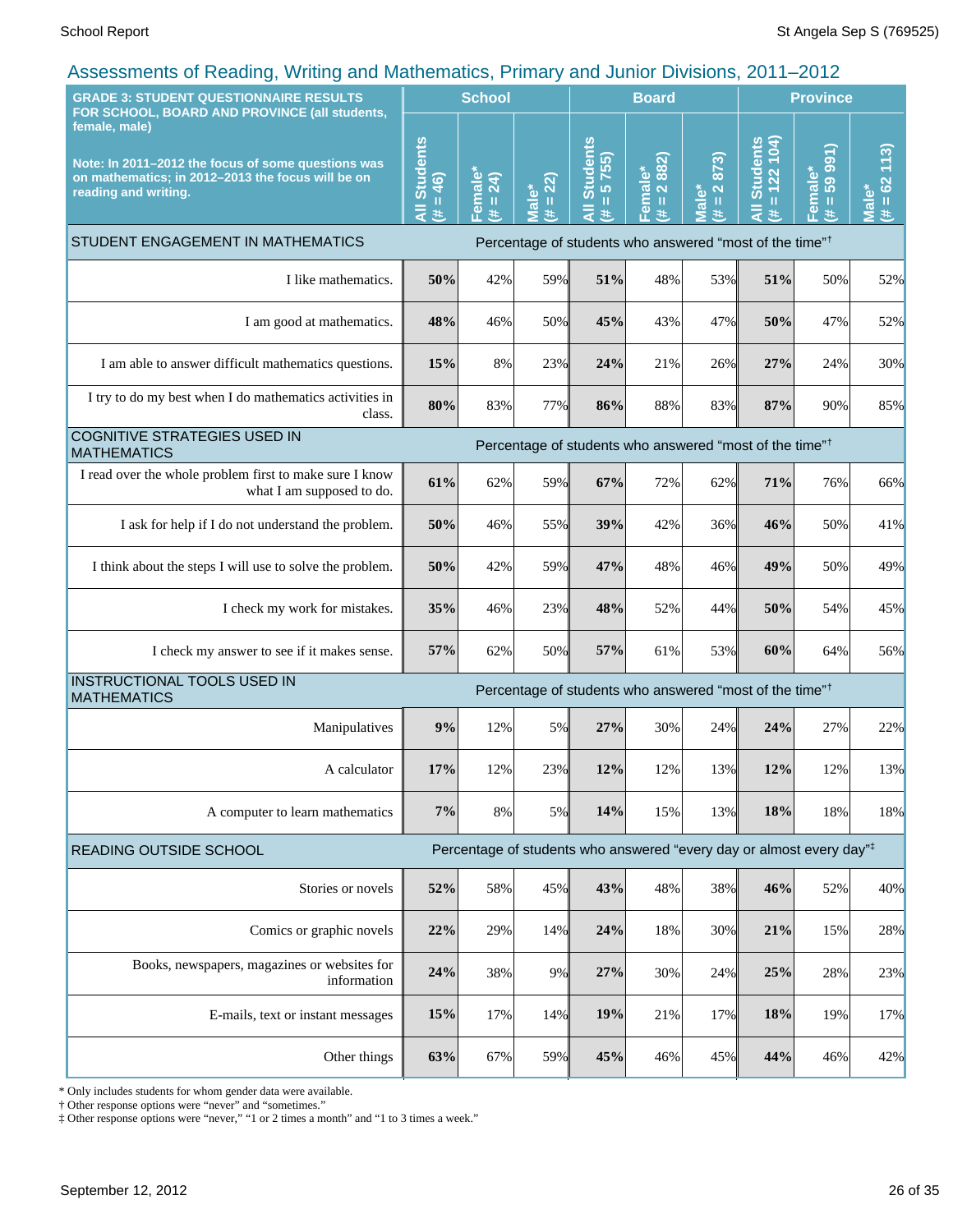| <b>GRADE 3: STUDENT QUESTIONNAIRE RESULTS</b><br>FOR SCHOOL, BOARD AND PROVINCE (all students,                                                   |     | <b>School</b>                                                                                                                                        |                                      |                                                                                                                                                                                                                                                                                      | <b>Board</b>                                                      |                                                                            | <b>Province</b>                                                  |                                 |                                          |
|--------------------------------------------------------------------------------------------------------------------------------------------------|-----|------------------------------------------------------------------------------------------------------------------------------------------------------|--------------------------------------|--------------------------------------------------------------------------------------------------------------------------------------------------------------------------------------------------------------------------------------------------------------------------------------|-------------------------------------------------------------------|----------------------------------------------------------------------------|------------------------------------------------------------------|---------------------------------|------------------------------------------|
| female, male)<br>Note: In 2011-2012 the focus of some questions was<br>on mathematics; in 2012-2013 the focus will be on<br>reading and writing. |     | Female <sup>*</sup><br>$\overline{24}$<br>$\mathbf{H}% _{0}\left( \mathbf{1}\right) =\mathbf{H}_{0}\left( \mathbf{1}\right) , \label{eq-qt:}%$<br>¥. | $= 22$<br><u>ی</u><br>$\bar{a}$<br># | <b>Students</b><br>5755)<br>$\mathbf{H}% =\mathbf{H}^{T}\mathbf{v}^{T}\mathbf{v}^{T}\mathbf{v}^{T}+\mathbf{H}^{T}\mathbf{v}^{T}\mathbf{v}^{T}+\mathbf{H}^{T}\mathbf{v}^{T}\mathbf{v}^{T}+\mathbf{H}^{T}\mathbf{v}^{T}\mathbf{v}^{T}+\mathbf{H}^{T}\mathbf{v}^{T}\mathbf{v}^{T}$<br># | 2 882)<br>$\overset{*}{\mathbf{0}}$<br>Femal<br>$\mathbf{u}$<br>共 | $\frac{1}{873}$<br>lale*<br>$\mathbf{\Omega}$<br>$\mathbf{u}$<br>$\ddot{}$ | <b>Students</b><br>122 104)<br>$\mathbf{u}$<br>$\bar{a}$<br>$\#$ | 991)<br>Female*<br>59<br>Ш<br>共 | (13)<br>$= 62$<br>Male <sup>*</sup><br>进 |
| <b>OUT-OF-SCHOOL ACTIVITIES</b>                                                                                                                  |     |                                                                                                                                                      |                                      | Percentage of students who answered "every day or almost every day" <sup>†</sup>                                                                                                                                                                                                     |                                                                   |                                                                            |                                                                  |                                 |                                          |
| I read by myself.                                                                                                                                | 57% | 58%                                                                                                                                                  | 55%                                  | 55%                                                                                                                                                                                                                                                                                  | 60%                                                               | 50%                                                                        | 56%                                                              | 62%                             | 49%                                      |
| I play video games.                                                                                                                              | 46% | 46%                                                                                                                                                  | 45%                                  | 35%                                                                                                                                                                                                                                                                                  | 18%                                                               | 52%                                                                        | 36%                                                              | 17%                             | 53%                                      |
| I use the Internet.                                                                                                                              | 50% | 46%                                                                                                                                                  | 55%                                  | 41%                                                                                                                                                                                                                                                                                  | 38%                                                               | 44%                                                                        | 40%                                                              | 37%                             | 43%                                      |
| I participate in sports or other physical activities.                                                                                            | 54% | 54%                                                                                                                                                  | 55%                                  | 48%                                                                                                                                                                                                                                                                                  | 42%                                                               | 53%                                                                        | 50%                                                              | 45%                             | 55%                                      |
| I participate in art, music or drama activities.                                                                                                 | 46% | 58%                                                                                                                                                  | 32%                                  | 26%                                                                                                                                                                                                                                                                                  | 33%                                                               | 19%                                                                        | 28%                                                              | 35%                             | 21%                                      |
| I participate in after-school clubs.                                                                                                             | 7%  | 4%                                                                                                                                                   | 9%                                   | 14%                                                                                                                                                                                                                                                                                  | 14%                                                               | 14%                                                                        | 13%                                                              | 13%                             | 12%                                      |
| PARENTAL ENGAGEMENT                                                                                                                              |     |                                                                                                                                                      |                                      | Percentage of students who answered "every day or almost every day" <sup>†</sup>                                                                                                                                                                                                     |                                                                   |                                                                            |                                                                  |                                 |                                          |
| We talk about the mathematics work I do in school.                                                                                               | 39% | 42%                                                                                                                                                  | 36%                                  | 31%                                                                                                                                                                                                                                                                                  | 33%                                                               | 29%                                                                        | 27%                                                              | 30%                             | 25%                                      |
| We talk about the activities I do in school.                                                                                                     | 37% | 33%                                                                                                                                                  | 41%                                  | 45%                                                                                                                                                                                                                                                                                  | 49%                                                               | 41%                                                                        | 46%                                                              | 51%                             | 41%                                      |
| We read together.                                                                                                                                | 28% | 38%                                                                                                                                                  | 18%                                  | 18%                                                                                                                                                                                                                                                                                  | 21%                                                               | 16%                                                                        | 21%                                                              | 22%                             | 19%                                      |
| We look at my school agenda.                                                                                                                     | 57% | 62%                                                                                                                                                  | 50%                                  | 48%                                                                                                                                                                                                                                                                                  | 50%                                                               | 47%                                                                        | 54%                                                              | 56%                             | 53%                                      |
| We use a computer together.                                                                                                                      | 28% | 29%                                                                                                                                                  | 27%                                  | 15%                                                                                                                                                                                                                                                                                  | 15%                                                               | 14%                                                                        | 13%                                                              | 13%                             | 13%                                      |
| <b>SCREEN TIME (WATCHING TV)</b>                                                                                                                 |     |                                                                                                                                                      |                                      | Percentage of students who answered "4 programs or more" <sup>‡</sup>                                                                                                                                                                                                                |                                                                   |                                                                            |                                                                  |                                 |                                          |
| Before school                                                                                                                                    | 15% | 8%                                                                                                                                                   | 23%                                  | 10%                                                                                                                                                                                                                                                                                  | 7%                                                                | 13%                                                                        | 10%                                                              | 6%                              | 13%                                      |
| After school                                                                                                                                     | 70% | 71%                                                                                                                                                  | 68%                                  | 56%                                                                                                                                                                                                                                                                                  | 52%                                                               | 59%                                                                        | 50%                                                              | 45%                             | 54%                                      |

\* Only includes students for whom gender data were available.

† Other response options were "never," "1 or 2 times a month" and "1 to 3 times a week."

‡ Other response options were "0 programs," "1 program" and "2 or 3 programs."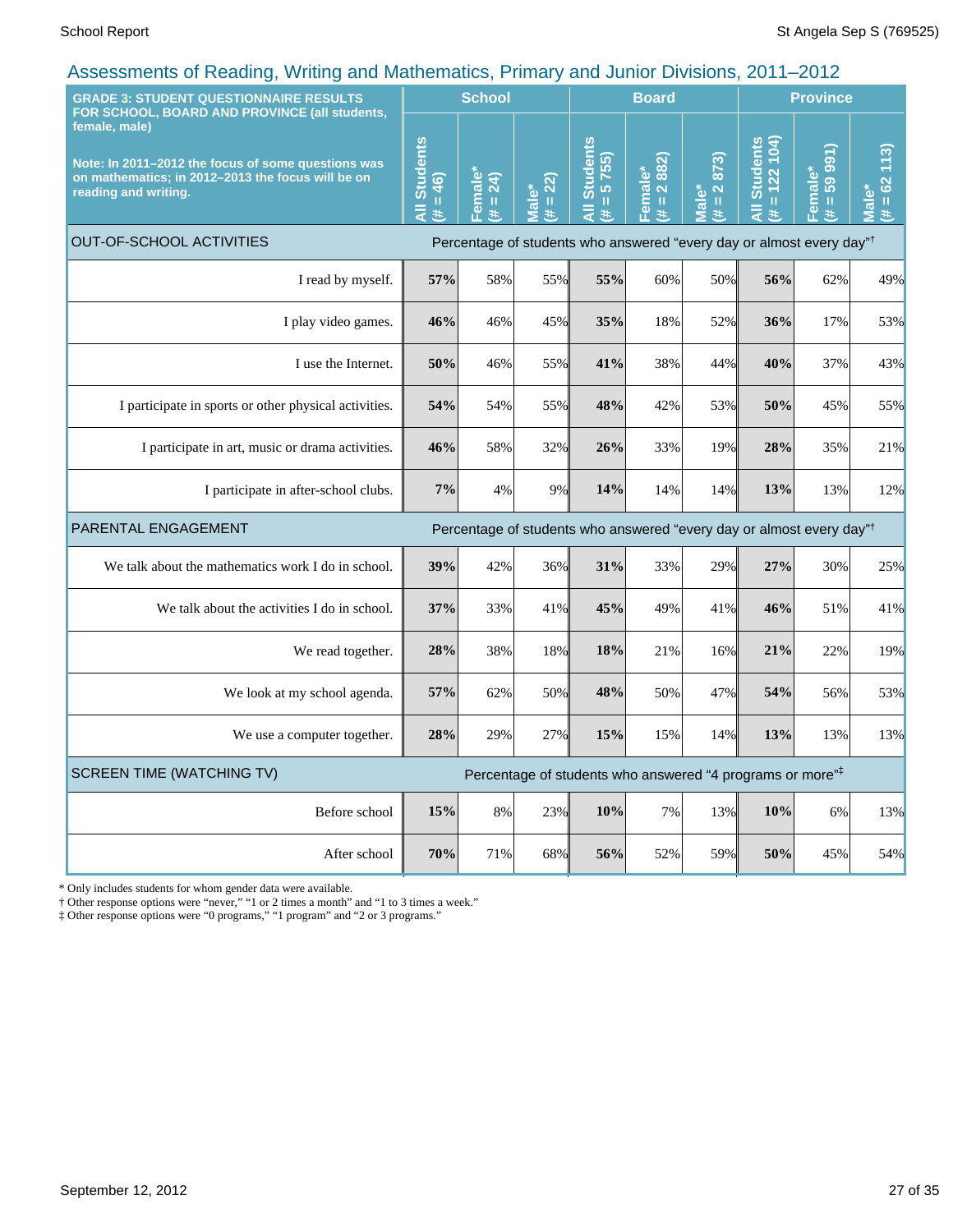| <b>GRADE 3: STUDENT QUESTIONNAIRE RESULTS</b><br>FOR SCHOOL, BOARD AND PROVINCE (all students,                                                   |                                              | <b>School</b>                                 |                                |                                    | <b>Board</b>                                                      |                                              | <b>Province</b>                  |                                      |                                     |
|--------------------------------------------------------------------------------------------------------------------------------------------------|----------------------------------------------|-----------------------------------------------|--------------------------------|------------------------------------|-------------------------------------------------------------------|----------------------------------------------|----------------------------------|--------------------------------------|-------------------------------------|
| female, male)<br>Note: In 2011-2012 the focus of some questions was<br>on mathematics; in 2012-2013 the focus will be on<br>reading and writing. | <b>Students</b><br>$= 46$<br>$\bar{a}$<br>¥. | <mark>=emale</mark> *<br>$\overline{24}$<br># | $(\overline{H} = 22)$<br>Male* | <b>Students</b><br>5755)<br>Ш<br>共 | 882)<br><u>=emale*</u><br>$\ddot{\sim}$<br>$\mathbf{H}$<br>$\ast$ | 873)<br>$\mathbf{\tilde{z}}$<br>Viale*<br>世地 | $= 122 104$<br>All Students<br>共 | 991)<br>Female*<br>59<br>$\,$ H<br>共 | 113)<br>$= 62$<br><b>Male*</b><br>进 |
| LANGUAGES STUDENTS SPEAK AT HOME <sup>†</sup>                                                                                                    |                                              |                                               |                                |                                    | Percentage of students                                            |                                              |                                  |                                      |                                     |
| Only English/Mostly English                                                                                                                      | 54%                                          | 50%                                           | 59%                            | 58%                                | 56%                                                               | 60%                                          | 73%                              | 72%                                  | 73%                                 |
| Another language (or other languages) as often as English                                                                                        | 24%                                          | 25%                                           | 23%                            | 25%                                | 27%                                                               | 23%                                          | 16%                              | 17%                                  | 15%                                 |
| Mostly another language (or other languages)/<br>Only another language (or other languages)                                                      | 17%                                          | 25%                                           | 9%                             | 17%                                | 17%                                                               | 16%                                          | 11%                              | 11%                                  | 11%                                 |
| LANGUAGES SPOKEN TO STUDENTS AT HOME <sup>†</sup>                                                                                                | Percentage of students                       |                                               |                                |                                    |                                                                   |                                              |                                  |                                      |                                     |
| Only English/Mostly English                                                                                                                      | 48%                                          | 46%                                           | 50%                            | 52%                                | 49%                                                               | 54%                                          | 69%                              | 68%                                  | 69%                                 |
| Another language (or other languages) as often<br>as English                                                                                     | 24%                                          | 21%                                           | 27%                            | 22%                                | 23%                                                               | 21%                                          | 13%                              | 14%                                  | 13%                                 |
| Mostly another language (or other languages)/<br>Only another language (or other languages)                                                      | 24%                                          | 33%                                           | 14%                            | 25%                                | 27%                                                               | 24%                                          | 17%                              | 17%                                  | 16%                                 |
| SCHOOLS ATTENDED <sup>1</sup>                                                                                                                    |                                              |                                               |                                |                                    | Percentage of students                                            |                                              |                                  |                                      |                                     |
| Only this school/1 other school                                                                                                                  | 67%                                          | 75%                                           | 59%                            | 81%                                | 82%                                                               | 81%                                          | 80%                              | 81%                                  | 80%                                 |
| 2 other schools/3 other schools                                                                                                                  | 24%                                          | 25%                                           | 23%                            | 15%                                | 14%                                                               | 15%                                          | 15%                              | 15%                                  | 16%                                 |
| 4 other schools or more                                                                                                                          | 7%                                           | 0%                                            | 14%                            | 3%                                 | 4%                                                                | 3%                                           | 4%                               | 4%                                   | 4%                                  |

\* Only includes students for whom gender data were available.

† Percentages may not add to 100, due to rounding or to ambiguous responses or blanks.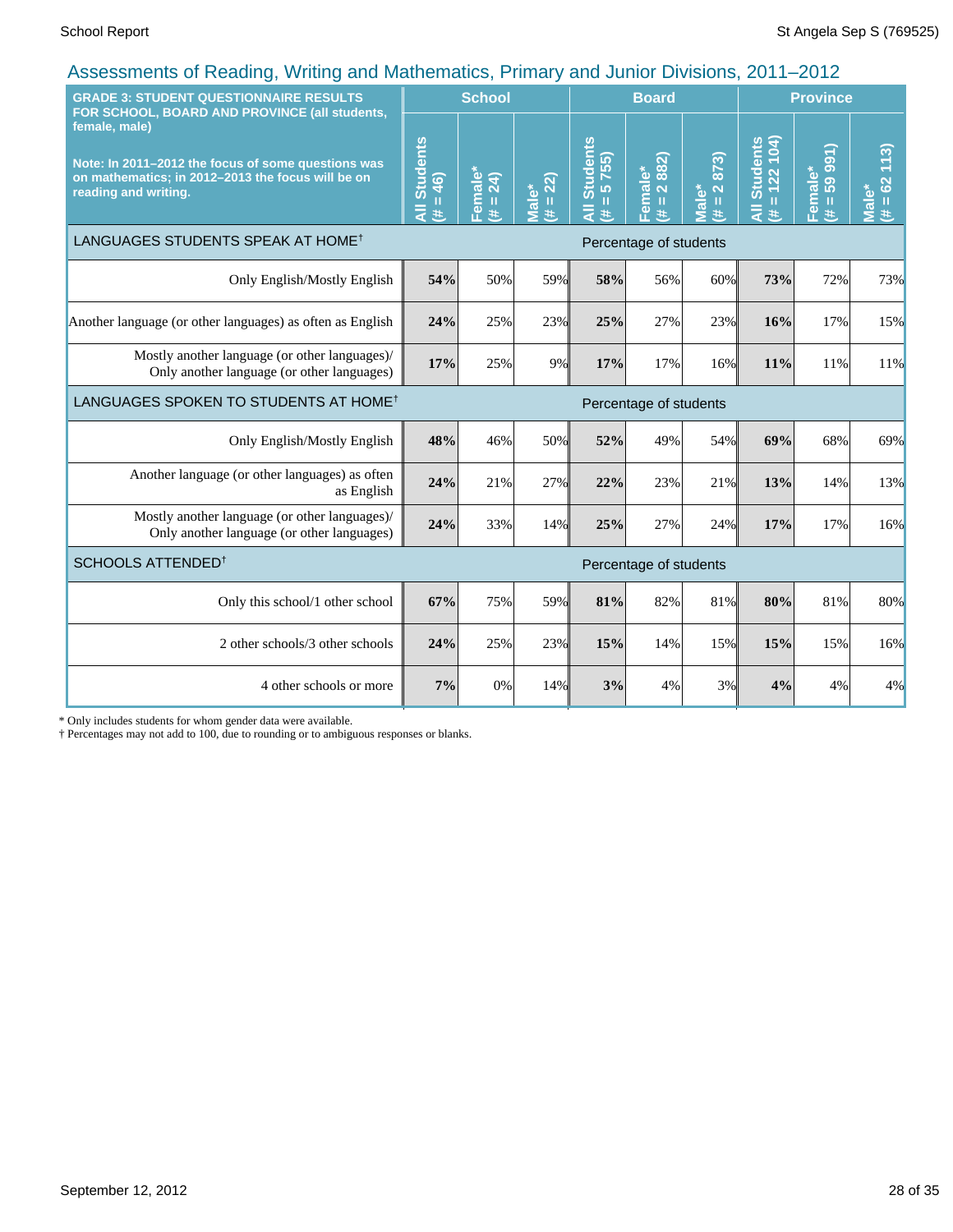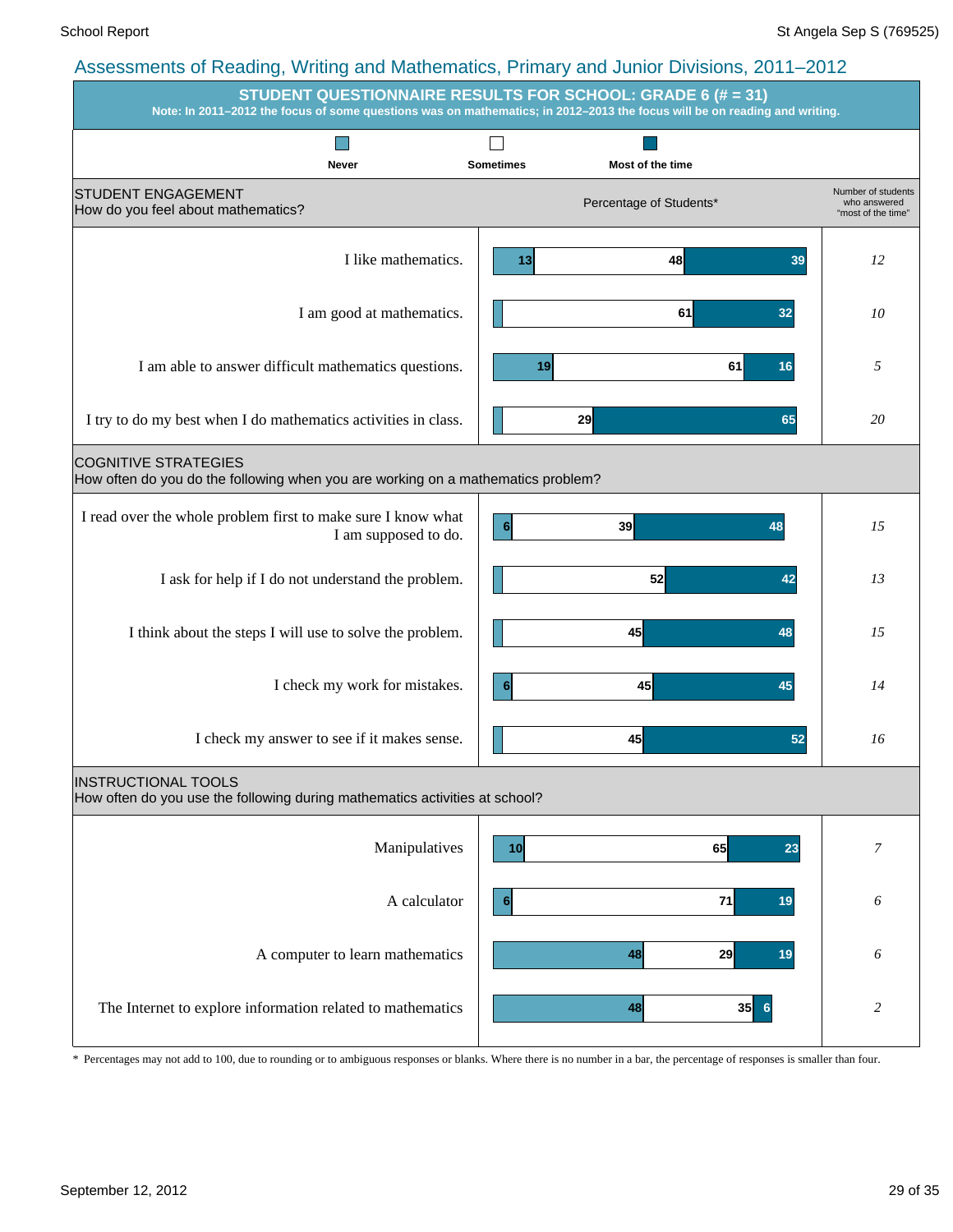#### Assessments of Reading, Writing and Mathematics, Primary and Junior Divisions, 2011–2012 **STUDENT QUESTIONNAIRE RESULTS FOR SCHOOL: GRADE 6 (# = 31) Note: In 2011–2012 the focus of some questions was on mathematics; in 2012–2013 the focus will be on reading and writing. Tall**  $\Box$  $\overline{\phantom{a}}$

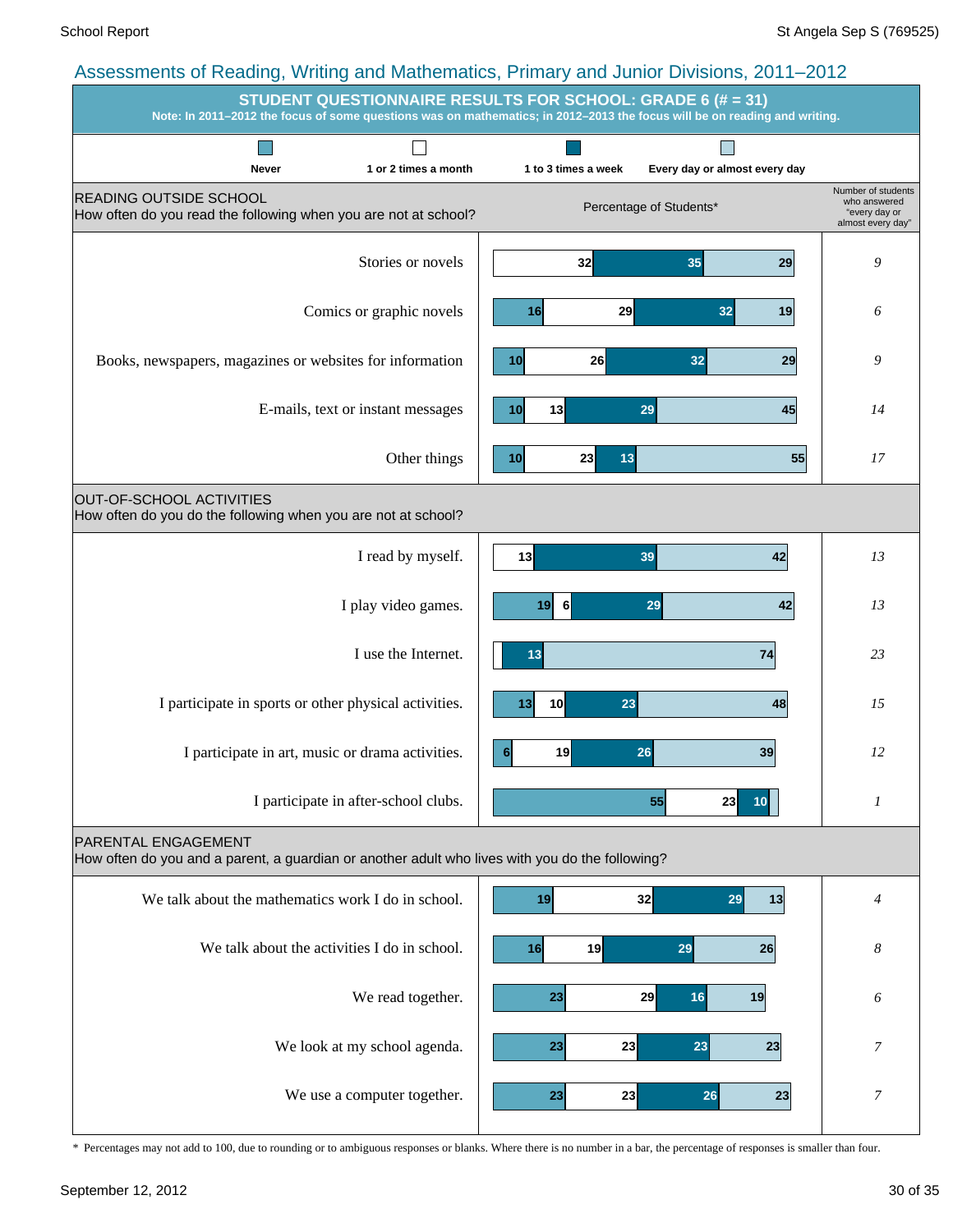|                                                                                          | <b>STUDENT QUESTIONNAIRE RESULTS FOR SCHOOL: GRADE 6 (# = 31)</b> |                                                              | Note: In 2011-2012 the focus of some questions was on mathematics; in 2012-2013 the focus will be on reading and writing. |                                                                             |
|------------------------------------------------------------------------------------------|-------------------------------------------------------------------|--------------------------------------------------------------|---------------------------------------------------------------------------------------------------------------------------|-----------------------------------------------------------------------------|
|                                                                                          |                                                                   |                                                              |                                                                                                                           |                                                                             |
| None                                                                                     | About half an hour/<br>About 1 hour                               | About 2 hours                                                | About 3 hours/<br>More than 3 hours                                                                                       |                                                                             |
| <b>SCREEN TIME</b><br>How many hours do you usually do the following on a school<br>day? |                                                                   | Percentage of Students*                                      | Number of students<br>who answered<br>"about 3 hours" or<br>"more than 3 hours"                                           |                                                                             |
| <b>Before School</b>                                                                     | Watching TV.                                                      | 32                                                           | 55<br>6                                                                                                                   | 1                                                                           |
|                                                                                          | Playing video games.                                              |                                                              | 61<br>19<br>10                                                                                                            | 3                                                                           |
|                                                                                          | Using the Internet.                                               |                                                              | 52<br>26<br>$6 \,$<br>6                                                                                                   | 2                                                                           |
| After School                                                                             | Watching TV.                                                      |                                                              | 45<br>39                                                                                                                  | 1                                                                           |
|                                                                                          | Playing video games.                                              | 32                                                           | 29<br>$6\phantom{1}6$<br>26                                                                                               | 8                                                                           |
|                                                                                          | Using the Internet.                                               | 10 <sup>1</sup>                                              | 39<br>13<br>29                                                                                                            | 9                                                                           |
|                                                                                          |                                                                   |                                                              |                                                                                                                           |                                                                             |
| <b>Only English/</b><br><b>Mostly English</b>                                            |                                                                   | Another language (or other languages)<br>as often as English | Mostly another language (or other languages)/<br>Only another language (or other languages)                               |                                                                             |
| <b>LANGUAGES SPOKEN</b>                                                                  |                                                                   |                                                              | Percentage of Students*                                                                                                   | Number of students<br>who answered<br>"only English" or<br>"mostly English" |
|                                                                                          | Languages student speaks at home                                  | 29                                                           | 32<br>35                                                                                                                  | 9                                                                           |
|                                                                                          | Languages in which people speak to student at home                | 32                                                           | 23<br>42                                                                                                                  | $10\,$                                                                      |
| <b>SCHOOLS ATTENDED</b><br>How many schools did you attend before this one?              |                                                                   |                                                              | Percentage of Students*                                                                                                   | Number of students                                                          |
|                                                                                          | Only this school                                                  | 32                                                           |                                                                                                                           | $10\,$                                                                      |
|                                                                                          | 1 other school                                                    | 39                                                           |                                                                                                                           | 12                                                                          |
|                                                                                          | 2 other schools                                                   | 16                                                           |                                                                                                                           | 5                                                                           |
|                                                                                          | 3 other schools                                                   | 3                                                            |                                                                                                                           | 1                                                                           |
|                                                                                          | 4 other schools or more                                           | $\vert$ <sub>3</sub>                                         |                                                                                                                           | 1                                                                           |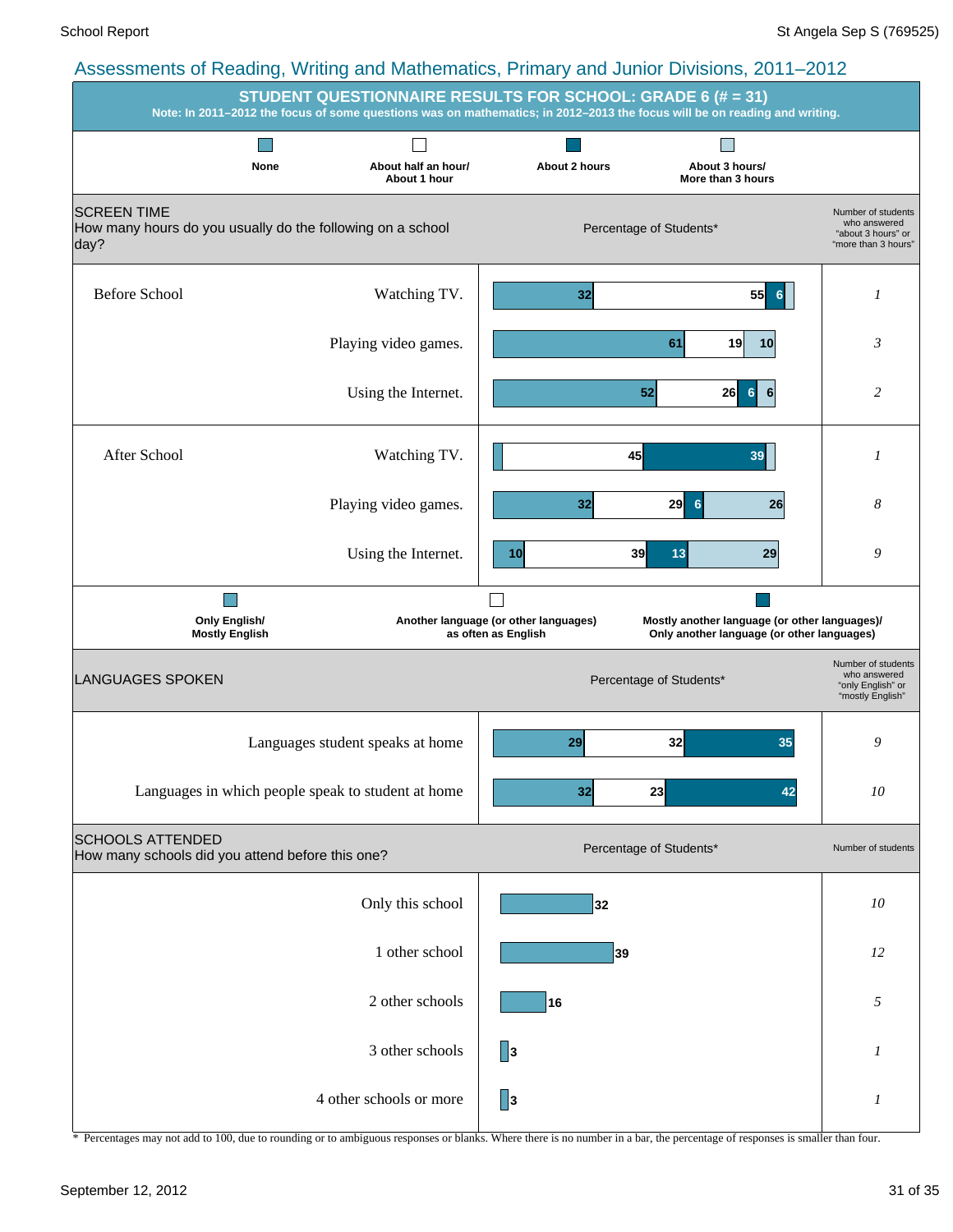| <b>GRADE 6: STUDENT QUESTIONNAIRE RESULTS</b><br>FOR SCHOOL, BOARD AND PROVINCE (all students,                                                   | <b>School</b>                       |                                                      |                             |                                                | <b>Board</b>                      |                                      | <b>Province</b>                                                                  |                                     |                                     |
|--------------------------------------------------------------------------------------------------------------------------------------------------|-------------------------------------|------------------------------------------------------|-----------------------------|------------------------------------------------|-----------------------------------|--------------------------------------|----------------------------------------------------------------------------------|-------------------------------------|-------------------------------------|
| female, male)<br>Note: In 2011-2012 the focus of some questions was<br>on mathematics; in 2012-2013 the focus will be on<br>reading and writing. | <b>Students</b><br>$= 31$<br>ā<br>进 | Female <sup>®</sup><br>$\overline{4}$<br>$\,$ H<br>主 | $= 17$<br><b>Male*</b><br>主 | <b>Students</b><br>$= 6 167$<br>$\bar{a}$<br>进 | 3 060)<br>Female*<br>$\,$ II<br>主 | (105)<br>$\frac{3}{2}$<br>Male*<br>主 | $= 125010$<br><b>Students</b><br>$\bar{a}$<br>进                                  | 55)<br>611<br>Female*<br>(# = 61 1! | 845)<br>$= 63$<br><b>Male*</b><br>进 |
| STUDENT ENGAGEMENT IN MATHEMATICS                                                                                                                |                                     |                                                      |                             |                                                |                                   |                                      | Percentage of students who answered "most of the time" <sup>†</sup>              |                                     |                                     |
| I like mathematics.                                                                                                                              | 39%                                 | 14%                                                  | 59%                         | 42%                                            | 39%                               | 45%                                  | 44%                                                                              | 40%                                 | 48%                                 |
| I am good at mathematics.                                                                                                                        | 32%                                 | 14%                                                  | 47%                         | 46%                                            | 43%                               | 49%                                  | 49%                                                                              | 46%                                 | 52%                                 |
| I am able to answer difficult mathematics questions.                                                                                             | 16%                                 | 0%                                                   | 29%                         | 26%                                            | 22%                               | 30%                                  | 29%                                                                              | 25%                                 | 33%                                 |
| I try to do my best when I do mathematics activities in<br>class.                                                                                | 65%                                 | 57%                                                  | 71%                         | 82%                                            | 86%                               | 78%                                  | 86%                                                                              | 89%                                 | 82%                                 |
| <b>COGNITIVE STRATEGIES USED IN</b><br><b>MATHEMATICS</b>                                                                                        |                                     |                                                      |                             |                                                |                                   |                                      | Percentage of students who answered "most of the time" <sup>†</sup>              |                                     |                                     |
| I read over the whole problem first to make sure I know<br>what I am supposed to do.                                                             | 48%                                 | 50%                                                  | 47%                         | 69%                                            | 75%                               | 63%                                  | 74%                                                                              | 80%                                 | 68%                                 |
| I ask for help if I do not understand the problem.                                                                                               | 42%                                 | 50%                                                  | 35%                         | 46%                                            | 50%                               | 43%                                  | 51%                                                                              | 56%                                 | 46%                                 |
| I think about the steps I will use to solve the problem.                                                                                         | 48%                                 | 36%                                                  | 59%                         | 40%                                            | 42%                               | 39%                                  | 42%                                                                              | 43%                                 | 41%                                 |
| I check my work for mistakes.                                                                                                                    | 45%                                 | 43%                                                  | 47%                         | 38%                                            | 42%                               | 35%                                  | 39%                                                                              | 42%                                 | 36%                                 |
| I check my answer to see if it makes sense.                                                                                                      | 52%                                 | 43%                                                  | 59%                         | 58%                                            | 62%                               | 55%                                  | 60%                                                                              | 64%                                 | 57%                                 |
| INSTRUCTIONAL TOOLS USED IN<br><b>MATHEMATICS</b>                                                                                                |                                     |                                                      |                             |                                                |                                   |                                      | Percentage of students who answered "most of the time" <sup>†</sup>              |                                     |                                     |
| Manipulatives                                                                                                                                    | 23%                                 | 29%                                                  | 18%                         | 11%                                            | 11%                               | 11%                                  | 11%                                                                              | 11%                                 | 10%                                 |
| A calculator                                                                                                                                     | 19%                                 | 29%                                                  | 12%                         | 41%                                            | 46%                               | 36%                                  | 42%                                                                              | 46%                                 | 37%                                 |
| A computer to learn mathematics                                                                                                                  | 19%                                 | 21%                                                  | 18%                         | 6%                                             | 6%                                | 5%                                   | 7%                                                                               | 7%                                  | 7%                                  |
| The Internet to explore information related to<br>mathematics                                                                                    | 6%                                  | 0%                                                   | 12%                         | 6%                                             | 6%                                | 7%                                   | 6%                                                                               | 6%                                  | 7%                                  |
| READING OUTSIDE SCHOOL                                                                                                                           |                                     |                                                      |                             |                                                |                                   |                                      | Percentage of students who answered "every day or almost every day" <sup>‡</sup> |                                     |                                     |
| Stories or novels                                                                                                                                | 29%                                 | 29%                                                  | 29%                         | 31%                                            | 39%                               | 23%                                  | 39%                                                                              | 47%                                 | 32%                                 |
| Comics or graphic novels                                                                                                                         | 19%                                 | 7%                                                   | 29%                         | 16%                                            | 13%                               | 19%                                  | 14%                                                                              | 10%                                 | 18%                                 |
| Books, newspapers, magazines or websites for<br>information                                                                                      | 29%                                 | 29%                                                  | 29%                         | 27%                                            | 31%                               | 23%                                  | 27%                                                                              | 30%                                 | 24%                                 |
| E-mails, text or instant messages                                                                                                                | 45%                                 | 36%                                                  | 53%                         | 47%                                            | 54%                               | 40%                                  | 49%                                                                              | 57%                                 | 41%                                 |
| Other things                                                                                                                                     | 55%                                 | 64%                                                  | 47%                         | 37%                                            | 38%                               | 36%                                  | 36%                                                                              | 36%                                 | 35%                                 |

\* Only includes students for whom gender data were available.

† Other response options were "never" and "sometimes."

‡ Other response options were "never," "1 or 2 times a month" and "1 to 3 times a week."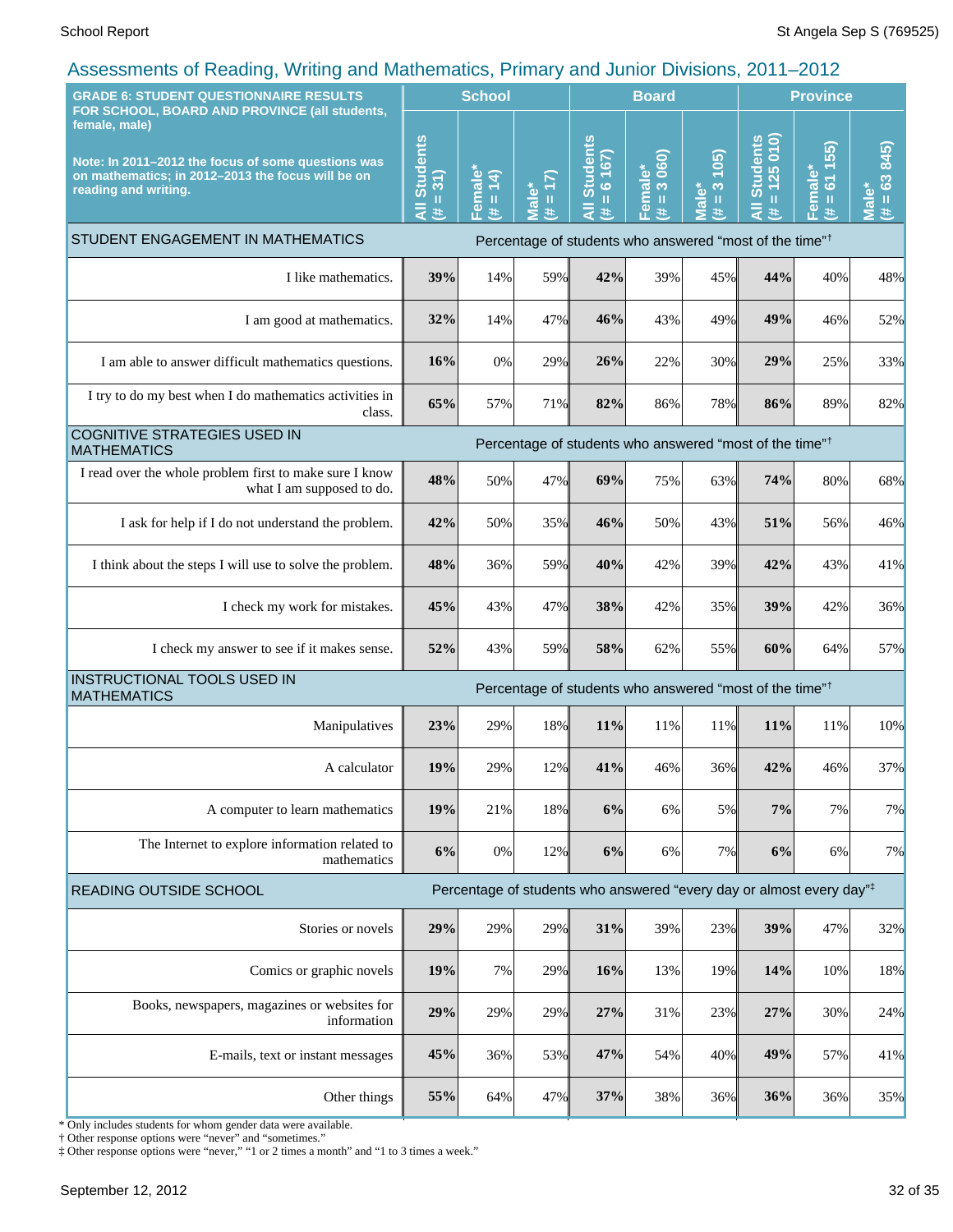| <b>GRADE 6: STUDENT QUESTIONNAIRE RESULTS</b>                                                                                                                                                     | ----- <i>-</i> ----                                   |                                     | <b>School</b>                 |                                                                                  |                                                                                         | <b>Board</b>                   |                                                                   | <b>Province</b>                 |                                            |                                     |
|---------------------------------------------------------------------------------------------------------------------------------------------------------------------------------------------------|-------------------------------------------------------|-------------------------------------|-------------------------------|----------------------------------------------------------------------------------|-----------------------------------------------------------------------------------------|--------------------------------|-------------------------------------------------------------------|---------------------------------|--------------------------------------------|-------------------------------------|
| FOR SCHOOL, BOARD AND PROVINCE (all students,<br>female, male)<br>Note: In 2011-2012 the focus of some questions was<br>on mathematics; in 2012-2013 the focus will be on<br>reading and writing. |                                                       | <b>Students</b><br>$= 31$<br>Ę<br>进 | Female<br>(14)<br>$\,$ H<br>进 | (17)<br><b>Male*</b>                                                             | <b>All Students</b><br>6 167)<br>$\mathbf u$<br>违                                       | 3 060)<br>Female*<br>(# = 3 06 | 105<br>$\boldsymbol{\infty}$<br>Male*<br>$\, \, \mathrm{II}$<br>违 | $= 125010$<br>All Students<br>共 | 55)<br>611<br>Female*<br>$(\sharp = 61$ 1! | 845)<br>$= 63$<br><b>Male*</b><br>违 |
| OUT-OF-SCHOOL ACTIVITIES                                                                                                                                                                          |                                                       |                                     |                               |                                                                                  | Percentage of students who answered "every day or almost every day" <sup>†</sup>        |                                |                                                                   |                                 |                                            |                                     |
|                                                                                                                                                                                                   | I read by myself.                                     | 42%                                 | 50%                           | 35%                                                                              | 39%                                                                                     | 47%                            | 31%                                                               | 46%                             | 53%                                        | 38%                                 |
|                                                                                                                                                                                                   | I play video games.                                   | 42%                                 | 21%                           | 59%                                                                              | 28%                                                                                     | 12%                            | 45%                                                               | 28%                             | 12%                                        | 44%                                 |
|                                                                                                                                                                                                   | I use the Internet.                                   | 74%                                 | 64%                           | 82%                                                                              | 59%                                                                                     | 61%                            | 57%                                                               | 57%                             | 58%                                        | 56%                                 |
|                                                                                                                                                                                                   | I participate in sports or other physical activities. | 48%                                 | 21%                           | 71%                                                                              | 46%                                                                                     | 39%                            | 54%                                                               | 50%                             | 43%                                        | 57%                                 |
|                                                                                                                                                                                                   | I participate in art, music or drama activities.      | 39%                                 | 36%                           | 41%                                                                              | 17%                                                                                     | 23%                            | 12%                                                               | 18%                             | 24%                                        | 13%                                 |
| I participate in after-school clubs.                                                                                                                                                              |                                                       | 3%                                  | 0%                            | 6%                                                                               | 8%                                                                                      | 9%                             | 8%                                                                | 9%                              | 10%                                        | 8%                                  |
| PARENTAL ENGAGEMENT                                                                                                                                                                               |                                                       |                                     |                               | Percentage of students who answered "every day or almost every day" <sup>†</sup> |                                                                                         |                                |                                                                   |                                 |                                            |                                     |
|                                                                                                                                                                                                   | We talk about the mathematics work I do in school.    | 13%                                 | 14%                           | 12%                                                                              | 17%                                                                                     | 18%                            | 16%                                                               | 18%                             | 19%                                        | 17%                                 |
|                                                                                                                                                                                                   | We talk about the activities I do in school.          | 26%                                 | 29%                           | 24%                                                                              | 36%                                                                                     | 39%                            | 32%                                                               | 39%                             | 42%                                        | 36%                                 |
|                                                                                                                                                                                                   | We read together.                                     | 19%                                 | 21%                           | 18%                                                                              | 4%                                                                                      | 4%                             | 4%                                                                | 5%                              | 5%                                         | 4%                                  |
|                                                                                                                                                                                                   | We look at my school agenda.                          | 23%                                 | 21%                           | 24%                                                                              | 19%                                                                                     | 18%                            | 21%                                                               | 29%                             | 28%                                        | 30%                                 |
|                                                                                                                                                                                                   | We use a computer together.                           | 23%                                 | 29%                           | 18%                                                                              | 6%                                                                                      | 6%                             | 6%                                                                | 5%                              | 5%                                         | 5%                                  |
| <b>SCREEN TIME</b>                                                                                                                                                                                |                                                       |                                     |                               |                                                                                  | Percentage of students who answered "about 3 hours" or "more than 3 hours" <sup>‡</sup> |                                |                                                                   |                                 |                                            |                                     |
| <b>Before School</b>                                                                                                                                                                              | Watching TV                                           | $3\%$                               | $0\%$                         | 6%                                                                               | 3%                                                                                      | $2\%$                          | 3%                                                                | $2\%$                           | $1\%$                                      | 2%                                  |
|                                                                                                                                                                                                   | Playing video games                                   | 10%                                 | 7%                            | 12%                                                                              | 2%                                                                                      | 1%                             | 3%                                                                | $2\%$                           | ${<}1\%$                                   | 3%                                  |
|                                                                                                                                                                                                   | Using the Internet                                    | 6%                                  | $0\%$                         | 12%                                                                              | 3%                                                                                      | $2\%$                          | 3%                                                                | $2\%$                           | 2%                                         | 2%                                  |
| After School                                                                                                                                                                                      | Watching TV                                           | 3%                                  | $0\%$                         | 6%                                                                               | 27%                                                                                     | 27%                            | 27%                                                               | 18%                             | 18%                                        | 19%                                 |
|                                                                                                                                                                                                   | Playing video games                                   | 26%                                 | 7%                            | 41%                                                                              | 15%                                                                                     | 5%                             | 26%                                                               | 12%                             | 4%                                         | 20%                                 |
|                                                                                                                                                                                                   | Using the Internet                                    | 29%                                 | 14%                           | 41%                                                                              | 25%                                                                                     | 26%                            | 25%                                                               | $18\%$                          | 19%                                        | 18%                                 |

\* Only includes students for whom gender data were available.

† Other response options were "never," "1 or 2 times a month" and "1 to 3 times a week."

‡ Other response options were "none," "about half an hour," "about 1 hour" and "about 2 hours."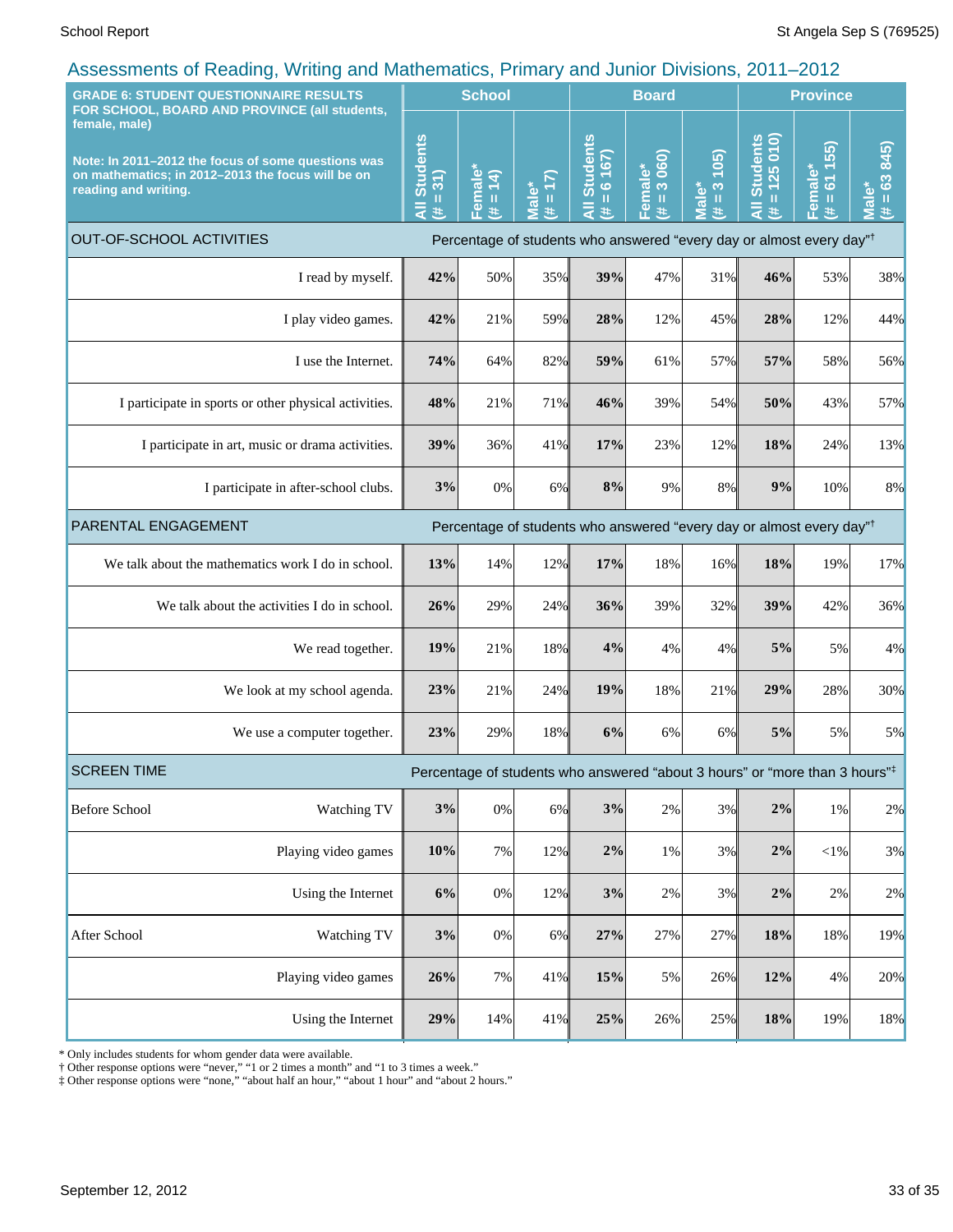| <b>GRADE 6: STUDENT QUESTIONNAIRE RESULTS</b><br>FOR SCHOOL, BOARD AND PROVINCE (all students,                                                   |                                              | <b>School</b>                       |                     |                                                     | <b>Board</b>                                                             |                                              |                                 | <b>Province</b>                                 |                                 |  |
|--------------------------------------------------------------------------------------------------------------------------------------------------|----------------------------------------------|-------------------------------------|---------------------|-----------------------------------------------------|--------------------------------------------------------------------------|----------------------------------------------|---------------------------------|-------------------------------------------------|---------------------------------|--|
| female, male)<br>Note: In 2011-2012 the focus of some questions was<br>on mathematics; in 2012-2013 the focus will be on<br>reading and writing. | <b>Students</b><br>$= 31$<br>$\bar{a}$<br>¥. | Female*<br>$(\frac{\mu}{\mu} = 14)$ | $(21 = #)$<br>Male* | <b>Students</b><br>167)<br>$\ddot{\circ}$<br>Ш<br>共 | 060)<br><mark>-emale*</mark><br>$\overline{3}$<br>$\mathbf{H}$<br>$\ast$ | 105<br>Viale*<br>$\infty$<br>$\frac{11}{25}$ | All Students<br>$= 125010$<br>巷 | 55)<br>Female*<br>$\overline{6}$<br>$\,$ H<br>共 | $= 63 845$<br><b>Male*</b><br>巷 |  |
| LANGUAGES STUDENTS SPEAK AT HOME <sup>†</sup><br>Percentage of students                                                                          |                                              |                                     |                     |                                                     |                                                                          |                                              |                                 |                                                 |                                 |  |
| Only English/Mostly English                                                                                                                      | 29%                                          | 21%                                 | 35%                 | 61%                                                 | 60%                                                                      | 62%                                          | 75%                             | 75%                                             | 75%                             |  |
| Another language (or other languages) as often as English                                                                                        | 32%                                          | 36%                                 | 29%                 | 25%                                                 | 27%                                                                      | 23%                                          | 16%                             | 16%                                             | 15%                             |  |
| Mostly another language (or other languages)/<br>Only another language (or other languages)                                                      | 35%                                          | 36%                                 | 35%                 | 13%                                                 | 12%                                                                      | 14%                                          | 8%                              | 7%                                              | 8%                              |  |
| LANGUAGES SPOKEN TO STUDENTS AT HOME <sup>†</sup>                                                                                                | Percentage of students                       |                                     |                     |                                                     |                                                                          |                                              |                                 |                                                 |                                 |  |
| Only English/Mostly English                                                                                                                      | 32%                                          | 36%                                 | 29%                 | 50%                                                 | 48%                                                                      | 51%                                          | 69%                             | 69%                                             | 69%                             |  |
| Another language (or other languages) as often<br>as English                                                                                     | 23%                                          | 7%                                  | 35%                 | 23%                                                 | 24%                                                                      | 22%                                          | 14%                             | 14%                                             | 13%                             |  |
| Mostly another language (or other languages)/<br>Only another language (or other languages)                                                      | 42%                                          | 50%                                 | 35%                 | 24%                                                 | 25%                                                                      | 23%                                          | 14%                             | 14%                                             | 15%                             |  |
| SCHOOLS ATTENDED <sup>†</sup><br>Percentage of students                                                                                          |                                              |                                     |                     |                                                     |                                                                          |                                              |                                 |                                                 |                                 |  |
| Only this school/1 other school                                                                                                                  | 71%                                          | 57%                                 | 82%                 | 75%                                                 | 75%                                                                      | 76%                                          | 68%                             | 69%                                             | 68%                             |  |
| 2 other schools/3 other schools                                                                                                                  | 19%                                          | 29%                                 | 12%                 | 19%                                                 | 19%                                                                      | 18%                                          | 22%                             | 23%                                             | 22%                             |  |
| 4 other schools or more                                                                                                                          | 3%                                           | 7%                                  | 0%                  | 4%                                                  | 5%                                                                       | 4%                                           | 7%                              | 6%                                              | 7%                              |  |

\* Only includes students for whom gender data were available.

† Percentages may not add to 100, due to rounding or to ambiguous responses or blanks.